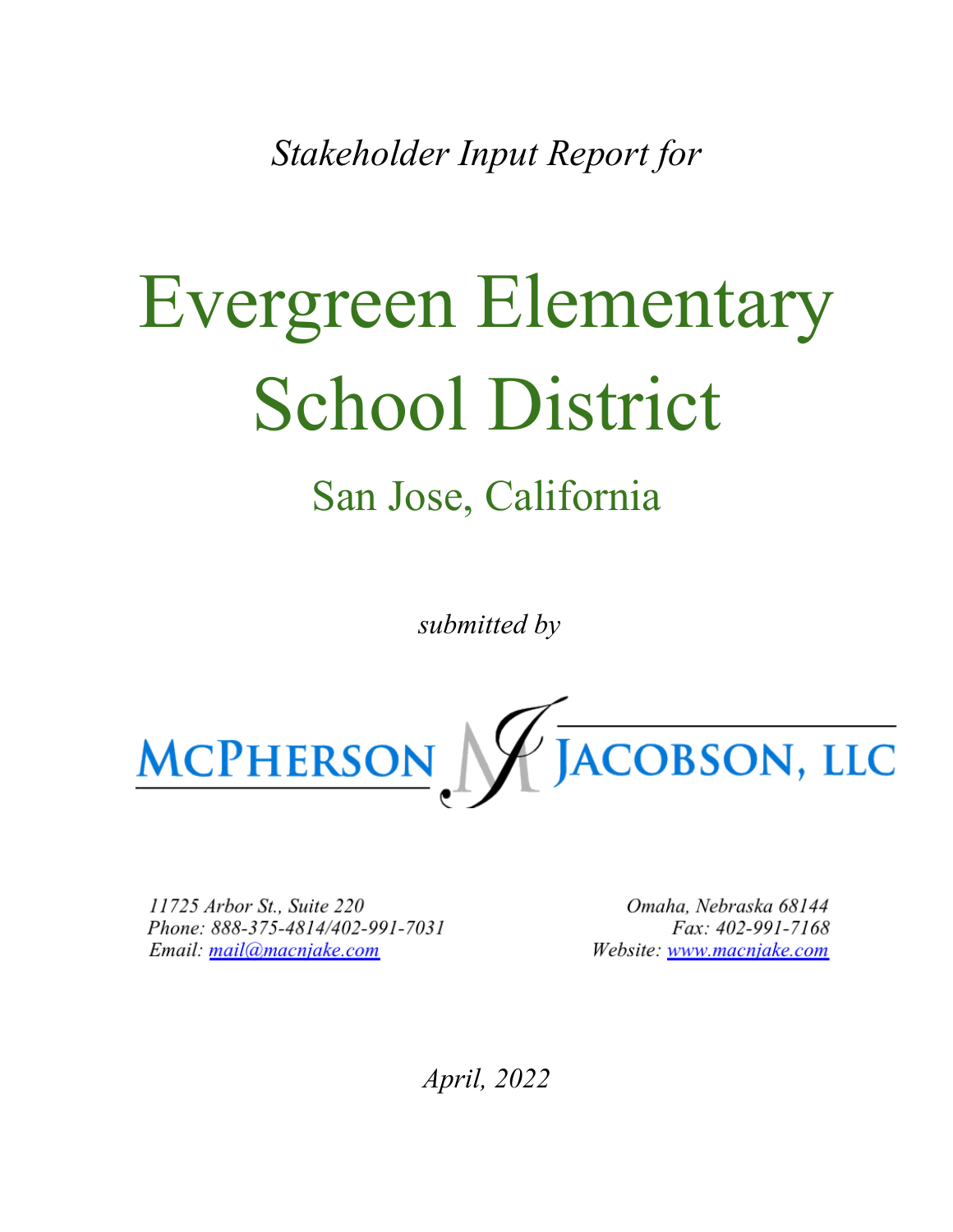# *Stakeholder Input to the Search for a Superintendent Executive Summary*

Between March 7 and March 18, 2022 Mrs. Nicole Anderson and Dr. Daniel Moirao conducted one-on-one and small group meetings in person and virtually. An online survey was also available to all stakeholders in the Evergreen School District community. Input was collected from approximately seventy-three (73) individuals face-to-face and ninety-three (93) additional responses to the online survey for a total of one hundred sixty-six (166) responses. Input was gathered regarding the selection of a new superintendent for the District using four consistent questions:

- 1. Tell us what is good about your community
- 2. Tell us what is good about the District and the schools
- 3. What are the issues a new superintendent should know about when coming to this position?
- 4. What are the characteristics, attributes, and skills one should have to be successful in this position?

In the executive summary are the major themes that emerged from the input and a few representative samples of raw data. The final section of the report consists of responses by individuals who completed the online survey and responded to the same four questions. These survey comments are reported unchanged with the exception of omission of vulgarity and individual names.

# **Executive Summary**

# **1. Tell us what is good about your community.**

- **Strength in our diversity**
- **A sense of a small town**
- **Supportive community**
- We are a diverse, hard working, and caring community. Like a beautiful quilt, we come together in good as well as difficult times.
- Much of the community has a long history with the district
- Warm, caring and friendly people
- People pitch in to help each other
- Small town within a big city
- Community is involved and love their local schools
- Super supportive, diverse community
- Acceptance, inclusive community
- There is strength in our diversity
- Hugely involved parent participation and support

# **2. Tell us what is good about the District and the schools.**

- **Strong, competent staff**
- **Sense of trust with site staff**
- **Parents feel students are safe**
- **Parent involvement**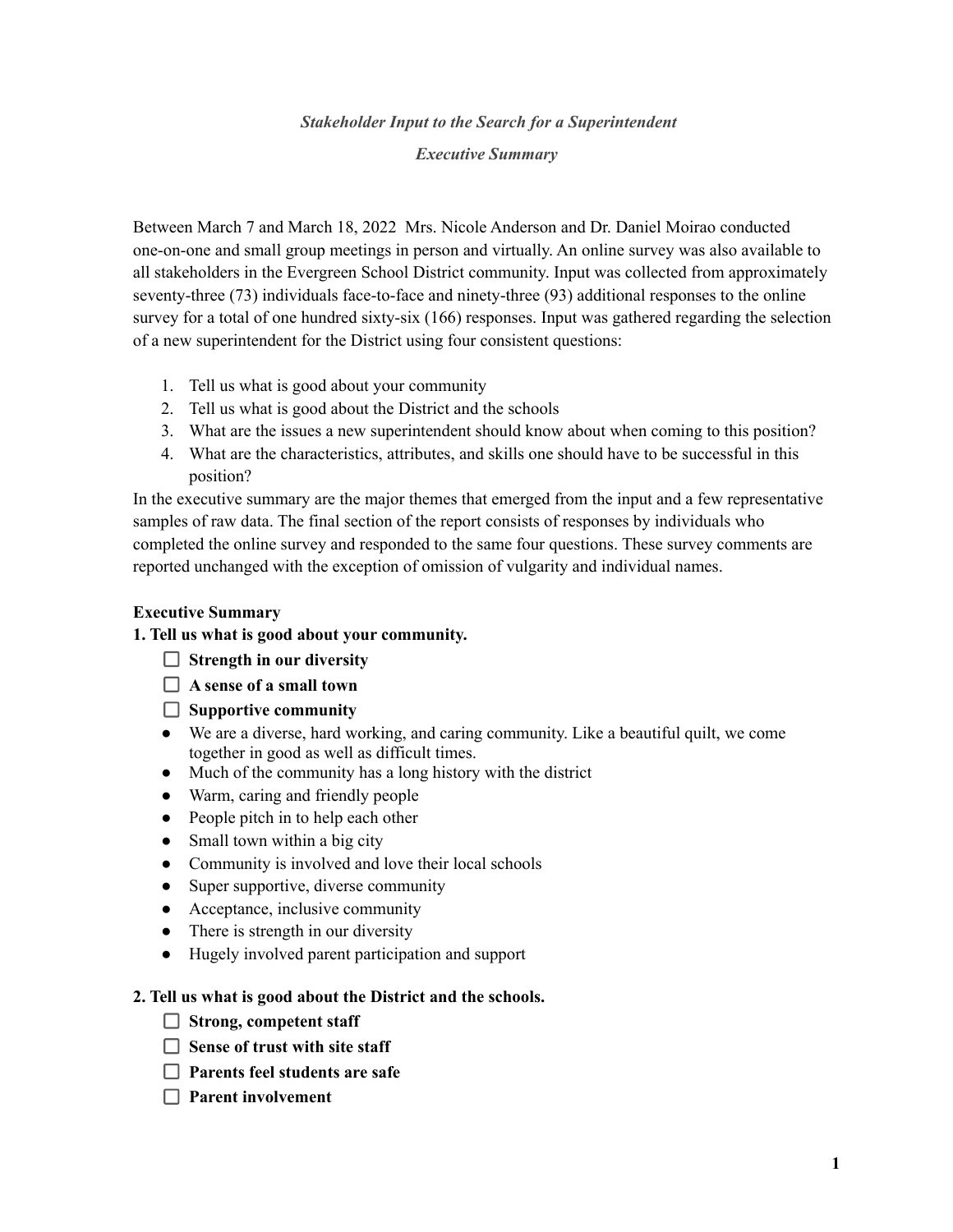- "The people" (teachers/employees) are at heart of what makes district great
- Dedicated team of teachers/principals who stick around for years
- Brilliant, competent principals/teachers in schools
- Caring and involved staff at all schools
- Most staff have been here for a long time, many went to school here
- Pride ourselves in getting the community involved, in person, zoom, We really try to involve our community
- Everyone embraces role in supporting kids no matter what role
- Each school has its own unique climate and culture and focus on themes based on needs of students/community-autonomy
- Parents trust schools and feel schools are safe
- Community/parents are invested in the schools
- Parents are allowed to play an essential role in their kids' education

# **3. What are the issues a new superintendent should know about when coming to this position?**

# **Stabilization of district level staff**

- District leadership is unstable at the current time (ie. Staff/leadership turnover)
- District leadership turnover creates loss of institutional knowledge to implement/evolve district initiatives
- External staff coming in may not know culture of EESD and lack communication/connection with internal/long standing staff

# **Communication**

- Effective, timely, and clear communication with teachers needed
- Lots of missed communication and the lack of communication
- Communicate and become personable and open to the community to feel safe and comfortable.

# **Collaboration**

- Authentic, collaborative relationships with teachers needed
- No urgency from leadership to collaborate; only prioritize issues that are compliance related
- Disconnected, closed door culture
- Strained/tense relationships with district admin/teachers based on disconnect on perception of balance/fairness of salaries, pd, safety, etc.

# **Visibility**

- Lack of presence by district leadership on site
- Lack of transparency amongst district leaders created disconnect with relations with site leaders/staff
- Lack of visibility of supt/district leaders at site level
- Need to be aware of ALL of our schools; want Superintendent to be visible at all students

# **Negotiations**

- Contentious negotiations over years with no effective raise for teachers for past 8 years ; cost of living has increased
- Perception of being one of lowest paying districts in area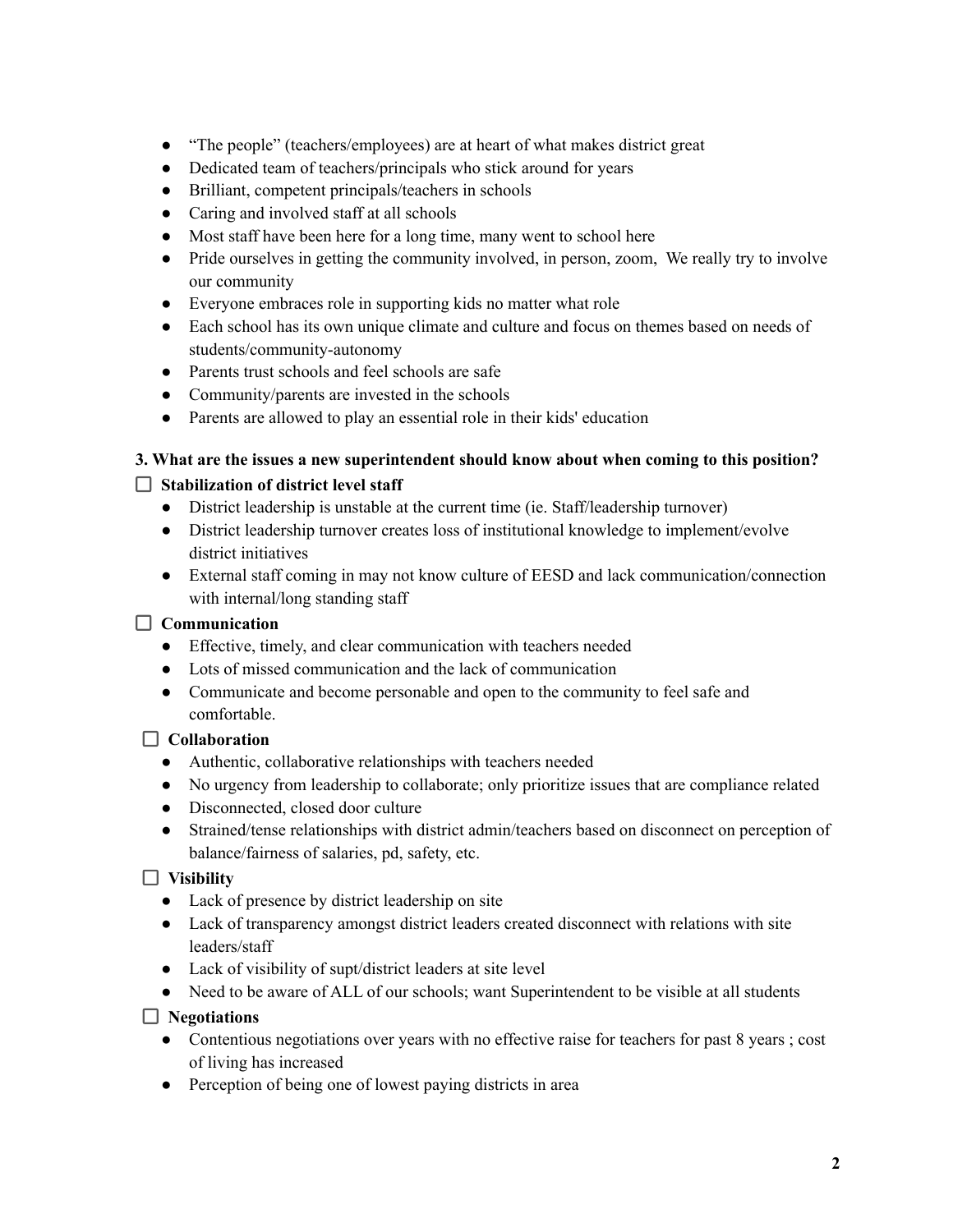# **Morale**

- Staff needs were forgotten. Certificated and classified morale is low.
- Build community within the district, give me a reason for wanting to stay
- Middle schools often are not considered within decisions being made within elementary school processes
- Some parents in underserved communities don't have access to resources, ability to volunteer

# **Fiscal stabilization**

- School closures/fiscal stabilization
- Declining enrollment, severe (600 students between year). Trending downward, birthrates not high.
- Closing schools for most vulnerable, underserved community
- Districts fiscal stabilization plan

# **4. What are the characteristics, attributes and skills the new superintendent should have to be successful in this position?**

# **Decision making**

- Ability to professionally navigate conflict
- Savvy to resolve difficult situations
- Systems approach: invested in the district for the long run beyond their time here to sustain a culture
- Can lead without fear and make hard decisions (i.e. closing schools)

# **Communication**

- Clear and effective communicator that relates/connects to all stakeholders
- **●** strong communicator
- Someone willing to go out meet in person with people
- Being accessible
- Be in the schools, not in the office at all times
- Be present in schools and community often
- Listen to the needs before making change
- Transparent, listen to others, also yes and explain why is going the direction is going
- How do we provide the incentives so employee want to stay and to attract new
- Transparent, listen to others, also yes and explain why is going the direction is going
- Strong communication plan (frequency, audience, timeliness, impact, etc.)
- An effective communicator; can market the schools to the community
- Effective and clear communication that can be followed by not only staff but also the community
- Staff not heard nor listened to, no space to offer input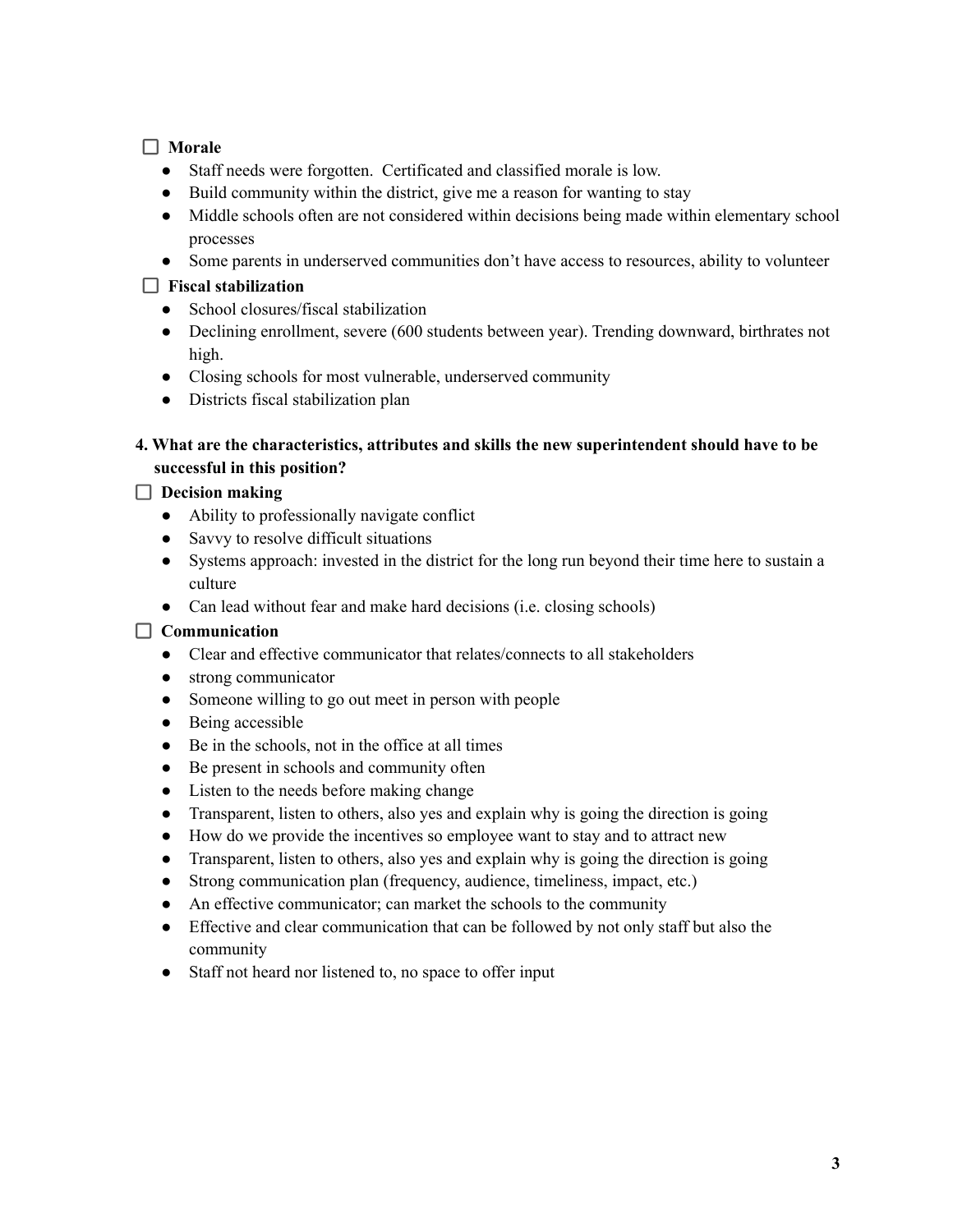# **Collaborator**

- Thoughtful and effective collaborator
- Shared leadership: not micromanager of staff/not top down
- Collaborator who brings staff/community together
- Authentic collaborator
- Shared decision maker (not top down)
- Inclusive, collaborative decision maker
- Is inclusive and equitable

# **Leadership Style**

- Compassionate leader
- Relationship builder
- Approachable
- Motivator
- Inspirational
- Compassionate and empathetic leader
- Make others feel valued, this will help build trust
- Build relationships and the sense of belonging
- Strong personal skills that navigate the different aspects of community

# **Community Relationship**

- Supporter of all staff
- Servant of the community
- Invested in community/district
- Be familiar with community and know the history/lay out of the community
- Represents the community demographics, hit the mainstream first

# **Leadership in Special Education**

- Understands Sp ed
- PD for working with SPED students/ teachers are afraid to restrain students. Need to be trained on restraining students.
- We have lots of special needs students, we need to follow the SPED laws. Avoid, lawsuits

# **Tenure**

- Concern about turn over, Some people are beginning to jump ship.
- Stick around
- Needs to make this a career move and stay (possibly through retirement)
- Here for the long term, until retirement

# **Equity Leader**

- Person who is culturally proficient and can advocate of all students, specifically underserved students/families
- Equity leader-true, authentic understanding of
- Be a champion for schools who have most needs/most underserved/vulnerable
- Is inclusive and equitable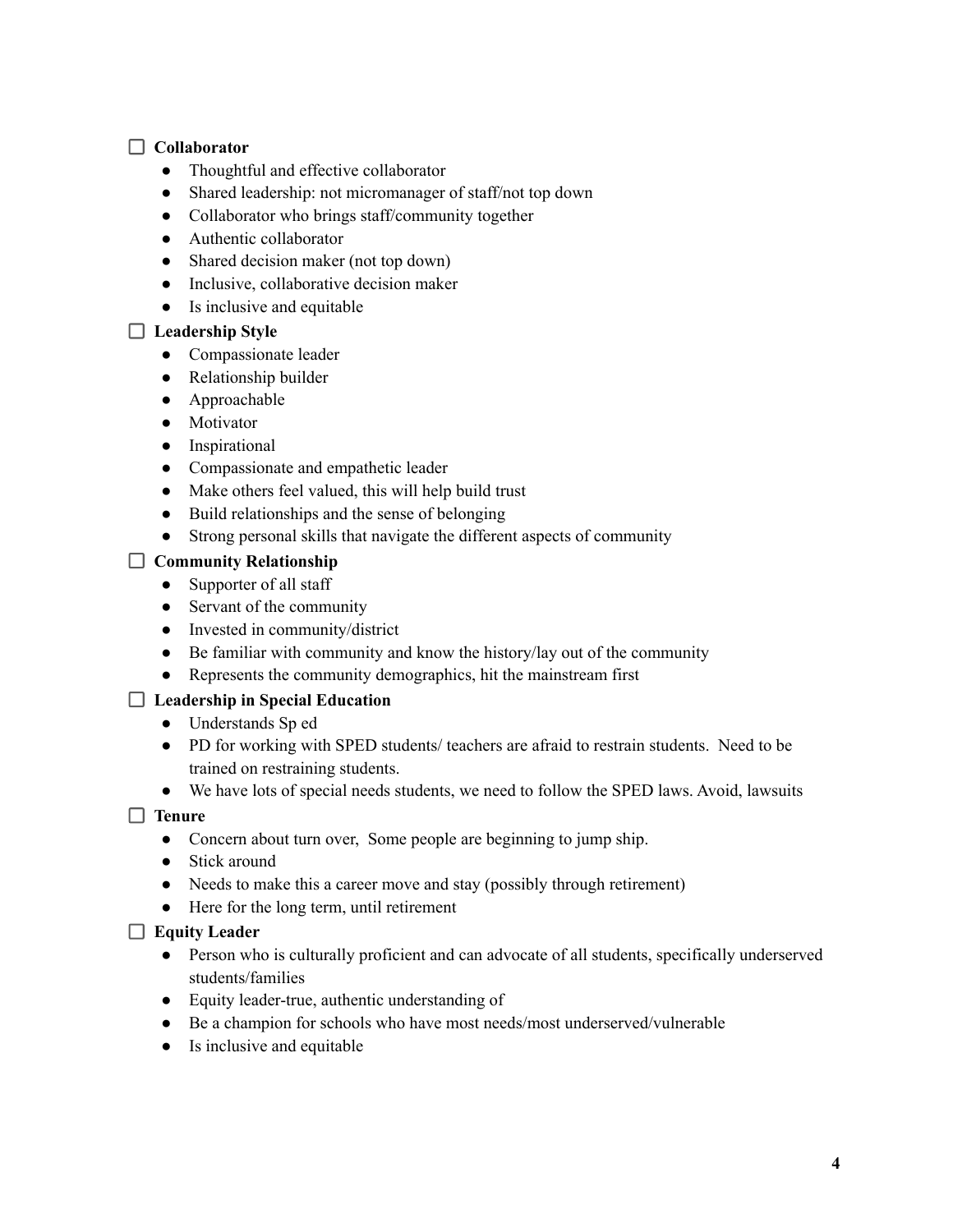# **Relationship Builder**

- How do we provide the incentives so employee want to stay and to attract new
- Staff morale. Is at all time low.
- Parents are not unhappy, like the programs from prior Supt.
- Staff needs were forgotten. Certificated and classified morale is low.
- Feel undervalued for the past 5-7 years; but specific to previous leadership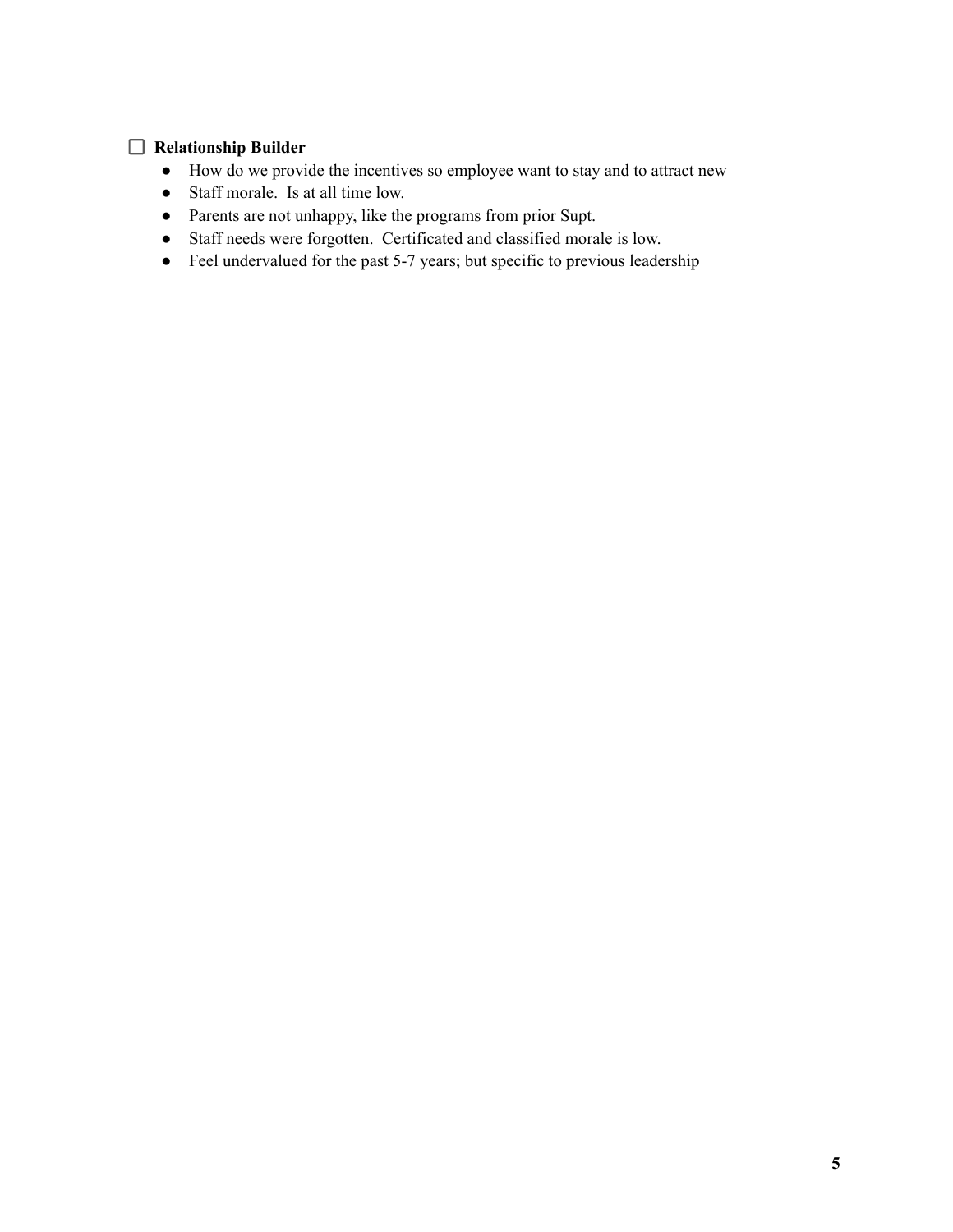**Direct input** (names and vulgarity were eliminated)

# **1. Share with us what is good about your community**

# **Classified Staff**

- Active, supportive of schools
- Community values being involved in the school system
- Well educated
- Good ideas come from community
- Diverse community
- Overall safe and welcoming community
- Everyone looks out for each other
- Evolved over the years but has always been committed/involved and want the best for all kids
- Not afraid to share their opinions/ideas
- Not afraid to hold district accountable
- Are proud of their community and schools
- Within diverse community, people don't look down on each other
- Tight knit community
- Passionate and engaged in the school process
- Lots of community members went through or had kids in EESD schools

# **Certificated Teachers**

- They show up and support all schools
- Want what's best for the kids
- Generous support of the schools
- Overall safe community
- Multicultural and diversity (i.e. ethnic, financially, etc.)
- Care about what happens in schools
- Want kids to have best opportunity to grow
- Strong relationship with San Jose PD; police involved in some school activities (ie. career day, shop with a cop during Christmas, etc)
- Hard working community because of commitment to what's best for their kids
- Community is involved and love their local schools
- Very integrated community

# **Other Certificated**

- People have been in community for long time, intense caring about each other
- More resources have been allocated to community considering variation of socio-economic (ie. city council helping to bring resources, immunization clinics)
- Genuine desire for community to thrive
- Super supportive, diverse community
- Promote success for all
- Acceptance, inclusive community
- Parents partner with district
- Lots of community events/on site to involve-outreach
- Community trusts district/schools/teachers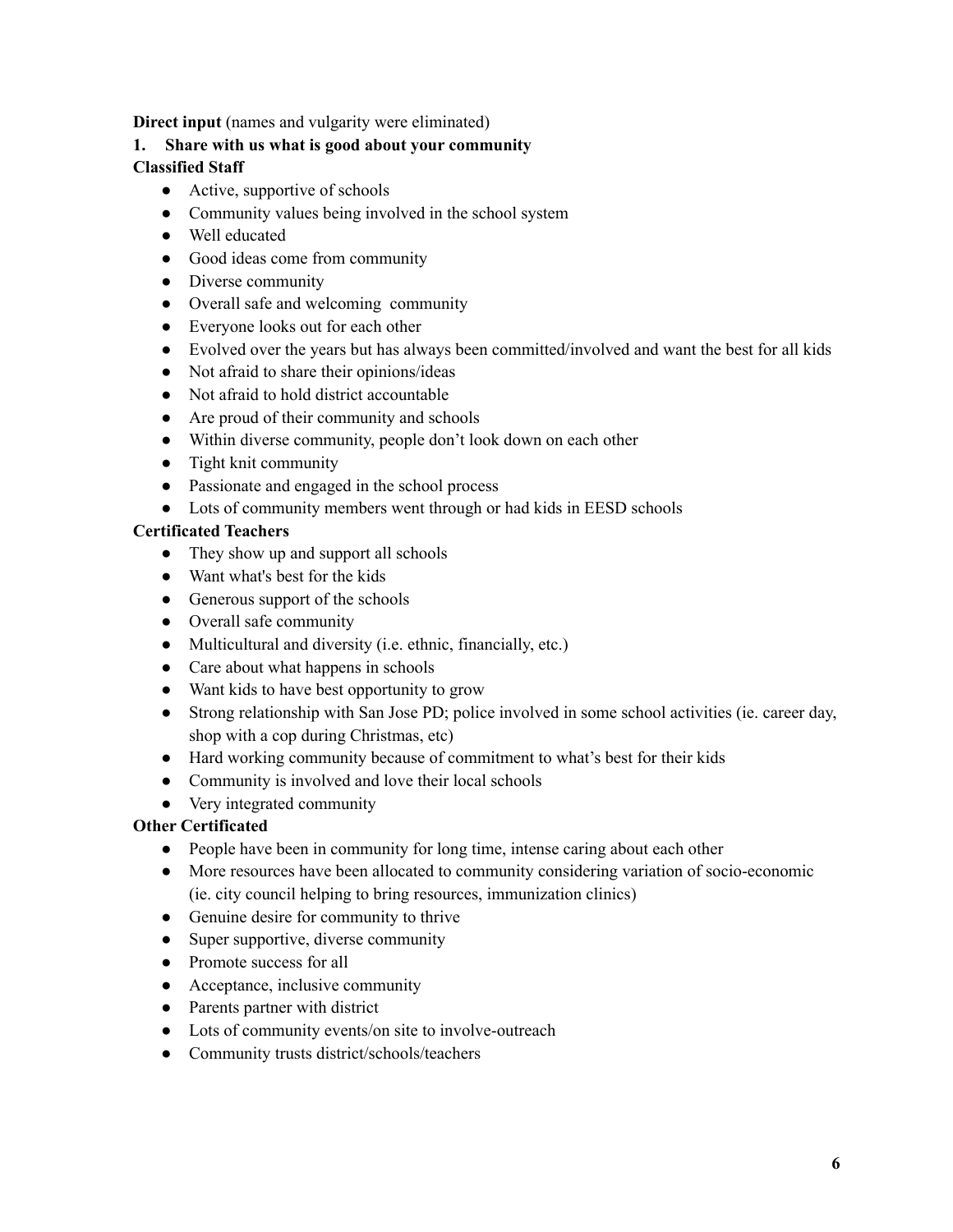# **Evergreen Teachers Association**

- Strength in diversity (economically, occupations, ethnic
- Small community
- Community supports each other

# **CSEA**

- Vocal community
- Generational 'repeats'. Students are from other students over time
- Very diverse
- Very family centered, like having a community

# **Parents, PTA Leaders**

- Served in Title 1, last few years in higher socio-economic community
- Community is at all ends of the spectrum
- Diversity, range of socio-economical, ethnicities. We cannot be pigeonholed into one thing
- $\bullet$  Immigrants to 5<sup>th</sup> generation, lot of influx from out of state participants

# **Community**

- Feel safe in the community
- This is my "House on Mango Street"
- The people in the community, people are available to help
- Food distribution to families
- Diversity
- Close knit community Hidden jewel
- Good food/ Diverse
- Close proximity to Silicon Valley

# **School Site Managers**

- Small town within a big city
- **●** Value family oriented community
- Used to be orchards/farms; tech industry has evolved
- Sense of community still there even with change of demographics
- Diverse community (i.e. ethnicity, socio-economics, beliefs)
- Community is supportive and generous (i.e. vote for ballot measures)
- Take pride and are committed to schools
- Interconnected work with schools and community
- Value history of community/schools
- All parents wants their students to succeed and doing the best they can
- Common goal and passion on kids being successful
- Multi-generational, homegrown culture
- Administrators support each other, embrace the community
- Share responsibilities together (site administrators)
- Hopeful for our students,
- Willing to take risk together
- Look at the entire district team, it is welcoming to come into the district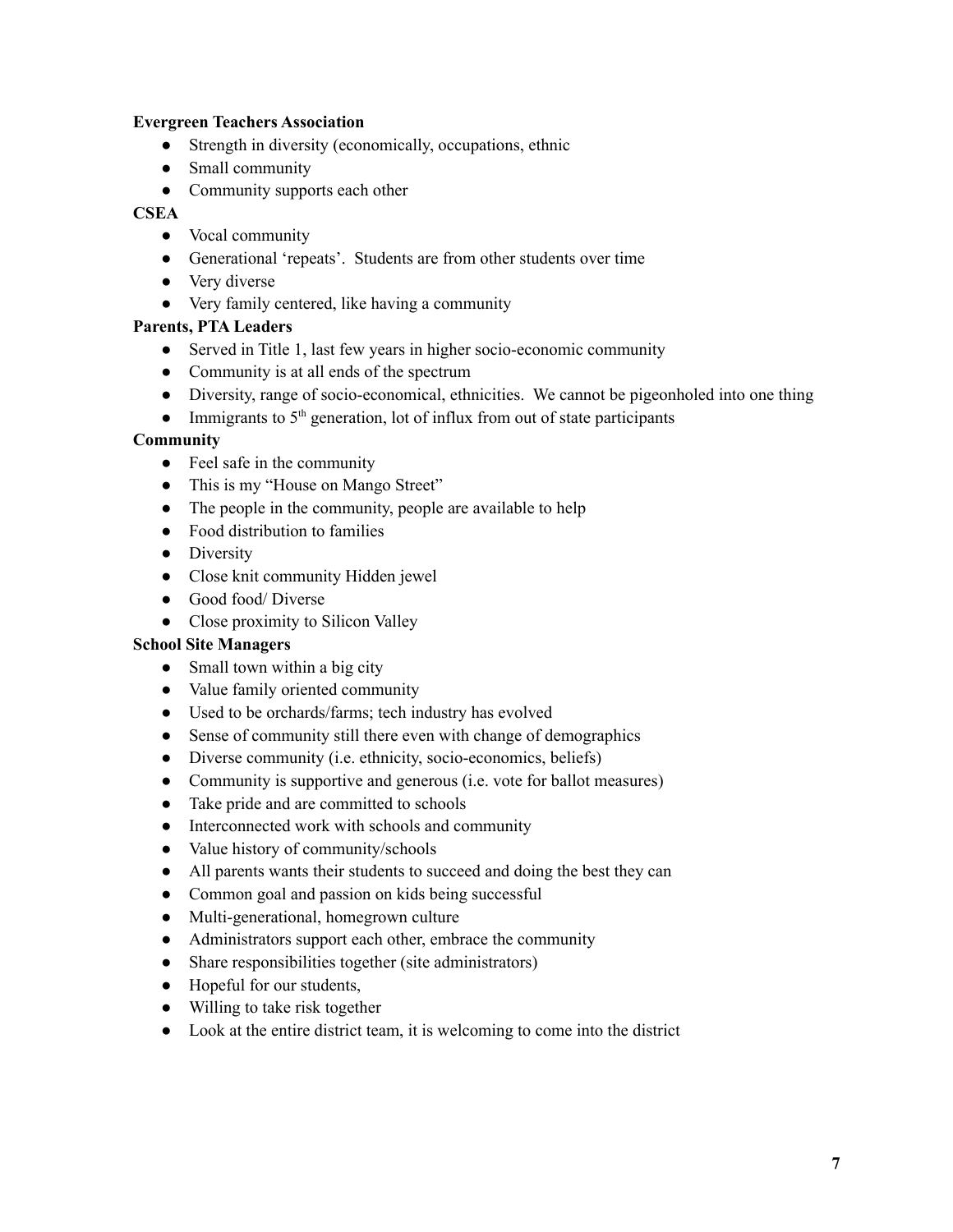# **District Office Managers**

- Evergreen protects each other, lots of history. If homegrown here want to keep here. Families can stay
- Employees who live here want to work here and stay here.
- Teachers are very passionate here, fighting for self, and kids
- Committed community
- Value education as a priority/ benefit and liability. Sometimes feel entitled
- Community is ok 'speaking their mind'
- Passed latest bond
- Multicultural
- Tight knit
- Supportive, support each other Latino, Asian, community, Asian-Indian
- Very diverse district

# **2. Share with us what is good about your district and your schools.**

# **Classified Staff**

- Teachers are well educated
- Teachers care about students
- Teachers are skilled
- Teachers dedicate extensive time preparing to educate kids
- Good leadership at the district overall
- Offer great programs (i.e. enrichment, dual immersion, etc.)
- Community/parents are invested in the schools
- Great volunteerism in schools
- Each school has its own community/culture and work together well with other schools
- All staff at all levels are hard working, dedicated to schools/community
- District has been able to function in the midst of turmoil in the last 3-5 years
- Good people work at the district level
- All staff have similar mindset to ensure Evergreen is successful
- Overall positive staff relationships
- Staff/teachers are amazing
- Sense of getting a "big hug" when in the district/schools
- Student centered values across the whole district
- Collaborative/communication with parents
- Site Leaders are strong and are seen as the "leader" of their site
- Support staff are there for each other and own issues together

# **Certificated Teachers**

- Each school has active PTA (ie. activities, teas, etc.)
- Showcases of students, lots of support and large turnouts
- Innovative/interesting ways/programs to connect to community (i.e. ice cream bus)
- Focused on all kids/schools having what they need (i.e. books, devices-tech grant, etc.)
- Distinguished-Award winning schools
- Staff works really hard
- Extensive Pd offered to staff (ELD, PBIS, RJ/P, Equity)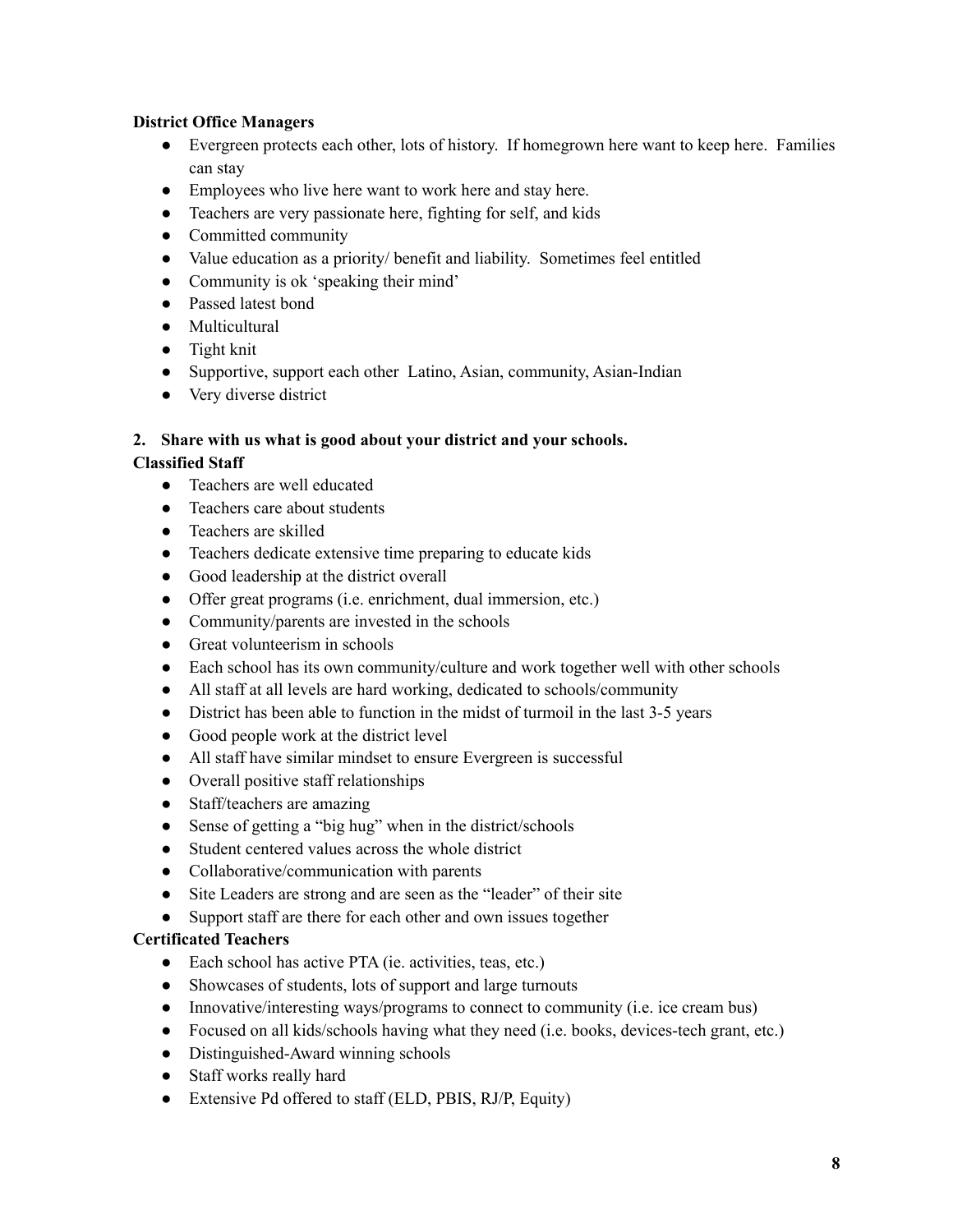- Parent University offered in past
- Worked closely with county office on "My name my identity" in the past
- There was a vision for schools to be focused (i.e. new tech, dual immersion, seal-eld support)
- Has lots of history where students became employees/parents in district
- Invested/veteran employees
- Small district so collaboration and connection is more effective and available
- Family oriented/ Family-first culture
- Teachers used to volunteer and collaborate often
- Every school has been recognized at state and federal level in education (distinguished schools including title 1 schools)
- Parent support and involvement
- Classified staff/teachers are part of the community and invested in kids
- Family feel; people know each by name
- Families feel very connected to their schools and trust the staff at the sites
- Unique events held at schools
- District safety team was a collaborative effort with equal representation of management/teachers and they stepped when needed and continues to do so during the transition
- Unique that teachers are connected and collaborate across sites
- Extensive network of institutional knowledge and willingness to share and help amongst teachers
- Genuine passion for the district and teammates
- Prestigious reputation around achievement
- Homegrown-Staff came from the community (i.e. parent volunteers become staff)
- Student focused

# **Other Certificated**

- Most impacted schools have community that cares about them
- Brilliant, competent principals/teachers in schools
- Caring and involved staff at all schools
- Innovative opportunities to serve students' social-emotional needs
- Focuses on what's best for kids
- Evidence of building capacity and support of teachers/leaders who went through the district
- Caring for families and students
- Fellow teaching staff, team of specialist
- People stay because of collaborative relationships
- Low turnover some/many school sites of staff
- Added multilayered social emotional support (i.e MFT interns, SW interns, school counselors, second step curriculum)
- Longevity of teaching staff
- Dedicated teaching staff who are willing to do the work
- Support each other

# **Evergreen Teachers Association**

- Overall staff reflects student population
- Parents trust schools and feel schools are safe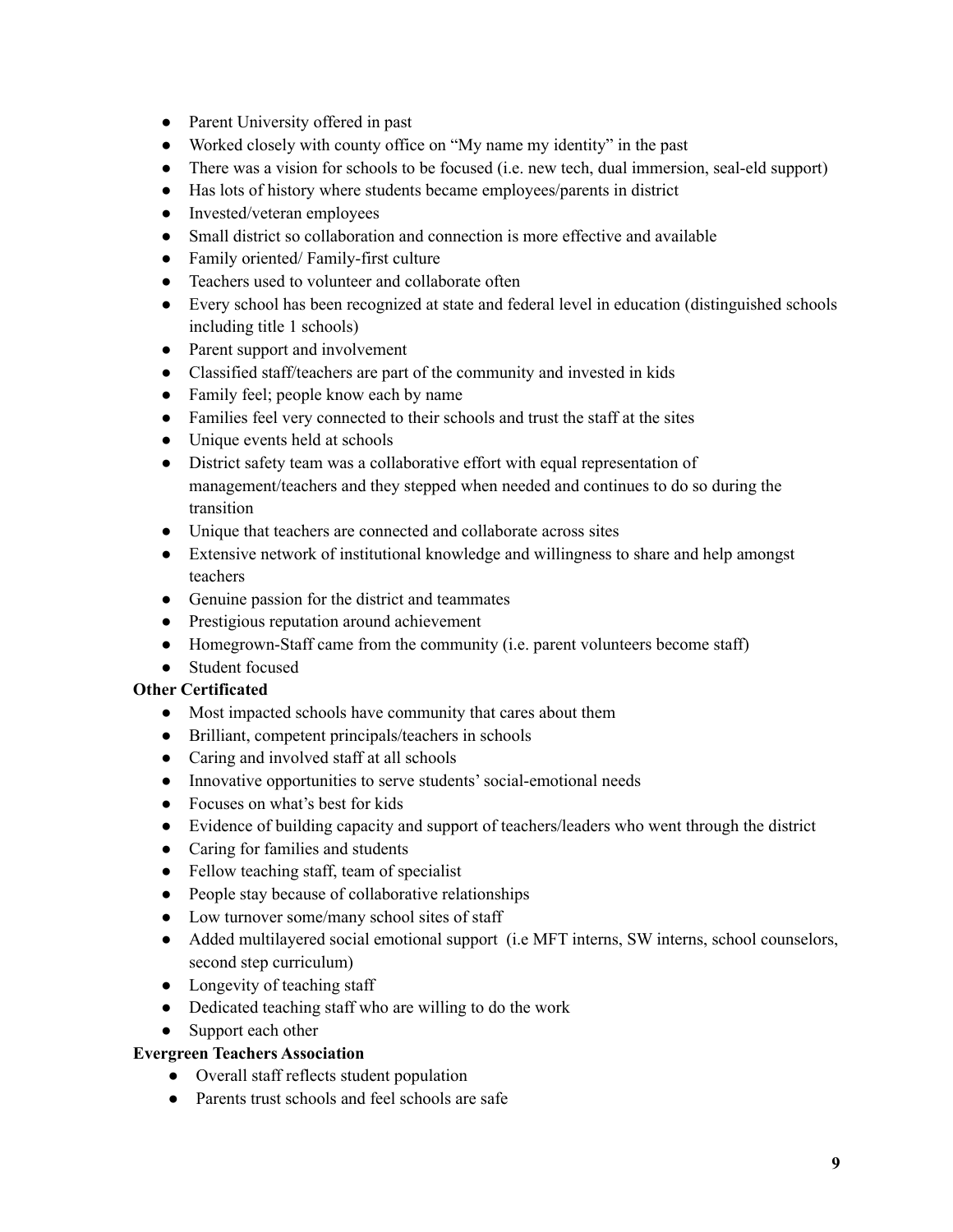- District had a great reputation that attracted great teachers to stay (ie. best practices, salary, pd led by teachers to teachers, collaboration)
- Have a caring/compassionate school community
- Most staff live in community and went through the district
- Well prepared students for high school level
- Resilient staff
- Motivated and happy kids
- Dedicated team of teachers/principals who stick around for years
- District has best practices that other districts desire to learn from
- Past motto "evergreen, ever growing"
- Each school has its own unique climate and culture and focus on themes based on needs of students/community-autonomy
- Covid prevent plan/safety team collaboration was great example of collaboration of respectful professional relations with district leaders/union leaders

# **CSEA**

- Always have been helping others, lots of changes in staff and management. As a result we are learning new ways to move forward in the district. Letting go of what they have known for a long time.
- District starting to move forward and coming out of comfort zone
- People are ready to evolve with technology, with new programs: Dual immersion and the like. Classified we are a little "iffy" about moves. Staff wise, there is some hesitancy
- This is tough the last a couple of years
- In the past the district did a better job.

# **Parents, PTA Leaders**

- There is a value in educating the whole child
- Performing arts; performing and visual arts at the elementary
- Each school seems to have its own specialty
- I love working for Evergreen
- Family feel
- Transparency, make an effort to get input of community
- Have town-halls, a lot of reach out to the community
- Pride ourselves in getting the community involved, in person, zoom, We really try to involve our community
- Continue to notify parents about exposure to COVID. Take into consideration the needs and wants of parents

# **Community**

- Staff is responsive
- Parents Invested in student learning
- A good education
- Parents very involved
- Parents support at home
- School level and district level, creative people looking for ways to engage families
- When push comes to shove, people will step up
- Parents meetings/ Now face-to-face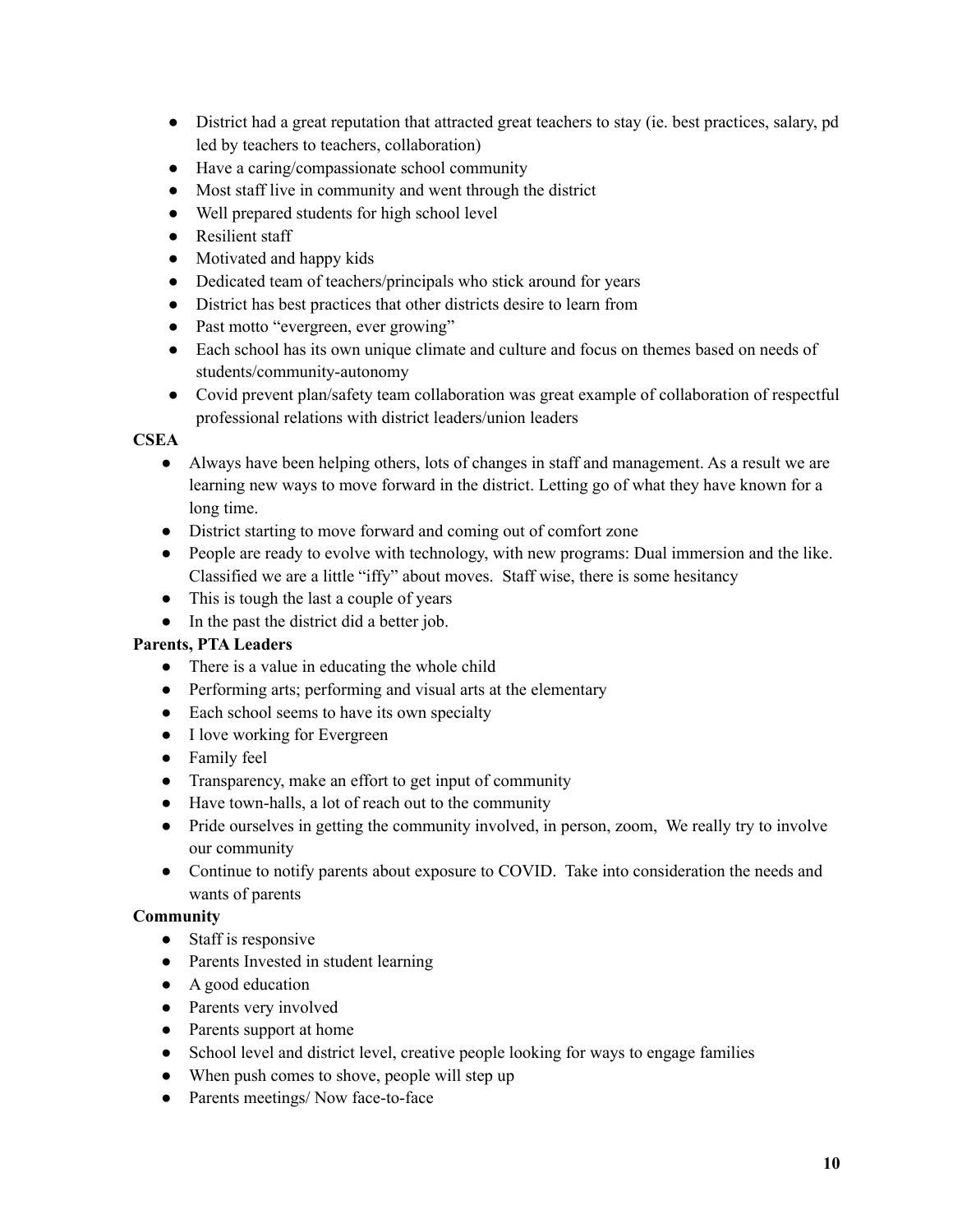- The investment in upgrading of schools
- Small school community makes it more close knit. We know everybody, a big family
- Communication to parents has improved, more social media has improved
- Moved here because of the schools
- Schools is very welcoming open arms to new students
- Passed bond measure

# **School Site Managers**

- All Staff, teachers, principals genuinely want to students to progress
- Lots of ways/activities for parents/community to be involved
- Extracurricular activities like sports, clubs, asb, dances, speech/debate, cooking-culture building at middle school that are supported by parents
- Everyone embraces role in supporting kids no matter what role
- Parents are supportive and responsive
- Parent volunteers (i.e. donations)
- Parent networks are strong amongst schools (i.e. social media keeps parents connected)
- Great students are spirited ,want to learn, motivated
- "The people" (teachers/employees) are at heart of what makes district great
- Sense of pride since teachers/staff/admin have been in district for a long time and/or attended the schools (multi-generational, homegrown culture, live in community)
- Used to be highest paying district and now is one of the lower (but the "Evergreen family" kept teachers here
- Teachers are more nurturing
- Teachers are dedicated to the kids and their roles as teachers
- Schools are clean and well taken care of: structures are well maintained
- Adequate technology for kids (state of the art ; 1:1 and 2:1 access)
- Employee benefits are very generous
- Prior/during to the pandemic, able to provide lots of resources (i.e. Social emotional services, tech, covid testing, etc.)
- True professionalism of most site leadership/staff relationships brings promise on moving forward beyond challenges
- District leaders came on site during pandemic to support, subbed in classes, covid testing, etc.
- Recent weekly staff newsletter from Supt/Chief of Staff
- Effort at district level to systematize work to create alignment
- Provide quality instructional programs (i.e. curriculum, pd, etc.)
- Open to change/innovative practices (ie. middle school has new tech network/project based learning)
- Clear vision created around profile of a learner
- Strong admin network to support principals
- Friendly/willingness to help (I.e. new admin)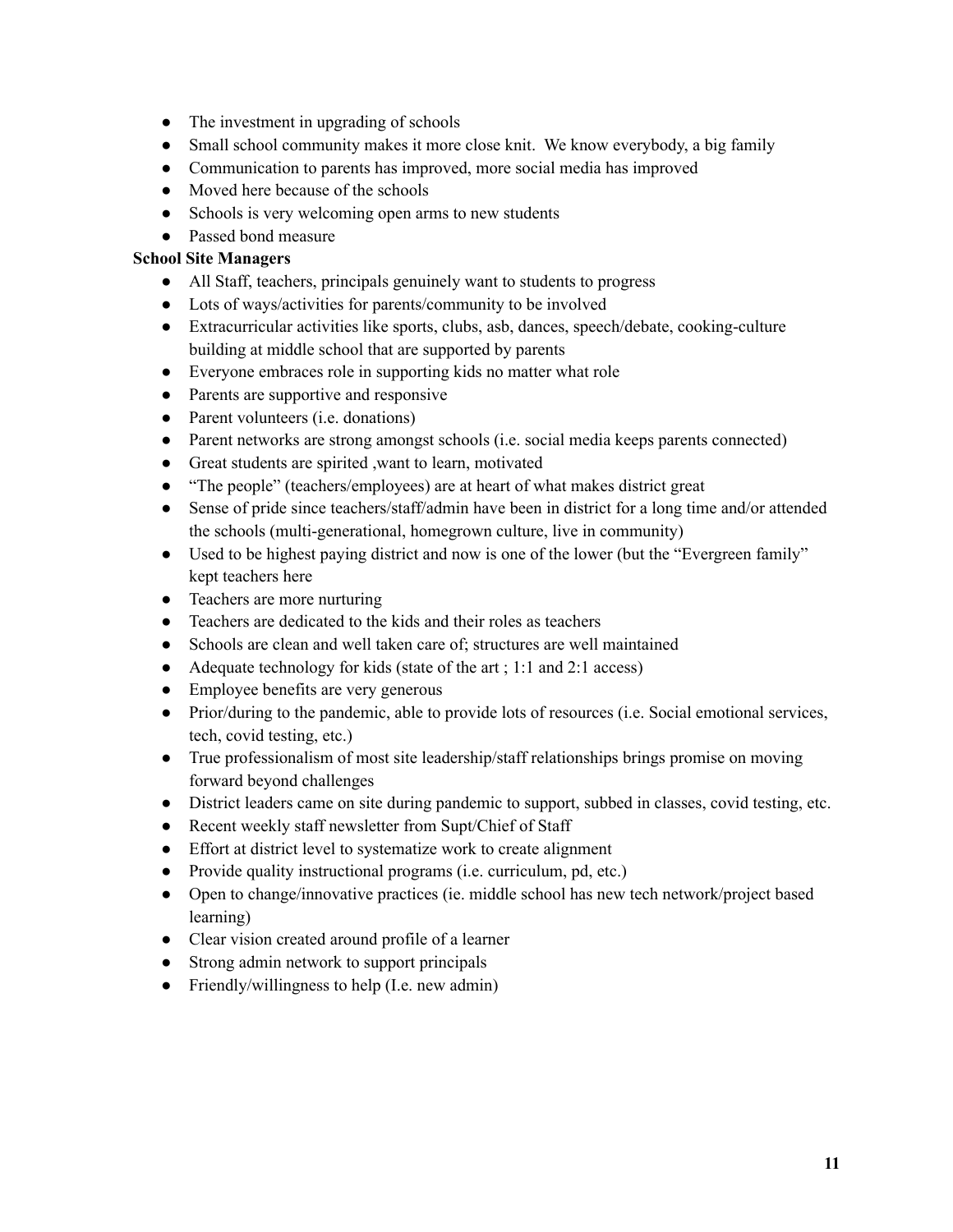# **District Office Managers**

- High achievement
- Parent participation is strong
- Parents want to be involved
- Group of administrators is very collaborative
- Believe in both managers and instructional leaders, aren't afraid to get feedback
- Love being here, feels like home
- People here are extremely hard working . . . mindset of let me roll up my sleeves and help you work it out.
- Every school a distinguished school
- Schools are highly respected
- Reputation is strong
- Parental involvement is strong
- Strong emphasis on STEAM, STEAM Labs
- One school is project-based learning
- Two middle schools part of new-tech initiative,
- $\bullet$  Schools within a school

# **3. What are the issues a new superintendent should know about when coming into the position? Classified Staff**

- District leadership is unstable at the current time (ie. turnover)
- Lack of unified vision between district, departments, and sites
- Strong union (ETA) presence which creates challenging relationships district/site leaders
- Declining enrollment
- Need to reimagine how we increase enrollment (Ie. marketing, positive messaging, outreach to broader community)
- Housing is very expensive which has impacted declining enrollment
- School closure may be challenging for underserved community
- Community can be a little too involved
- District leadership staff turnover and change over the past 3-5 years; staff may struggle with more change with a new supt
- Classified feel disconnect from district based on lack of effective communication (i.e. open, transparent, frequent, clear, consistent)
- Lack of trust in district leadership by classified staff
- Need for investing in pd, salary, and support for classified staff
- Lack of clarity and communication of new roles across the district/classified staff
- Need for district leadership to represent guidance/connection for district office staff to create stability to lower anxiety/stress of the work
- Need for collaborative/not top down leadership
- Community can feel entitled to have access to resources/having their way and struggle when this is challenged
- Budget includes school closure but not negotiations/raises for staff will create issues moving forward (3% reserves reached)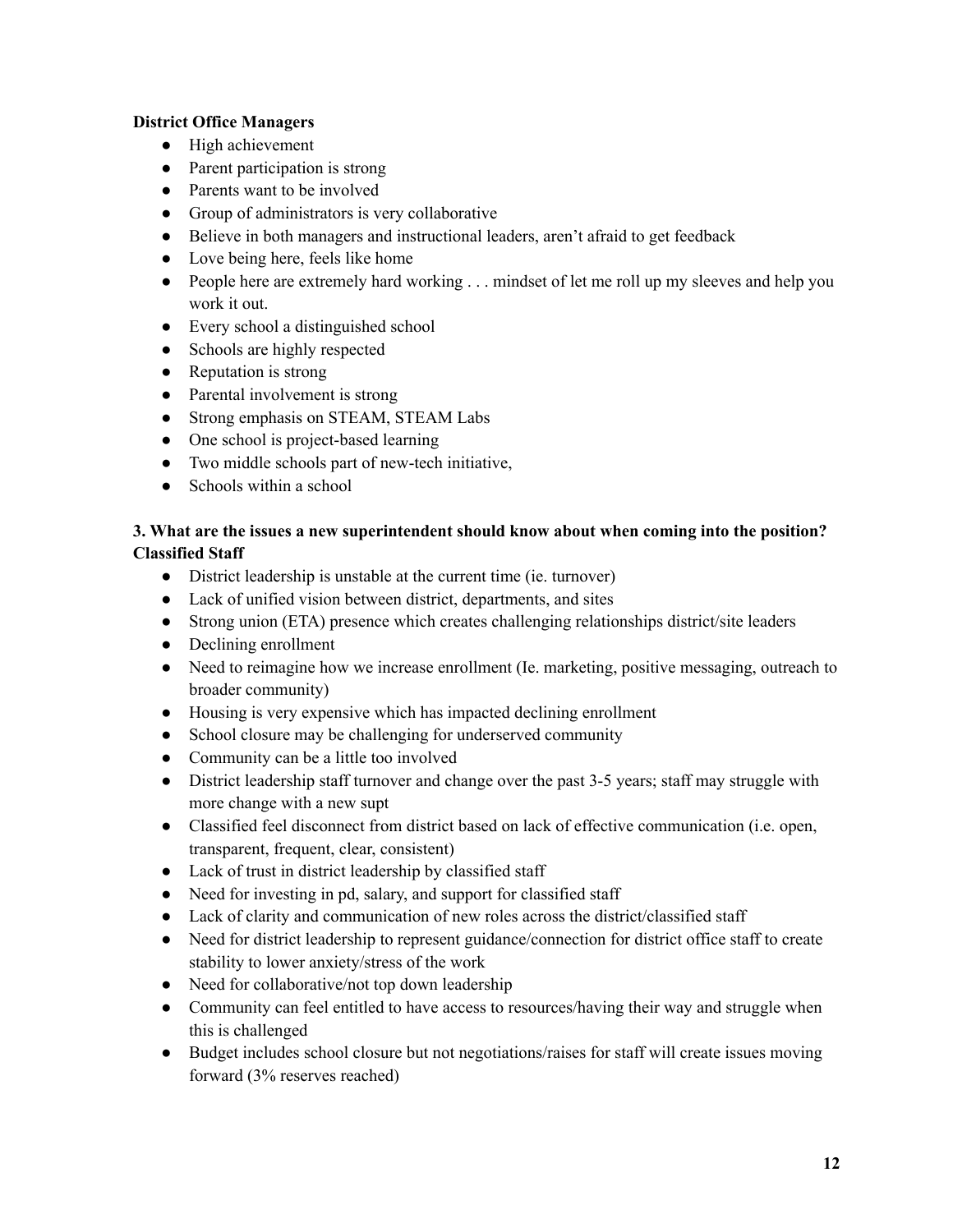● Upcoming summer programs may go away due to covid funding ending (i.e. Programs brought in from external areas and were not sustainable; may need to find more affordable/local partnerships)

# **Certificated Teachers**

- Need new report cards (specifically elementary)
- Need more effective and deeper implementation of professional development work with fidelity across the district (i.e. initiatives like Profile of Learner, PBIS, restorative practices, equity, MTSS, My name, my identity)
- Need to refine/implement ISP program (has equity and fiscal implications)-rolled out ineffectively
- District leadership turnover creates loss of institutional knowledge to implement/evolve district initiatives
- Fiscal stabilization-school closure, declining enrollment
- Safety concern as we come of pandemic (ie. no masks, ventilation system, etc.)
- Cert/Class staff are asking for raises
- Contentiousness on the board
- Teachers lack trust in board/district leadership
- Long process for negotiations around safety
- Disconnect in knowing each other and having a common why (i.e. more external staff who didn't come through the ranks; external staff needs to learn the culture)
- Feeling that leadership doesn't authentically care
- Communication isn't authentic
- No safe/confidential space to share pulse of the sites with no retaliation
- District leadership isn't well versed/competent/confident in roles/positions and ineffective due to lack of collaboration (i.e. Sp Ed, curriculum, instruction, pd)
- District leadership in Sp Ed is not professional/rude to teachers at time
- Need collaborative and differentiated approach professional development with teachers (i.e. PLC)
- Recruitment and retention of certificated/classified staff (i.e. losing people to higher paying districts, not feeling supported in sp ed)
- Effective, timely, and clear communication with teachers needed
- Authentic, collaborative relationships with teachers needed
- Budget discussions have indicated a possible movement from reserved to restricted funds and not salaries
- Need to focus on qualified teachers (ie. Sp Ed) based on budget but based on what's best for kids
- Different needs at different schools and some parents don't have access to resources or have as loud of a voice
- Lack of efficient planning in collaborative manner to sustain practices/program (i.e. ISP program implementation, day before first day of school staffing; recruitment for 2022-2023 in Sped, TK)
- Value internal staff qualities when considering hiring/promotions and gathering ideas
- Leadership needs to focus on most impactful program/practices
- No urgency from leadership to collaboration; only prioritize issues that are compliance related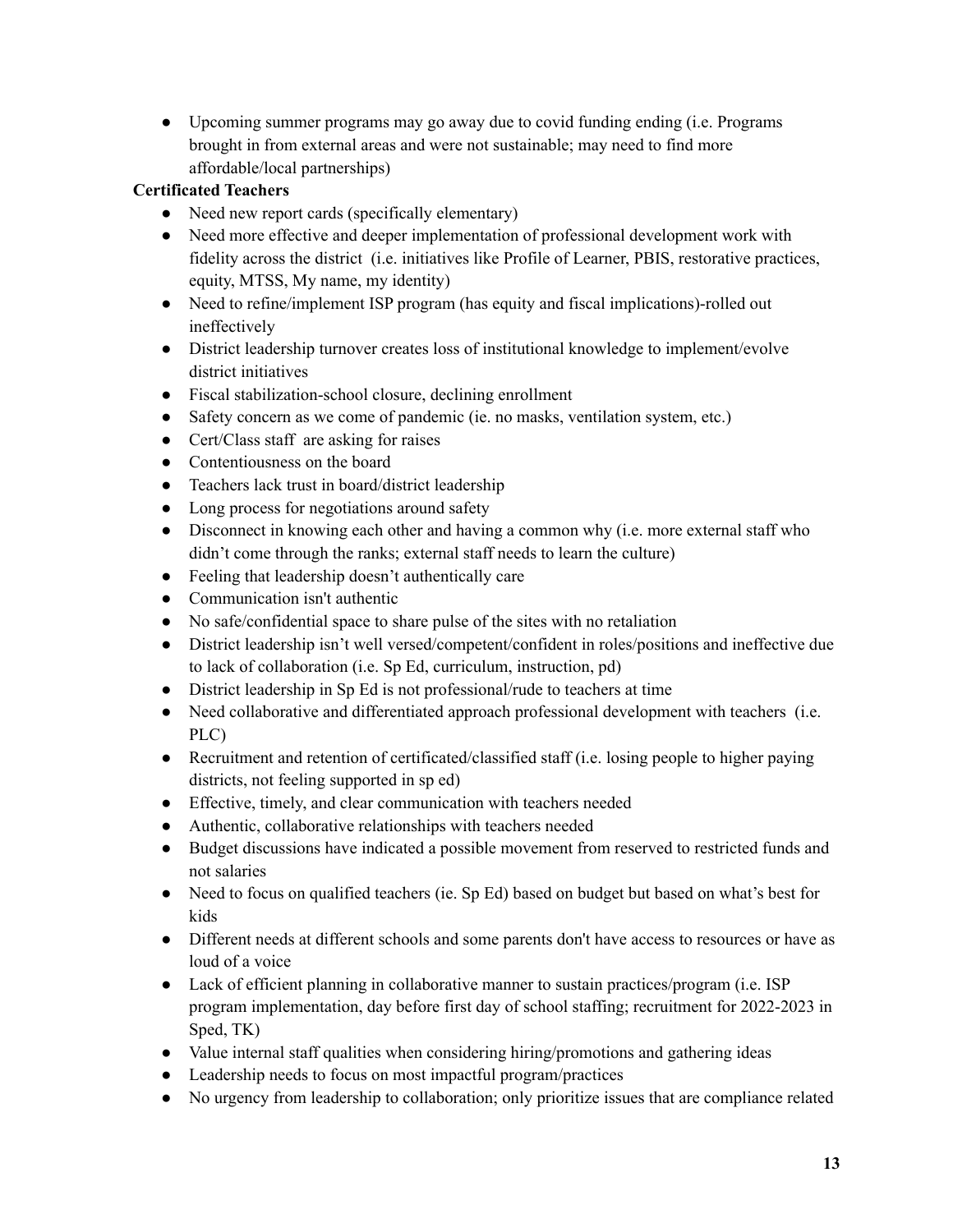- Closing schools for most vulnerable, underserved community
- Large number of staff may be leaving after the school year. Can we sustain the work?
- Lack of clarity of roles in district
- Favoritism by leadership at certain sites/people
- Contentious negotiations
- Disconnected, closed door culture (i.e. corporate feeling)
- Lack of responsiveness
- Lack of presence by district staff on sites
- Lack of coherence in calendar events, department , school site work
- Lack teacher input (i.e. last to know information
- Low morale amongst staff
- Lack of shared decision making
- Lack a menu of pd offered to staff
- Used to leverage talents of internal staff that can provide training to colleagues
- Feel undervalued for the past 5-7 years; but specific to previous leadership

# **Other Certificated**

- Board shifted focus to bringing external staff and lost institutional knowledge and some competence in key roles where not in place
- Lost 7 of 8 psychologists
- Lack of funding to retain staff who can't afford to stay; other districts in near area (i.e. psychs used to come as interns and stay but can't now)
- Staff may be asking pay raises
- Lack of planning/follow through/accountability with implementation of programs (i.e. wellness centers)
- Every school is unique and runs differently which can be a challenge in allocation of resources (equity implications)
- Staff representation is disproportionate to student demographics
- Lack of effective interpretation services being accessible to families (i.e. Cantonese)
- Lack transparent communication with purpose
- Lack trained, qualified admin staff at district to oversee programs (i.e. sp ed)
- Lack understanding of current programming and vision for what we offer in future (i.e. sp ed TK)
- Lack vision for academic programming
- Declining enrollment
- Teaching staff need better support from the d.o when being asked to implement multiple programs
- No follow up after training of programs/initiatives by district leadership
- Forgot the purpose of the district-to serve kids; classified/certificated staff gets overlooked and needs aren't met nor prioritized
- Too many initiatives to implement which impacts expected testing results
- Lots of turnover at leadership level, lack stability which has caused a bit of trauma to staff
- Lowest paying district has impacted ability to retain psych interns (i.e. \$20-\$30k more in neighboring districts)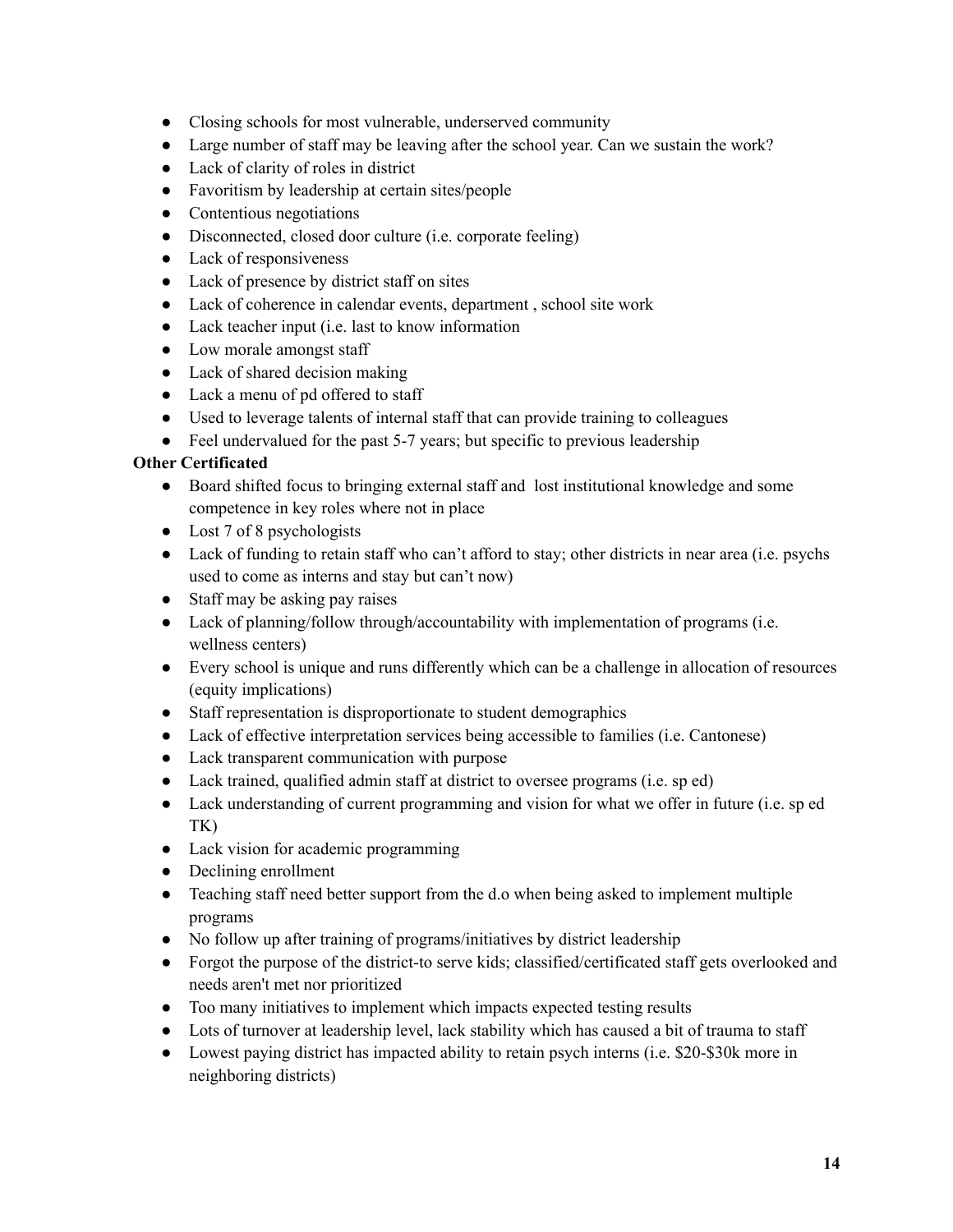# **Evergreen Teachers Association**

- Lack of a feeling of care for the district leadership/supt
- Lack of presence by district leadership on site
- Lack of collaboration (i.e. union leadership not feeling valued/heard by district leadership)
- No attempt to build relationships and listen
- Communications came through other district staff
- Communications came to community through parent square which went to community before teachers
- Felt like the supt was not invested in the district/community
- Lack of pd that motivates teachers-need time for prep, quality trainers, etc.
- Low staff morale amongst staff
- District leadership staff is disconnected and many have left
- Contentious negotiations over years with no effective raise for teachers for past 8 years; cost of living has increased
- Trying maintain high reputation
- Lots of changes have occurred
- Lack of qualified/competent hiring of district leaders
- Lack of fiscal responsibility in purchasing curriculum that isn't effective (i.e. teachers developed science curriculum
- Special education department is in disarray
- ELD assistants are no longer getter effective services and are conducting testing
- Hire late so we miss out on on quality candidates in teachings
- Teachers feel unappreciated
- Teachers are not interested in fighting with district leadership

# **CSEA**

- Staff morale is at all time low.
- Parents are not unhappy, like programs from prior Supt.
- Staff needs were forgotten. Certificated and classified morale is low.
- Staff not heard or listened to, no space to offer input
- Prior administration wasn't open, We weren't heard
- Parents and the community heard over staff. Needs to be balanced. Some left behind
- There are a lot of challenges, especially with staff. Lots have left.
- Build community within the district, give me a reason for wanting to stay
- It has been rough for a couple of years
- District rules and regulations constantly influx
- Lots of miscommunication and the lack of communication
- Things are changing and nobody tells you
- In the last three years, most of the leaders at the district have turned over, sometimes multiple times
- Site level is not always convinced if the district level administration is the best choice
- There is some animosity between site and district
- Need to rebuild the reputation once had.
- Last Supt. great communicating with parents, not so much with school sites/employees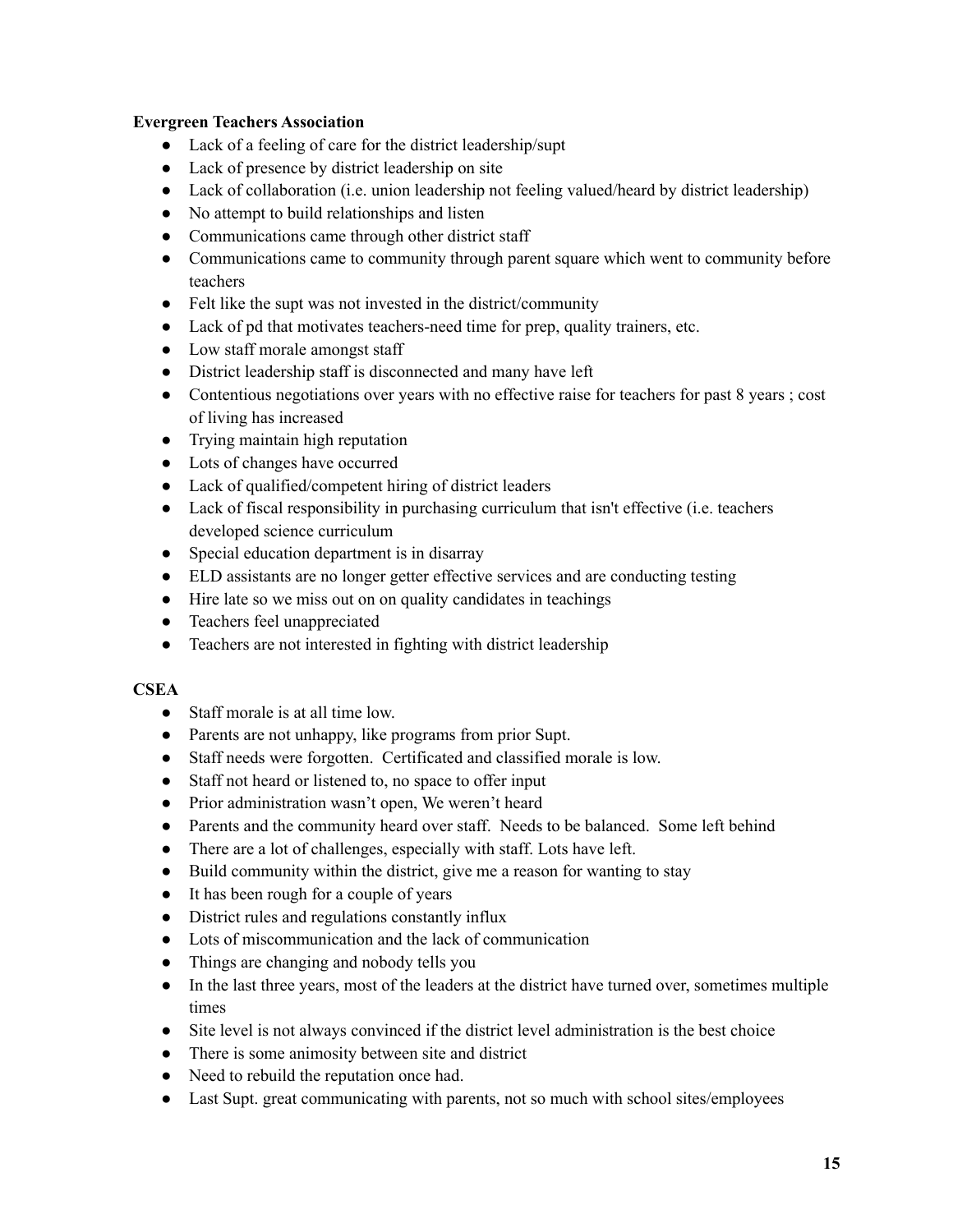- They should know the law
- We have lots of special needs students, we need to follow the SPED laws. Avoid, lawsuits
- Each classified position has a main check-in person. Who do we go to
- Teachers and staff, over 50%, are over 50 years old. Find out when people generally retire from this community. Compare the ages of current staff and be prepared for the exodus. We are aging out.

# **Parents, PTA Leaders**

- Who they hire for the school site is critical, they work directly with the community.
- Transportation, right now cannot get a bus for June
- Advocate for field trip for hands-on learning
- Make salaries comparable
- O.B. Whaley school closing
- Some teachers feel disrespected
- I feel respected by administrators
- I have had an open door to administrator
- LGBTQ+ training on how to communicate with parents that it is ok to talk
- PD for working with SPED students/ teachers are afraid to restrain students. Need to be trained on restraining students.
- None of our middle schools has access to the arts
- Return to specialty meals: i.e. salads, Thanksgiving meals, etc.
- Hasn't done enough to support special needs students
- Need more from district, make certain the parents more informed in terms of special needs
- A lot of us are frustrated we don't information needed to feel comfortable and heard
- It was common practice every year move special needs school to school
- Up until Oct. we were short 8 special needs teachers
- Never got status update while searching for teachers to fill the vacant positions
- When teacher was hired, parents were not informed
- Trying to reach out to SPED director only to learn the person had left
- SPED teachers are indicating they are overlooked by the district
- A lot of SPED students are immigrants, and they don't know who to talk to. They are silent so people don't know the issues.
- As a result families were split due to movement of SPED classes
- District has had two school closures and needs to be a third
- Schools receiving students from closed schools feel welcomed

# **Community**

- Staff once represented the community, not so true now
- Aware of ALL of our schools; want Superintendent to be visible at all students
- Understand that not all schools have been upgraded
- Some schools seem like step-child
- Equity in how schools are treated
- Messaging about the great things going on to help change the narrative of the school
- Curriculum Math is easy compared to other parts of the country
- Students are taking private lessons to advance in math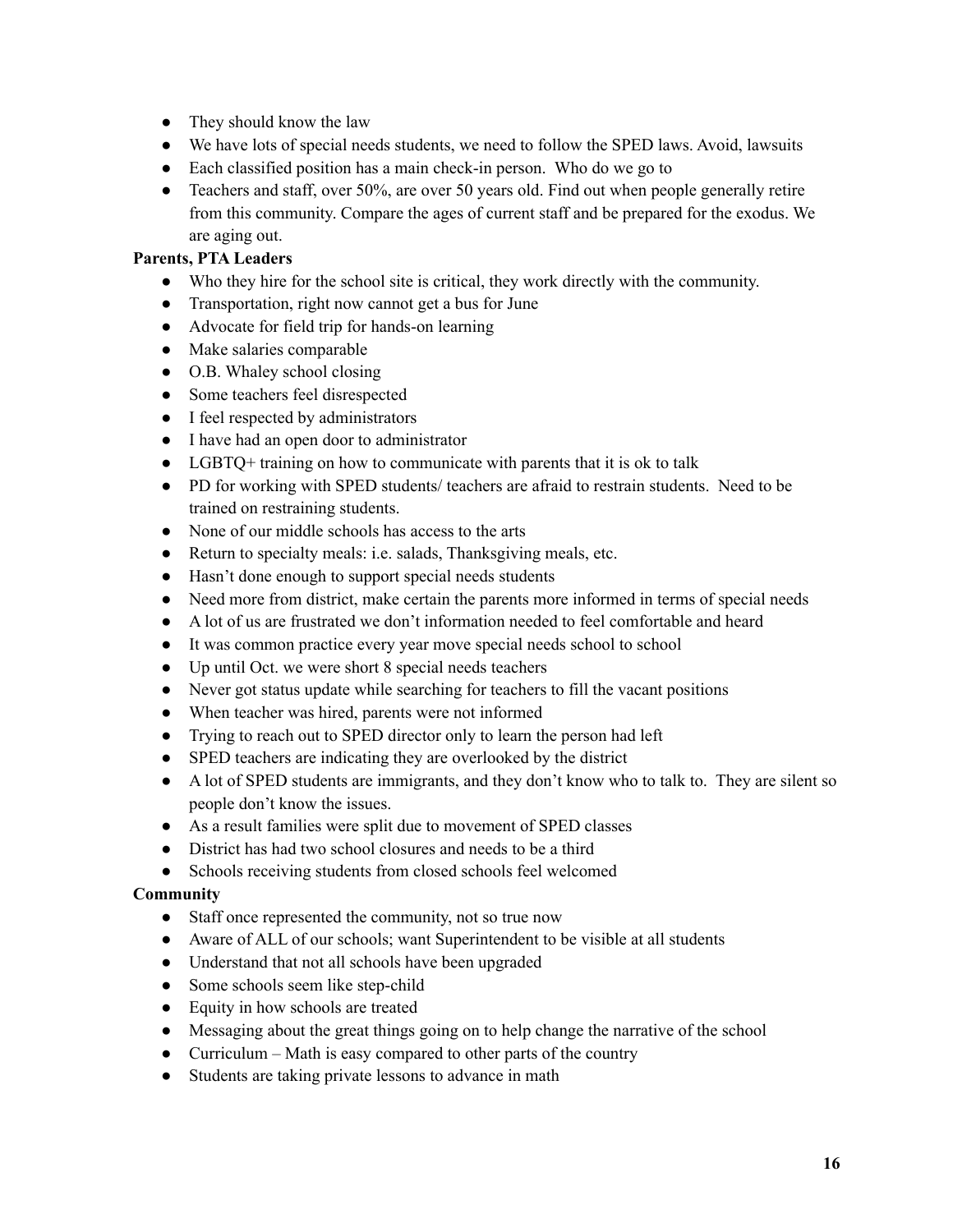- Many families do not speak English, need people/translators who speak Vietnamese and Spanish
- District adopted 3 different math programs; K-3 EngageNY, 4-5 Bridges, 6-8 CPM
- Curriculum in dual immersion, staff needs to become experts in the program
- Middle school needs intervention on drug use. Our students are using the drugs
- Trauma informed care
- I don't feel a part of the community.
- How do we transition from the COVID
- All parents very involved, at the same time different parents have different issues
- Blanket policies across district, despite the differences in needs. Some schools need more focus on math, but the district has a different focus
- Mental health program should be offered and special day classes (IEP) should be at every school
- Improve arts and music in schools
- Preschool program for all, not just special education
- Home grown? Know the area

# **School Site Managers**

- Middle schools often are not considered within decisions being made within elementary school processes
- Some parents in underserved communities don't have access to resources, ability to volunteer
- Need to shift the narrative and in supporting title 1 schools (i.e. dispel the haves and have nots; allocate resources equitability, culturally relevant curriculum/activities, equitable facilities)
- District is in time of crisis at district level; feels like turmoil during the transition
- Onboarding of new leaders to provide support and mentoring
- Need to adjust to changing demographics, new families
- District and site leader disconnect (i.e. professional development connection with practical work due to too many initiatives or lack of clarity on roll out process)
- Lack of continuity (i.e. lost directors, supt left in middle of year (twice), had interim supts)
- Perception of being one of lowest paying districts in area
- Have lost some of teachers, staff, upper management (recent turnover) due to frustration
- External staff coming in may not know culture of EESD and lack communication/connection with internal/long standing staff
- Covid created challenge to face to face connections
- Lack of access to communication resources (i.e. translation/interpretation services)
- Lack of effort to understand what the "Evergreen way" is even though change may be needed
- Lack of continuity and alignment across district departments in midst of new/external staff joining team
- Lack of direct communication/connection by former Supt to teachers/admin.
- Strained/tense relationships with district admin/teachers based on disconnect on perception of balance/fairness of salaries, pd, safety, etc.
- Timing of communication to community/parents before teachers/staff/admin has strained negotiations and created lack of trust
- Past history of teachers not getting fair allocation of funding for salaries, pink slips, etc. has carried over to current strained union relations and distrust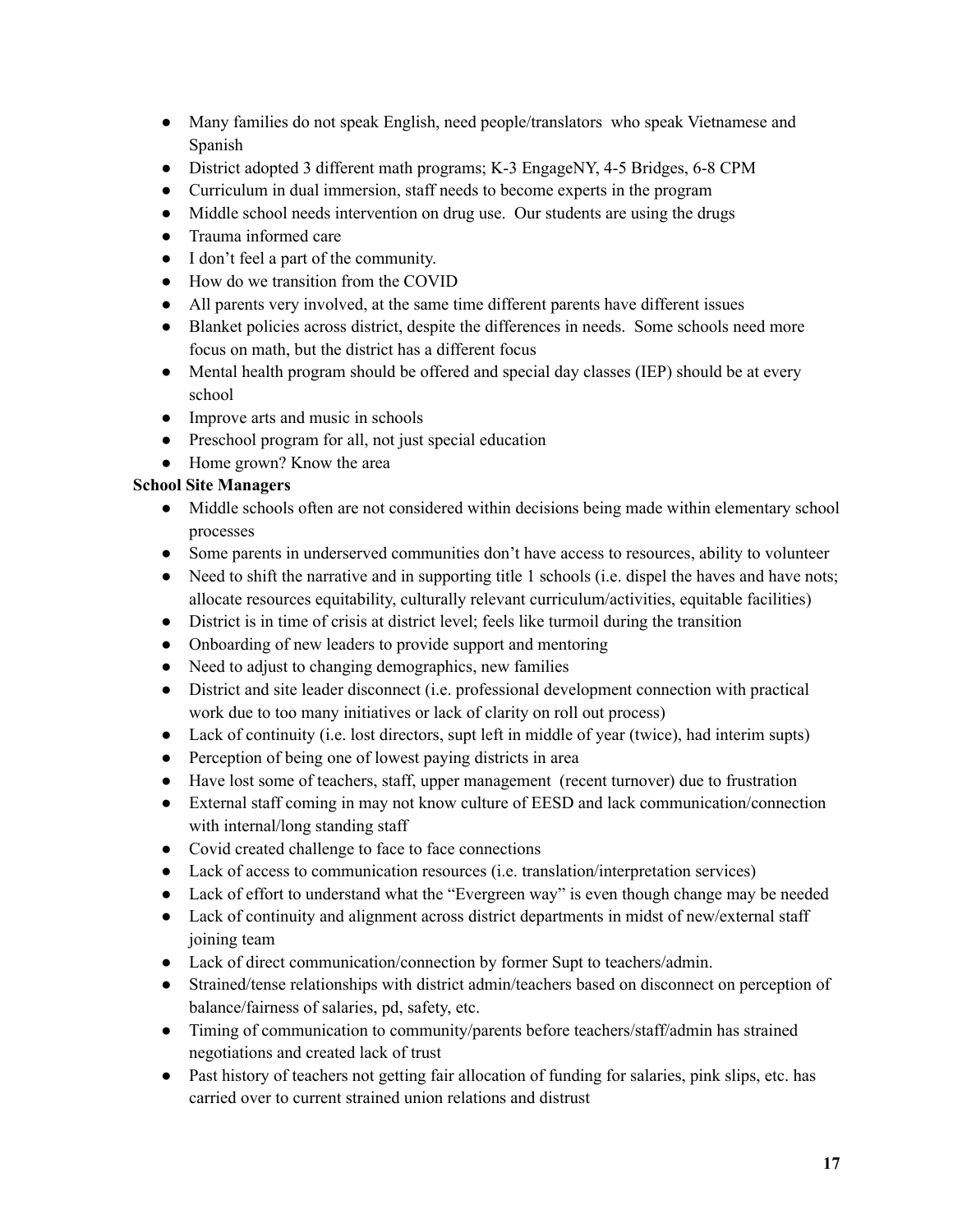- No sustained bargaining process; negotiations happen often and can be contentious
- Lack of transparency amongst district leaders created disconnect with relations with site leaders/staff
- Lack of visibility of supt/district leaders at site level
- No clear process for how things are done here
- Some sites have stronger ETA presence that can distract from focus on students
- Shared decision making was present in the past but currently feels top-down
- Need to clarify roles of district leaders (i.e. reorg work flow chart, Chief of Staff, etc.)
- Sp Ed: Recently started ISP classes with little preparation with need for more admin/teacher/aid support
- PD has not always been effective and impactful to change practice at site level
- Not enough district staff to effectively support site leaders
- School closures/fiscal stabilization
- No clear vision for instructional practices to get to profile of learner
- Support for each other
- Not issue: recognize accomplishment of past/ celebrate where we are now
- Communicate and become personable and open to the community to feel safe and comfortable.
- $\bullet$  Be out in the schools
- Be with teachers and students
- Declining enrollment

# **District Office Managers**

- Declining enrollment, severe (600 students between year). Trending downward, birthrates not high.
- No room for expansion
- Closing schools
- Teachers want increases in salary and benefits
- Negotiations can be heated
- Composition of the board members
- Districts fiscal stabilization plan
- 12 million shortfall
- Facility needs, the bond is running out
- Lots of turn around with executive cabinet
- Fear of new superintendent not being community oriented
- Sense of entitlement and start to drive agenda
- Some of the community feels their needs are more important, enrichment over intervention
- Building common vocabulary of instruction
- Staff morale needs to be built
- Sense of fear, you might be let go if you fail at something, in management group
- Pick up the work in equity, truly understand what equity means,
- Adjust policy for equity and the impact it can have on students
- Budget deficit if we don't close school
- Understand the diversity of this community
- Enrichment programs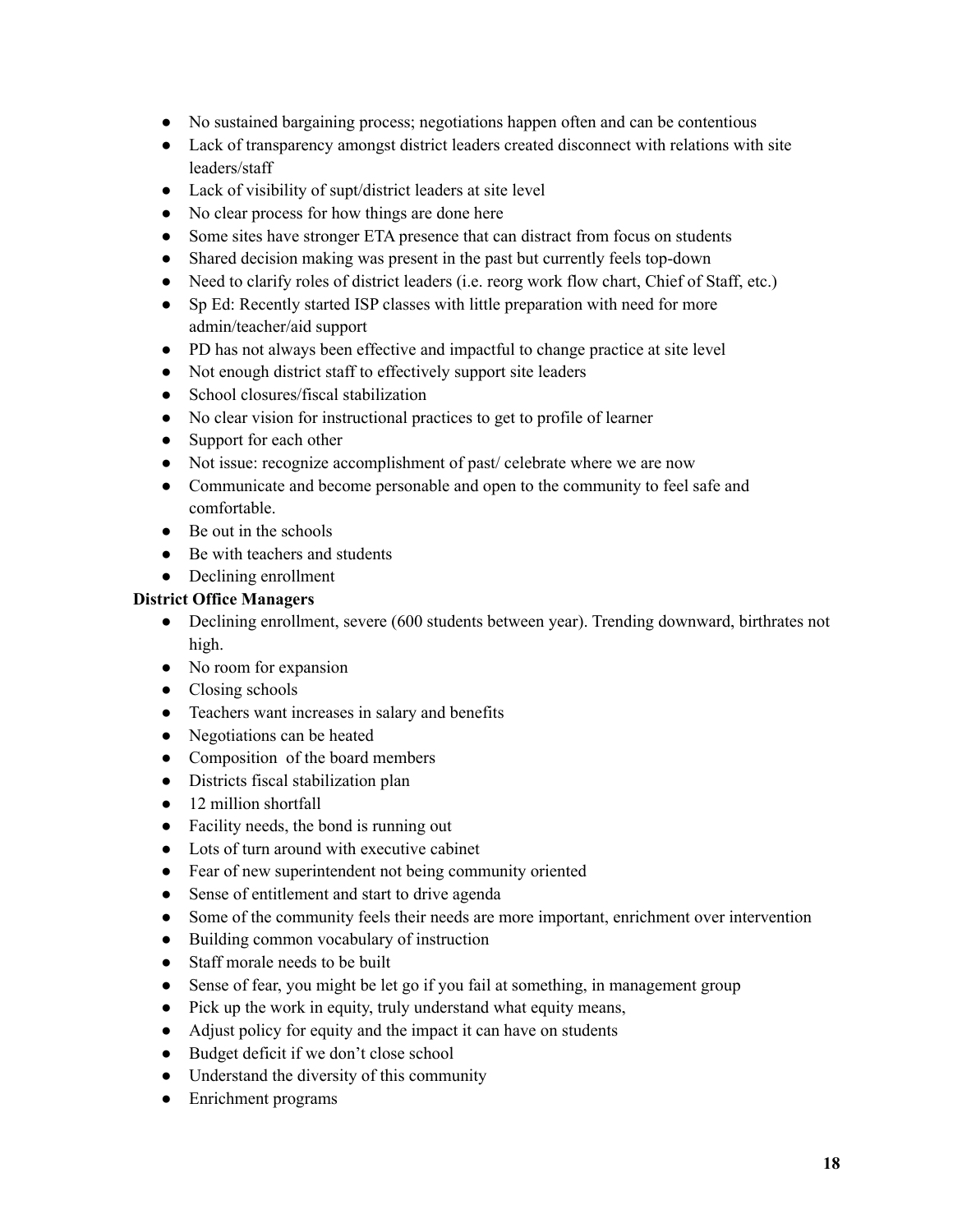# **4. What are the characteristics, attributes, and skills the new superintendent should have to be successful in this position?**

# **Classified Staff**

- Strong leader without being dictatorial/micromanager
- Balanced leadership
- Personable
- Approachable
- Engages with parents
- Active in community
- Responsive to parent/staff/community needs
- Knows how to navigate an active community
- Ability to professionally navigate conflict
- Open minded and doesn't take things personally
- Collaborative in getting input during decision making process
- Clear and effective communicator that relates/connects to all stakeholders
- Someone who is invested to staying and not using this as a stepping stone for next steps in their career
- Have budgetary/school finance experience

# **Certificated Teachers**

- Thoughtful and effective collaborator
- Shared leadership: not a micromanager of staff/not top down
- Students are priority first
- Effective and clear communication that can be followed by not only staff but also the community
- Transparent and provides context in messaging
- Inclusive
- Joyful who celebrates and values success and doesn't just focus on the negative aspects
- Collaborator who brings staff/community together
- Innovative in bringing in best practices that are good for kids
- Leverage current best practices internally
- Understand how we do things here but how to get buy in on external ideas/best practices
- System coherence
- Compassionate leader
- Genuine
- Approachable
- Systems approach: invested in the district for the long run beyond their time here to sustain a culture
- Have foresite to develop and build capacity of leaders
- Progress the work
- Authentic (talk the talk and walk the walk)
- Honest, trustworthy
- Humility and ability to apologize when wrong (self accountability)
- Leads by example
- Hands on leader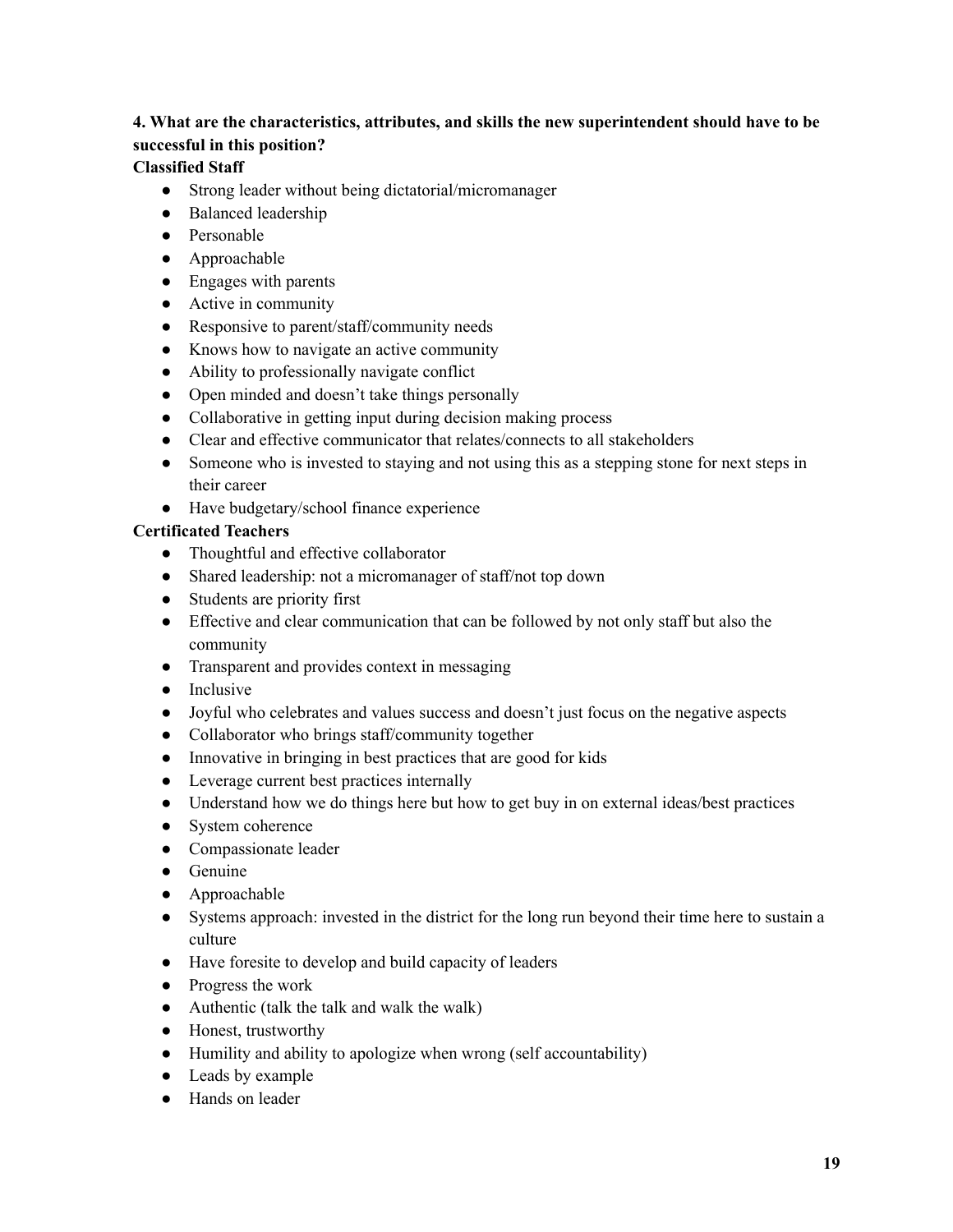- Responsive to needs of community/teachers/parents
- Be present in schools and community often
- Get to know the staff
- Proactive and responsive
- Create schedule to ensure collaboration and presence with each site staff
- Understands SpEd in order to build capacity of department
- Supporter of all staff
- Servant of the community
- Be familiar with community and know the history/lay out of the community
- Be knowledgeable about all aspects of the supt job
- Be willing to make tough decisions in hiring/release process of employees
- Listen to diverse perspectives when considering decisions
- Don't come as a stepping stone
- Open door policy
- Know staff by name-personal connections
- Effective, clear communicator
- Present in schools and community
- Authentic
- Warm personality
- Celebrate the successes in the district
- Inclusive, collaborative decision maker
- Relationship builder
- Differentiated support of staff based on their need
- Trust staff
- Not a micromanager
- Willing to put the work in
- Open minded
- Not egotistical
- Build upon internal strengths/talents of district- highlight

# **Other Certificated**

- Be aware of key losses of staffing to address loss of instructional knowledge
- Deep caring for students
- Present in schools/meeting with kids
- Be willing to make hard decisions
- Innovative but strategic in implementation to sustain program
- Enthusiastic about district/programs
- Familiar with community (attend the In the Park Days with city council)
- Ability to manage conflict or diverse perspectives
- Strong communicator
- Willing to talk to people
- Build on what is working well
- Listen to the needs before making change
- Present in school sites
- Understanding of programs from TK-8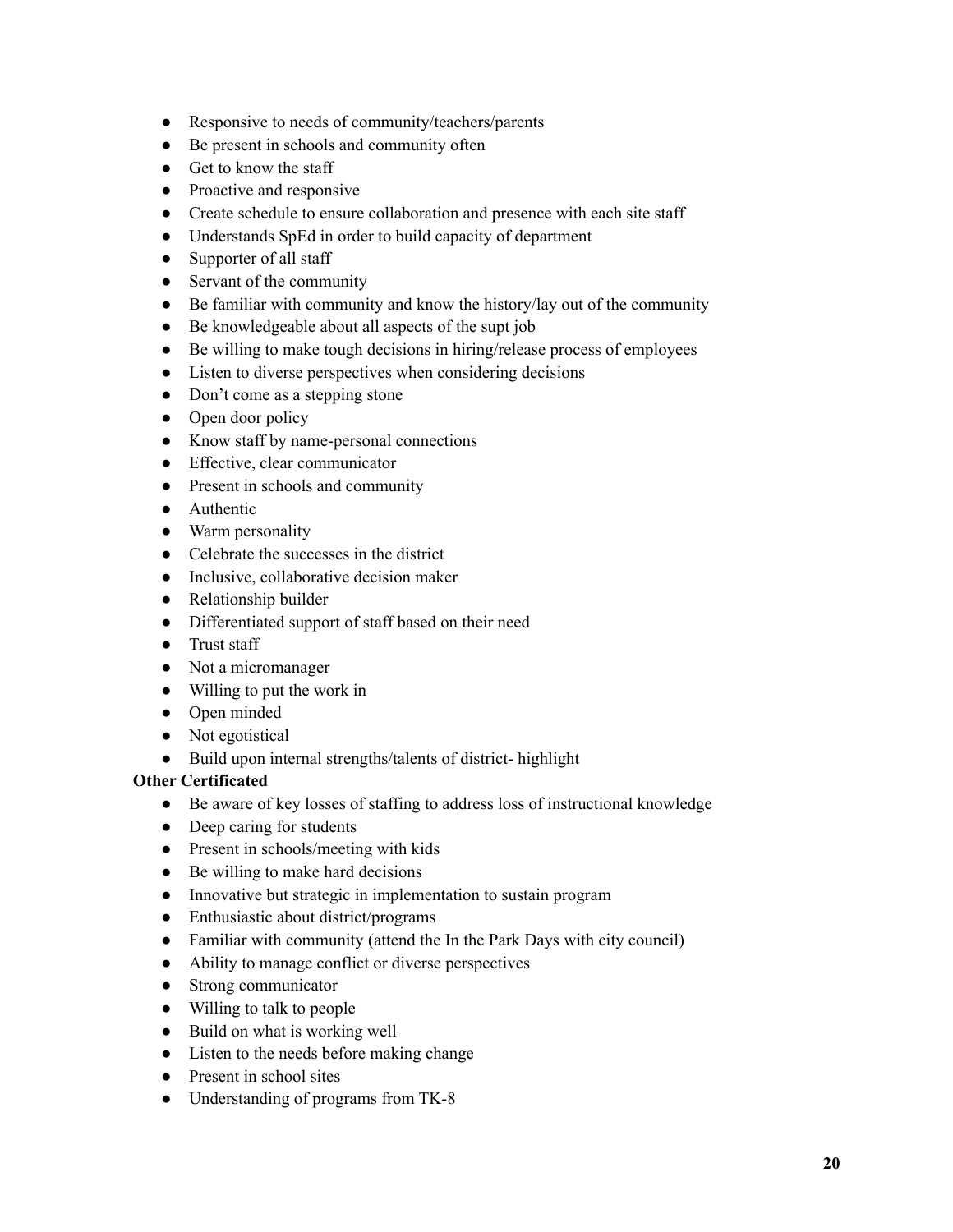- Understands Sp ed
- Learn of all programs in place and hire people who are competent
- Check in on Sp Ed caseloads/needs (i.e. staff, funding, etc.)
- Collaborative decision making
- Long term commitment-no a stepping stone knowing that lots of turnover
- Builds strong relationships
- Build cohesiveness amongst staff/programs
- Speaks multiple languages (Punjabi, Vietnamese, Spanish, etc)
- Caring to staff
- Willing to roll up sleeves and get hands dirty
- Be a champion for schools who have most needs/most underserved/vulnerable
- Open door policy (d.o. Staff, supt, principals)-get rid of the swinging/half barn door in supt office

# **Evergreen Teachers Association**

- Be vulnerable and show human side
- Invested in community/district
- Stick around
- Authentic collaborator
- Shared decision maker (not top down)
- Accountability of district leadership
- Data drive and know how to address the negative
- Relationship builder
- Motivator
- Inspirational

# **CSEA**

- **●** Strong communicator
- Some willing to go out meet in person with people (community, school site, district office). Learn our names and what we do. See what is happening in the classroom. Not always behind closed doors
- Being accessible
- Willing to push forward in technology
- Get out of our comfort zone, see where we need to go, not everything from the past.
- Pull district forward, address the issue of the have and the have nots
- Supt. who has put in time in classroom, and having principal experience, significant amount of time
- Somebody who knows big city experience, Experience with mobility of families
- **●** Have good team building skills, to rebuild the school community
- **●** Good leadership skills
- **●** Everybody matters, regardless of your position title
- **●** Make employees feel valued
- **●** Communication with community and with staff
- **●** Loyalty to the district, somebody established in San Jose. Plans on being here for a decade or so
- Experienced in human relations, mental health,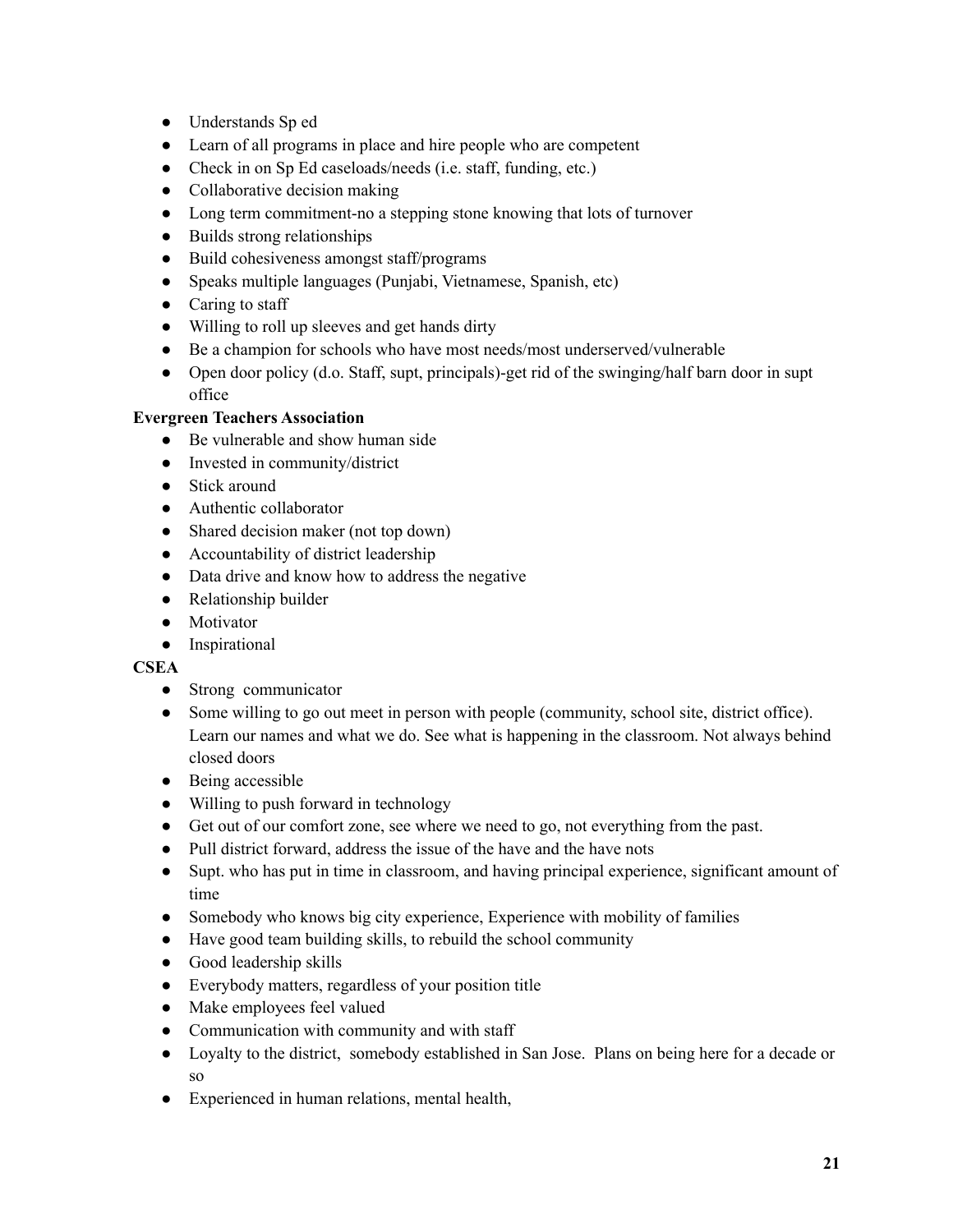- How to recruit the best people for the job. Make certain everyone is qualified for their position
- Administrator telling what to do and not valuing those who work directly with students
- Strong rebuilding and communication skills
- You are going to stick it out here in Evergreen
- Who do we go to if we have a question, at the district level
- Make certain that all schools are on the same page. Ie. attendance, we are not doing it the same way.
- How do we provide the incentives so employee want to stay and to attract new
- Concern about turn over, Some people are beginning to jump ship. .
- Find out the competitive pay and what we need to keep people.
- We are being told to get the proof that we are not the higher paid district
- Be visible on campus: How can we support you!

# **Parents, PTA Leaders**

- Not a micromanager
- A collaborator
- Focus on equity
- Experience in working with different socioeconomic
- Approachable
- Be visible in the schools/community, not in the office at all times
- Student-orientated
- Open to meeting with students as well as teachers as well administrators
- Support teachers
- Time in the classroom
- Ability to plan for future (i.e. Summer School). Plan a year ahead
- Approachable
- Non-judgmental
- Compassionate
- Not a push-over, there will be heated discussion.
- Knowledgeable
- Good communicator, doing a good job for the general population
- Needs to meet the community (last Supt. held a couple of meet-and-greet), need to do at each site
- Need more stability
- Here for the long term, until retirement
- Someone who has similar background to our demographics

# **Community**

- Knowledge of the community that he or she will be supporting
- Represents the community demographics, hit the mainstream first
- Not just listen, but takes feedback and turns into action
- Empathetic and cares for the community
- He/she is involved in all schools
- Transparent, listen to others, also yes and explain why is going the direction is going
- Being responsive in how they communicate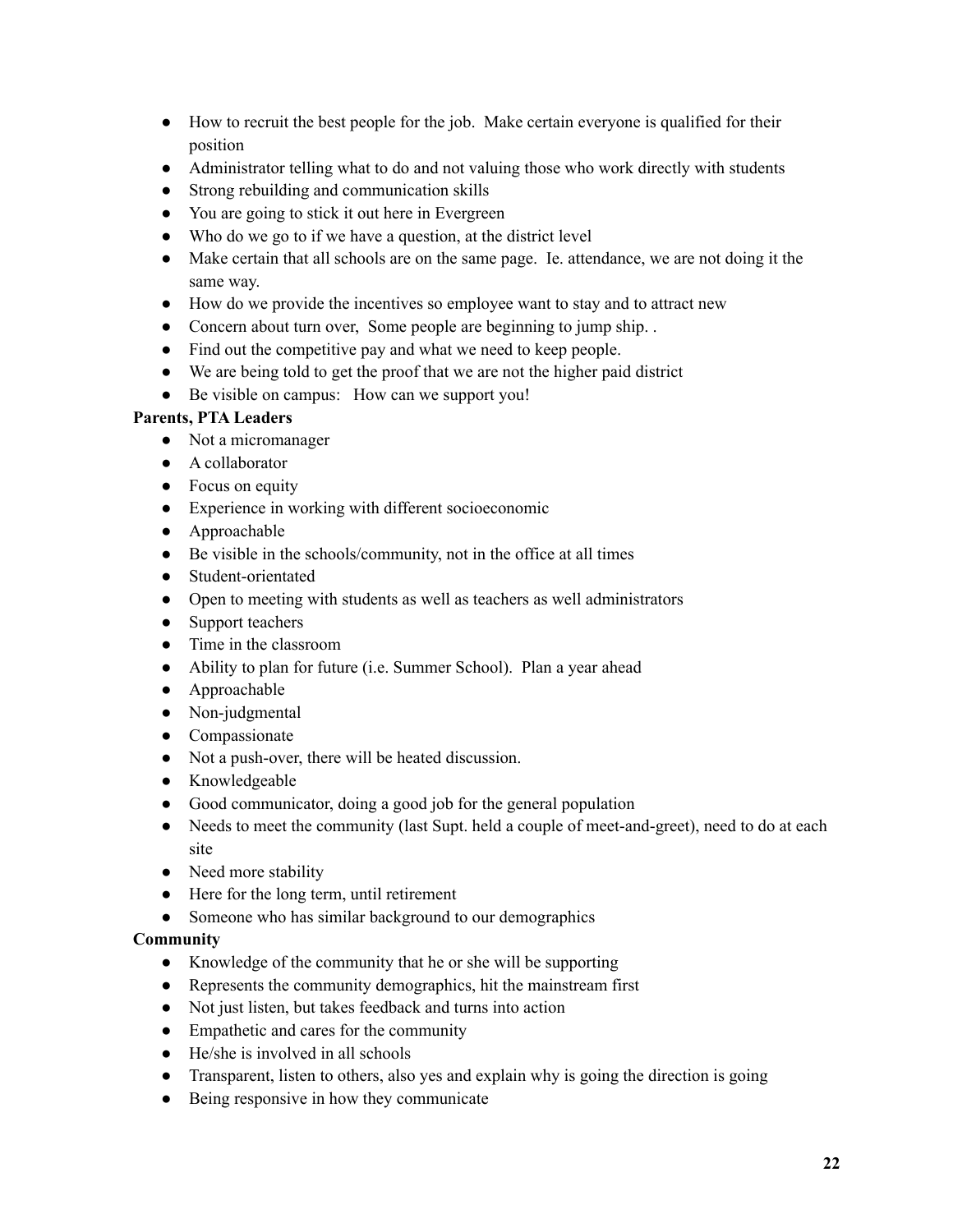- Knows how to build relationships, parents, teachers, principals
- Listen to all staff, parents, and people. Be present and interact with people
- Have integrity
- Bold and determined, remains undaunted when met with opposition
- Approachability. Can go up to person and talk to them and not interrupting
- Not come to promote own agenda, know our school plans,
- Listen and help us make it better

# **School Site Managers**

- Visionary leader
- Brave and courageous leader
- Needs to make this a career move and stay (possibly through retirement)
- Bridge older and newer staff culture
- Being present/visible in schools
- Has close connections/familiar to the community
- True commitment to stand for equity beyond the discomfort that comes
- Strong personal skills that navigate the different aspects of community
- Transparent leader through direct, effective, clear communication with follow through
- Understand how to close the opportunity gap (i.e. allocating resources for underserved populations)
- Listen to all stakeholder voices and not just the loudest
- Work on rural designation (basic aid) to bring more funding to district
- Be resourceful in obtaining partnerships with local community groups/tech industry
- Clear, effective, and timely communication (i.e. about plan moving forward after the pandemic, 24 hour responses)
- Shared decision making (i.e. include directors and principals in ext cabinet, evergreen admin association-supt advisory, etc)
- Have teaching and upper management experience
- Be aware of the needs of the underserved student population (i.e. title 1 schools)
- Ability to implementation effective staff retention processes (i.e. stability of staff at sites, diverse staff)
- Effective board relations to bring about coherence
- Can lead without fear and make hard decisions (i.e. closing schools)
- Lead without fear and without reprisal
- Honesty and integrity
- Person of color; reflection of the kids; bilingual
- Person who is culturally proficient and can advocate of all students, specifically underserved students/families
- Can engage with the community and honor what the community stands for while strategically considering change
- Personable and kindness
- Accessible-Open door policy
- Need to bring about more collaboration amongst admin and teachers
- Create access for all staff to build capacity and share ideas/best practices (i.e. pd)
- Systems change focus to align work across district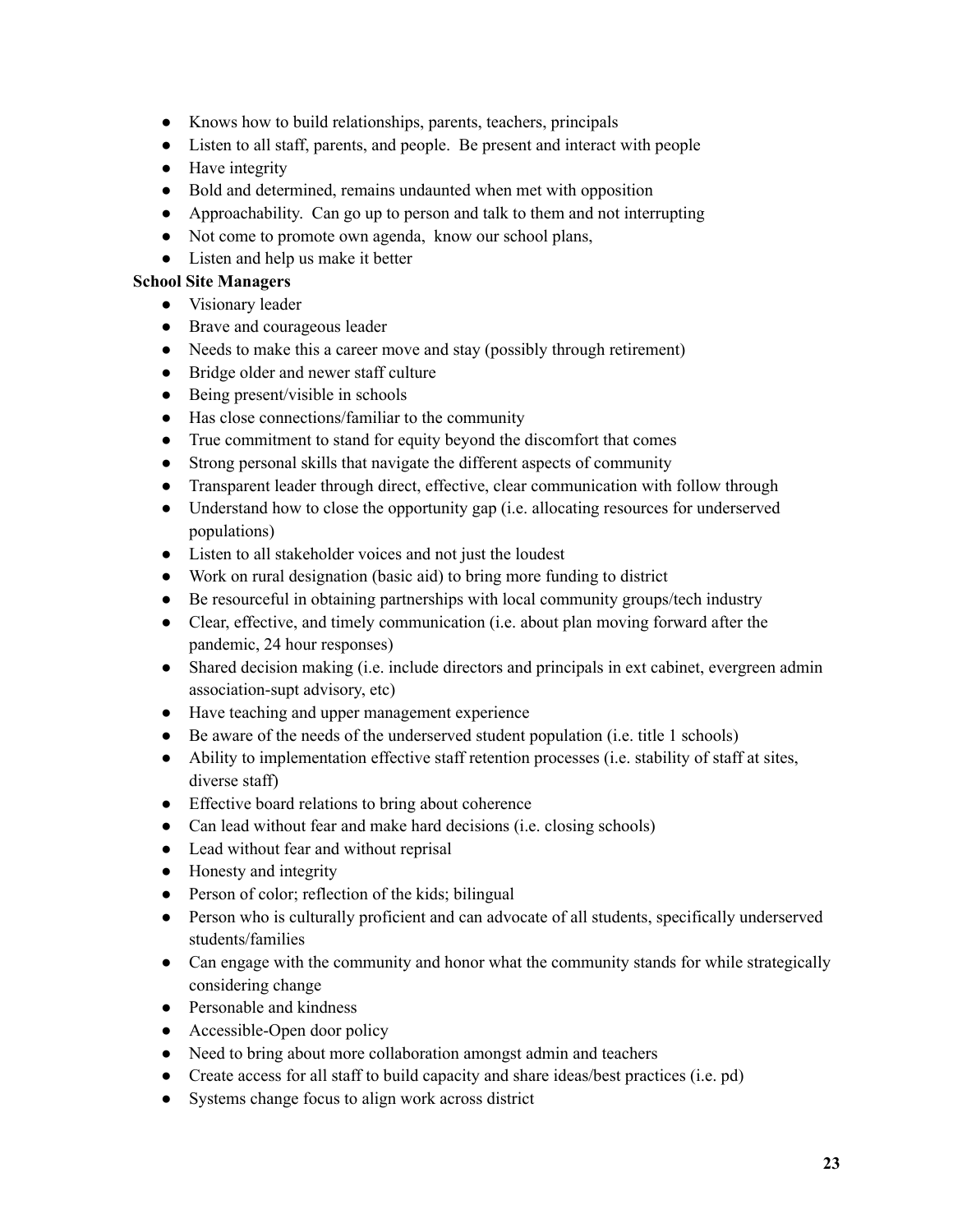- Need to continue to advance the work around the profile of the learner-alignment, unifyer
- Student focused decision making
- Innovative and creative thinker
- Transformative leader
- Builds personal and professional relationships; gets to know staff
- Strong communication plan (frequency, audience, timeliness, impact, etc.)
- Strategic planning around sustainably fiscally support of programs
- Compassionate and empathetic leader
- Humor
- Well connected, resourceful, network
- Grit
- More direct communication from district and superintendent, not with people in between
- Need to hear from Superintendent and district staff
- Clarity of messaging
- Establishing opportunities for teachers come together for events
- Make others feel valued, this will help build trust
- Need to feel trust, authenticity
- Build relationships and the sense of belonging

# **District Office Managers**

- Stay for the long term
- Bridge many relationships
- Experience as a superintendent
- Ability to have difficult conversations
- Someone who can coach leaders
- Savvy to resolve difficult situations (budget, school closing)
- Communicator
- Building trust
- Ethical
- Don't steer us into trouble avoid troubleWorking knowledge and competency of all houses of the executive cabinet
- Interpersonal skills
- Build relationships
- Not afraid of conflict and does not seek it out
- Visible
- Present
- Support staff
- Trust staff to make important decisions
- Don't micromanage, but speak to topics clearly
- Engage with community
- Responsive to the community
- Politically savvy
- Listening to the noise and getting in front of it
- Boardsmanship, prepping them, informing them
- Results driven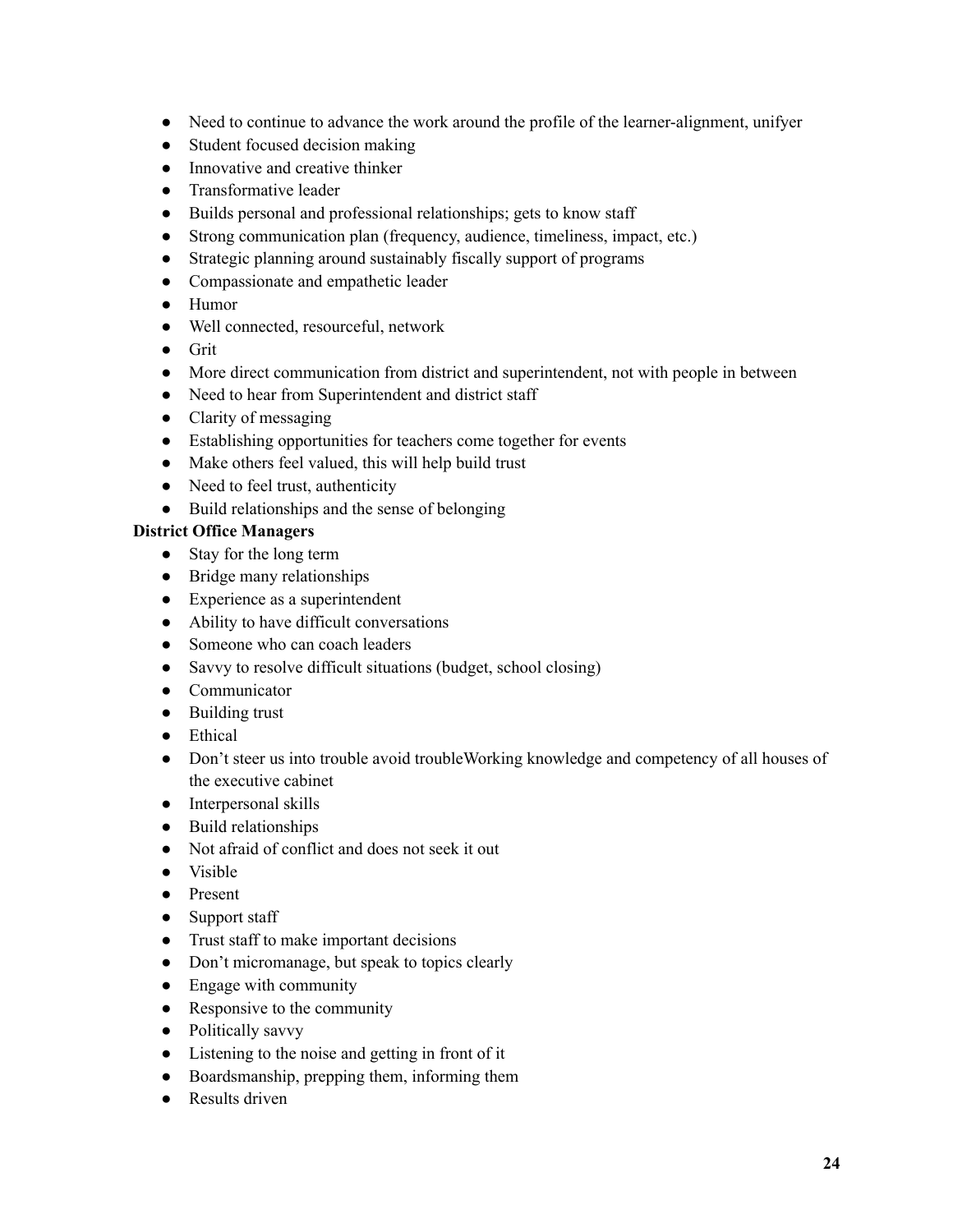*Survey Monkey Results for Evergreen Elementary School District*

*March 2022*

*(NOTE—these responses have not been edited, they are printed as entered by the stakeholders)*

# *1 Vietnamese Response*

**Administrators / Người quản lý không phản hồi No Responses**

**Community Members / Thành viên cộng đồng không phản hồi No Responses**

**Non-Certificated Staff / Không được chứng nhận không phản hồi No Responses**

# **Parents / Cha mẹ**

Hãy cho chúng tôi biết những điều tốt đẹp về cộng đồng của bạn. (Thông tin này được sử dụng **để giúp chúng tôi tuyển dụng những ứng viên chất lượng.)**

**Tell us the good things about your community. (This information is used to help us recruit quality candidates.)**

● Tot

Good

Hãy cho chúng tôi biết những điều tốt đẹp về trường học của ban. (Thông tin này được sử dụng **để giúp chúng tôi tuyển dụng những ứng viên chất lượng.)**

**Tell us the good things about your schools. (This information is used to help us recruit quality candidates.)**

● Giao duc tot

Good communication

Giám đốc học khu cần lưu ý những vấn đề gì khi đến học khu? (Thông tin này được chia sẻ với **các ứng viên cuối cùng.)**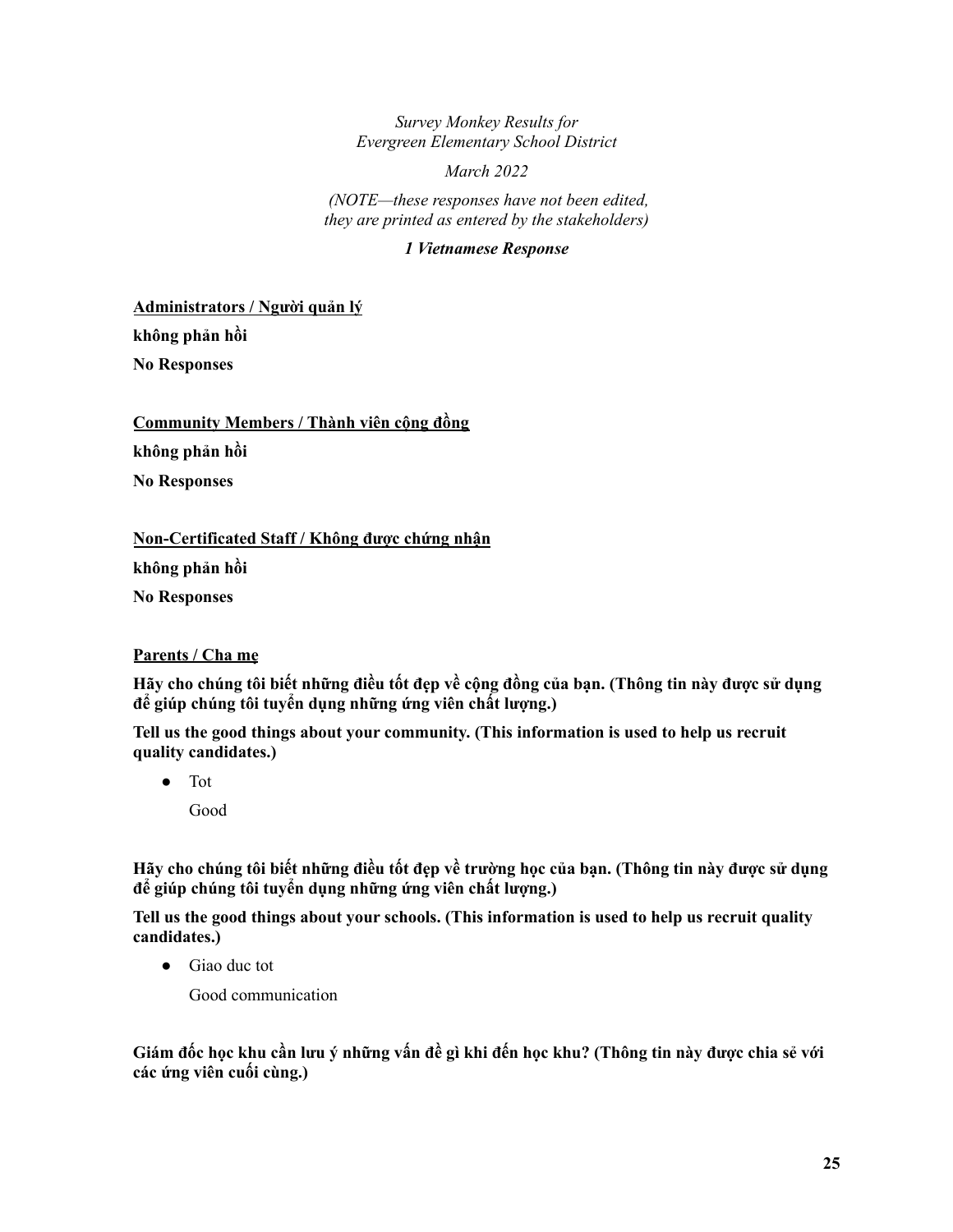**What issues should the superintendent be aware of as he/she comes into the district? (This information is shared with the final candidates.)**

- Cho dau xe
	- Parking lot

Tổng giám đốc mới cần có những kỹ năng, phẩm chất hay đặc điểm gì để thành công ở đây? **(Thông tin này được sử dụng khi chúng tôi sàng lọc các ứng viên tiềm năng.)**

**What skills, qualities or characteristics should the new superintendent possess to be successful here? (This information is used as we screen potential candidates.)**

● Quan ly tot Manager/Management good

**Student / Học sinh không phản hồi No Responses**

**Teacher / Giáo viên không phản hồi No Responses**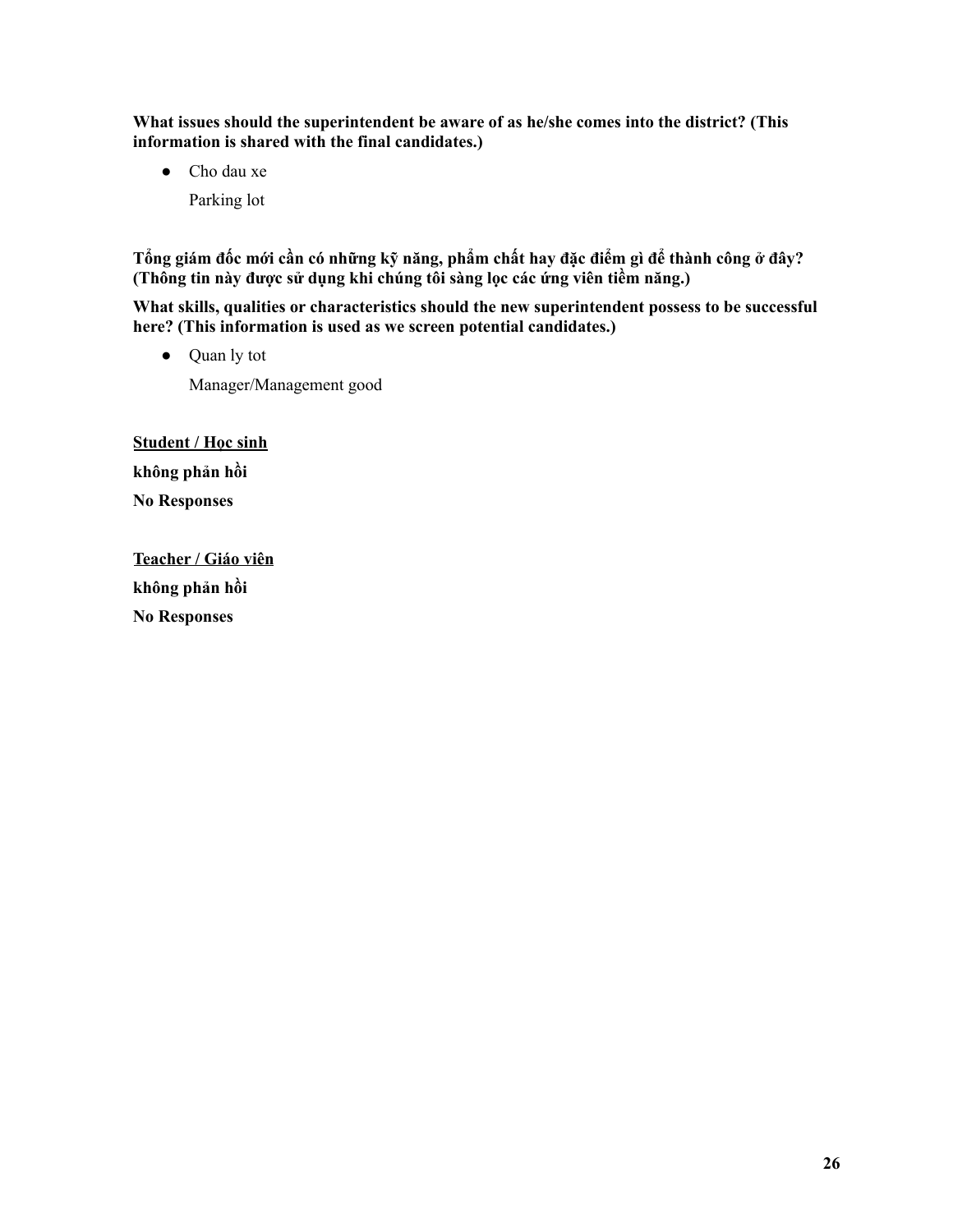*Survey Monkey Results for Evergreen Elementary School District*

*March 2022*

### *Spanish Version*

*(NOTE—these responses have not been edited, they are printed as entered by the stakeholders)*

# *3 Responses*

**Administrators/Administrador**

**No Responses Sin respuestas**

**Non-Certificated Staff / Personal clasificado**

**No Responses Sin respuestas**

# **Community Members/Miembro de la Comunidad**

**No Responses Sin respuestas**

### **Parents/padre**

**Tell us the good things about your community. (This information is used to help us recruit quality candidates.)**

**Cuéntanos las cosas buenas de tu comunidad. (Esta información se utiliza para ayudarnos a reclutar candidatos de calidad).**

● Las personas de nuestra comunidad estan disponibles en apoyar buenas desiciones para nuestras escuelas y nuestra comunidad.

The people of our community are available to support good decisions for our schools and our community.

● Nuestra comunidad se apoyan mutuamente

Our community supports each other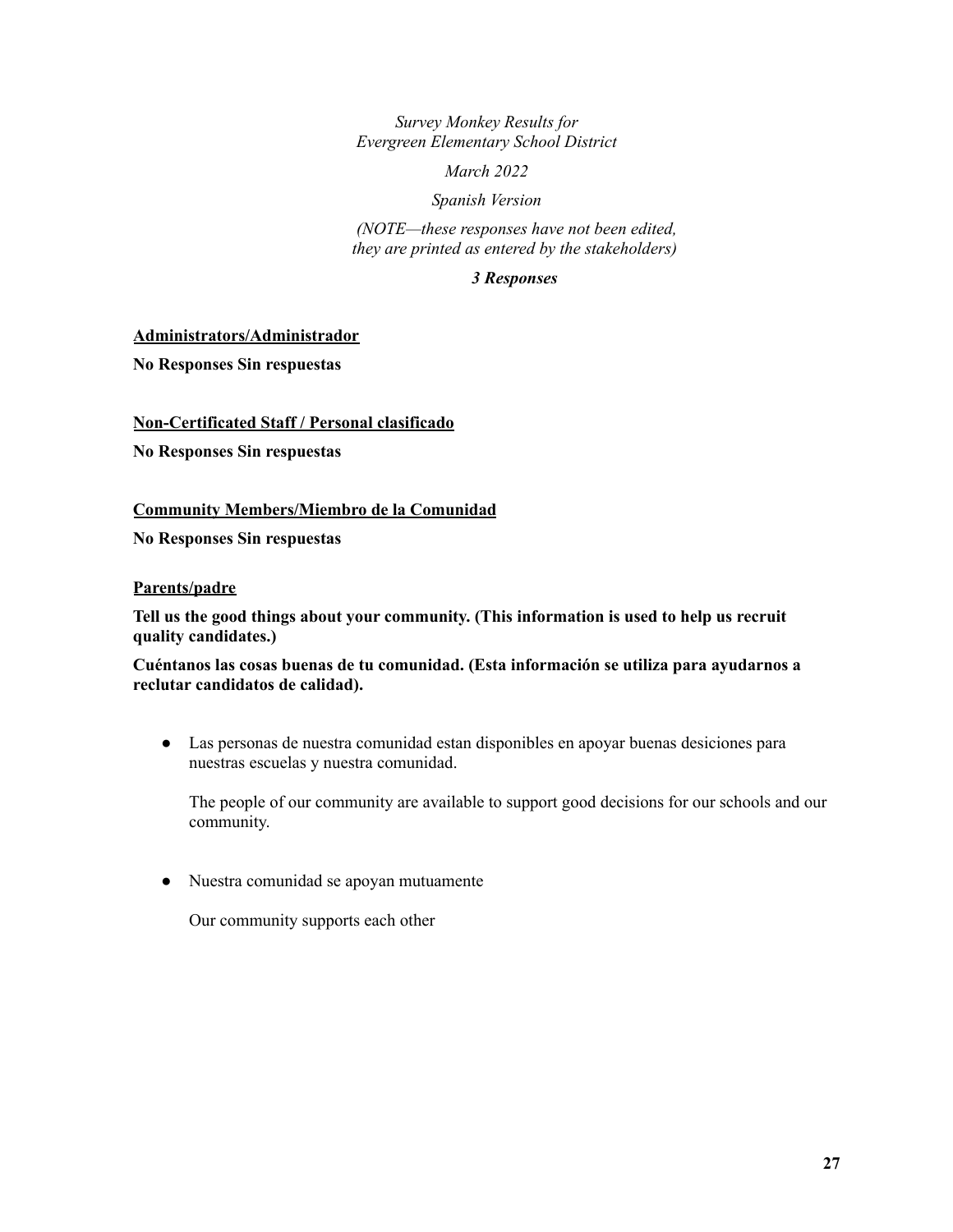**Tell us the good things about your schools. (This information is used to help us recruit quality candidates.)**

**Cuéntenos las cosas buenas de sus escuelas. (Esta información se utiliza para ayudarnos a reclutar candidatos de calidad).**

● 1.Las reuniones de padres, 2.La señora que habla español ayudando a traducir a las familias que no hablan Ingles. 3 Sus maestros son dedicados y se preocupan por sus estudiantes. 4. Su director es responsable, esta siempre atento checando los salones de clases, caminando alrededor y cada mañana esta en la entrada dandole la vienvenida a los alumnos 5. Su libreria hermosa llena de interesantes libros para todos los estudiantes. 6.Sus clases despues de escuela, aprendiendo a vailar, lecture, baseball. 7. La interacion de los estudiantes con un hermoso perrito que es llevado a la escula. 8. La clases de musica. 9. Un sentro de ayuda catolicas y los 5 primeros esta a un lado de nuestra escuela para apoyar a los padres de diferentes maneras.10. Lo mejor son sus estudiantes, sus profesores y todo el equipo que trabaja dia a dia para que nuestros hijos sean buenos en su futuro.

1.Parent meetings, 2.Mrs. \_\_\_\_\_\_\_\_\_\_\_\_\_\_ who speaks Spanish helping translate for families who do not speak English. 3 Your teachers are dedicated and care about their students. 4. Your principal is responsible, he is always attentive checking the classrooms, walking around and every morning he is at the entrance welcoming the students. 5. His beautiful library full of interesting books for all the students. 6.His classes after school, learning to dance, reading, baseball. 7. The students' interaction with a beautiful puppy that is brought to school. 8. The music classes. 9. A catholic help center and the top 5 is next to our school to support parents in different ways.10. The best are its students, its teachers and the entire team that works every day so that our children are good in their future.

● Las cosas buenas que yo veo son que las maestras están pendientes en la educación de mis hijos , como van avanzando en la clase y los protocolos que tiene para minimizar los contagios por COVID 19.

The good things that I see are that the teachers are attentive to the education of my children, how they are progressing in the class and the protocols they have to minimize the spread of COVID 19.

# **What issues should the superintendent be aware of as he/she comes into the district? (This information is shared with the final candidates.)**

# **¿Qué problemas debe tener en cuenta el superintendente cuando ingresa al distrito? (Esta información se comparte con los candidatos finales).**

● Que nesecitamos un poco mas de ayuda, nesecitamos trabajar en conjunto con los padres para poder hacer mejores cambios y tener mas personal que hable español y Vietnamese.

That we need a little more help, we need to work together with the parents to be able to make better changes and have more staff who speak Spanish and Vietnamese.

● Que nesecitamos un poco mas de ayuda, nesecitamos trabajar en conjunto con los padres para poder hacer mejores cambios y tener mas personal que hable español y Vietnamese.

That we need a little more help, we need to work together with the parents to be able to make better changes and have more staff who speak Spanish and Vietnamese.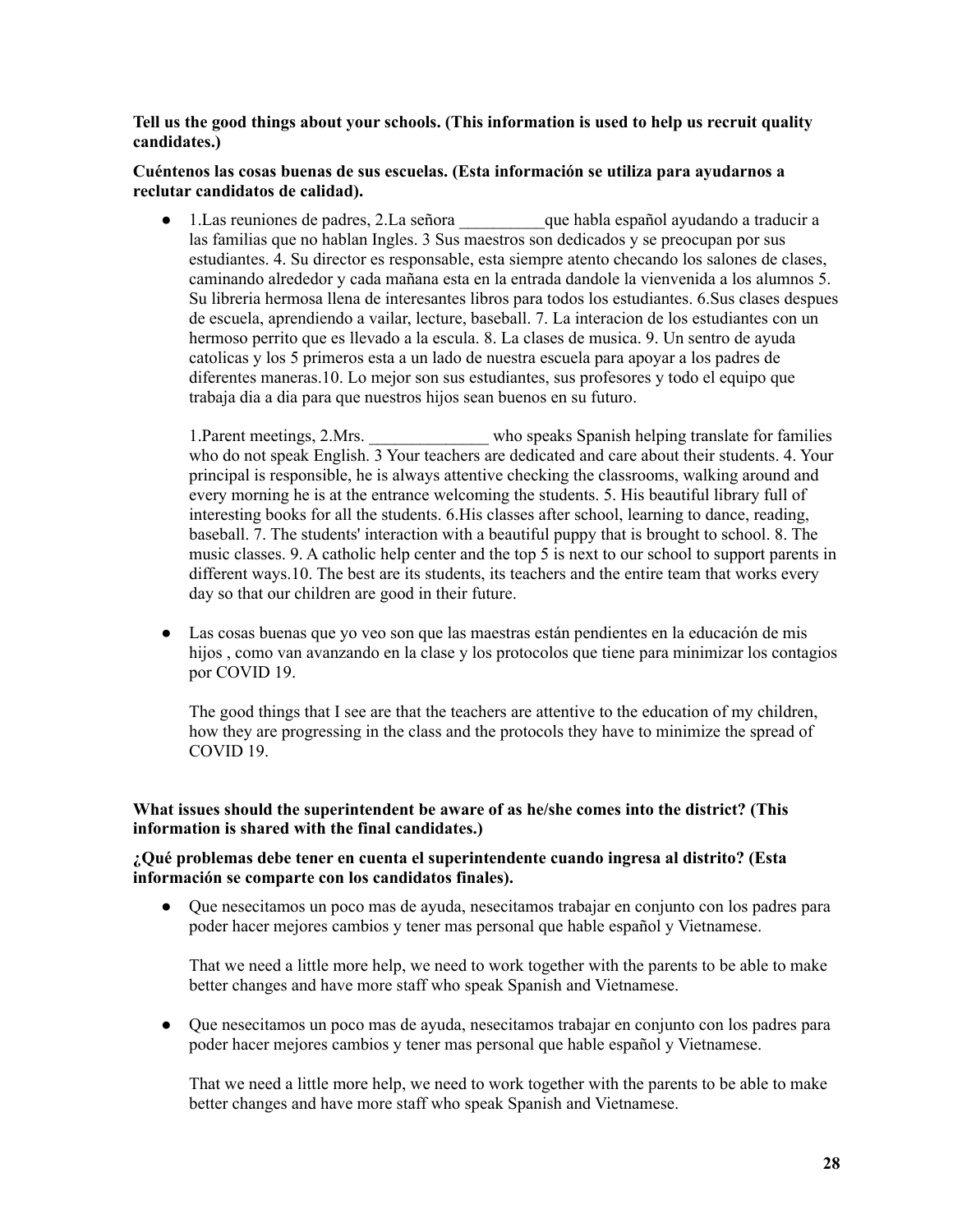● Para mí lo mas importante en este momento es la posibilidad de que cierren la escuela , por qué no sé adónde llevaría a mis hijos está es la única escuela que me queda cerca y el nuevo superintendente debería de ver cómo podemos salvar a nuestra escuela

For me the most important thing at the moment is the possibility of closing the school, because I don't know where I would take my children, this is the only school that is close to me and the new superintendent should see how we can save our school

# **What skills, qualities or characteristics should the new superintendent possess to be successful here? (This information is used as we screen potential candidates.)**

**¿Qué habilidades, cualidades o características debe poseer el nuevo superintendente para tener éxito aquí? (Esta información se usa cuando evaluamos candidatos potenciales).**

● Que sea bilingual, y que le guste involuclarse con la comunidad y padres.

Be bilingual, and like to get involved with the community and parents.

● Que se preocupe por los estudiantes, que haga mejoras en la escuela, que se amable , también que haga todo lo posible para ayudarnos a qué no cierren nuestra escuela

To care about the students, to make improvements in the school, to be kind, also to do everything possible to help us not to close our school

**Student/Alumno No Responses Sin respuestas Teacher/ Profesor**

**No Responses**

**Sin respuestas**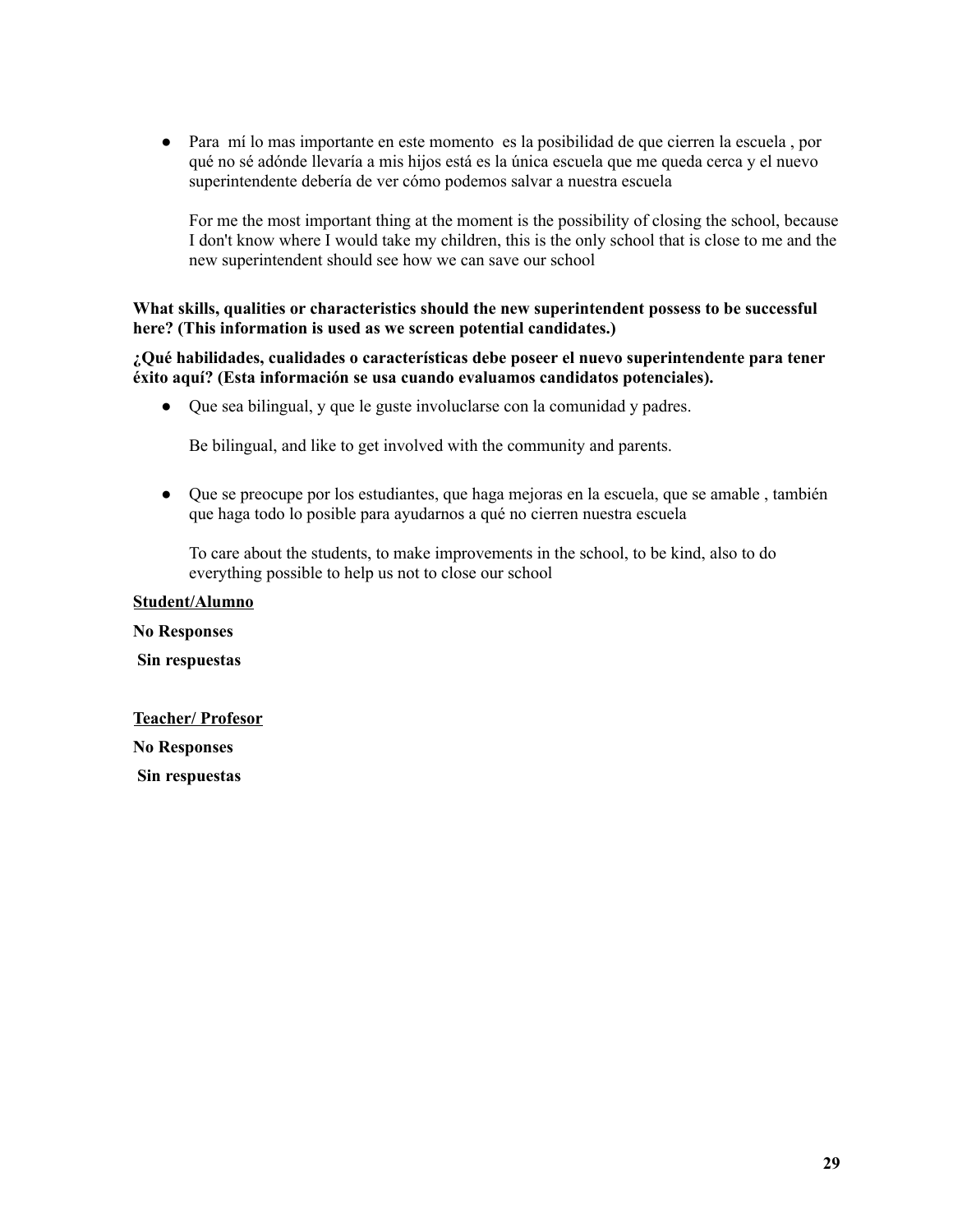# *Survey Monkey Results for*

# *Evergreen Elementary School District*

*March 2022*

*(NOTE—these responses have not been edited, they are printed as entered by the stakeholders)*

# *89 English Responses*

# **Administrators**

**No responses**

# **Community Members**

# **Tell us the good things about your community. (This information is used to help us recruit quality candidates.)**

- The community is organized.
- Diverse
- I am a 25 year resident of Evergreen with grown kids having attended Silver Oak and Chaboya and I am a 20 year member of the District 8 Community Round Table. Evergreen school have been among the very best in California and we want to ensure Evergreen's schools provide the most productive and innovative graduates with valuable skills for their future.
- People care about each other and communicate in kind and caring ways instead of bureaucratic mumbo jumbo and leaders who are acidic to nurturing kids and adult ways to help kids learn and grow.
- Diverse Beautiful area Active members

# **Tell us the good things about your schools. (This information is used to help us recruit quality candidates.)**

- It has Covid testing
- Emphasis on teaching students soft skills, after school enrichment programs though we need more variety (not simply speech and debate, python, etc. but touches on different industries like Allied Health) and more cohorts so as to make it available to more students.
- Our evergreen schools encourage parental participation in the education process because it is just as important to learn at home as it is in the classroom. Evergreen schools have provided well educated graduates with valuable skills for the future.
- The principals seem to care. The Common Core roll out was a bust. Teachers need to play more of a role in selection of textbooks, in the past the administration told teachers what textbooks to use (in math) and forced bad textbooks that did not work to teachers as one year or more TEST PILOT textbooks so millions of dollars were spent without parent input, and the textbooks were constructionvist meaning they tried to teach math full time in groups which did not work, now all kids suffer with low math ability and that makes parents want to move kids to private schools. there is just not enough buy in with what the school district does
- Award winners Innovative programs Perfect size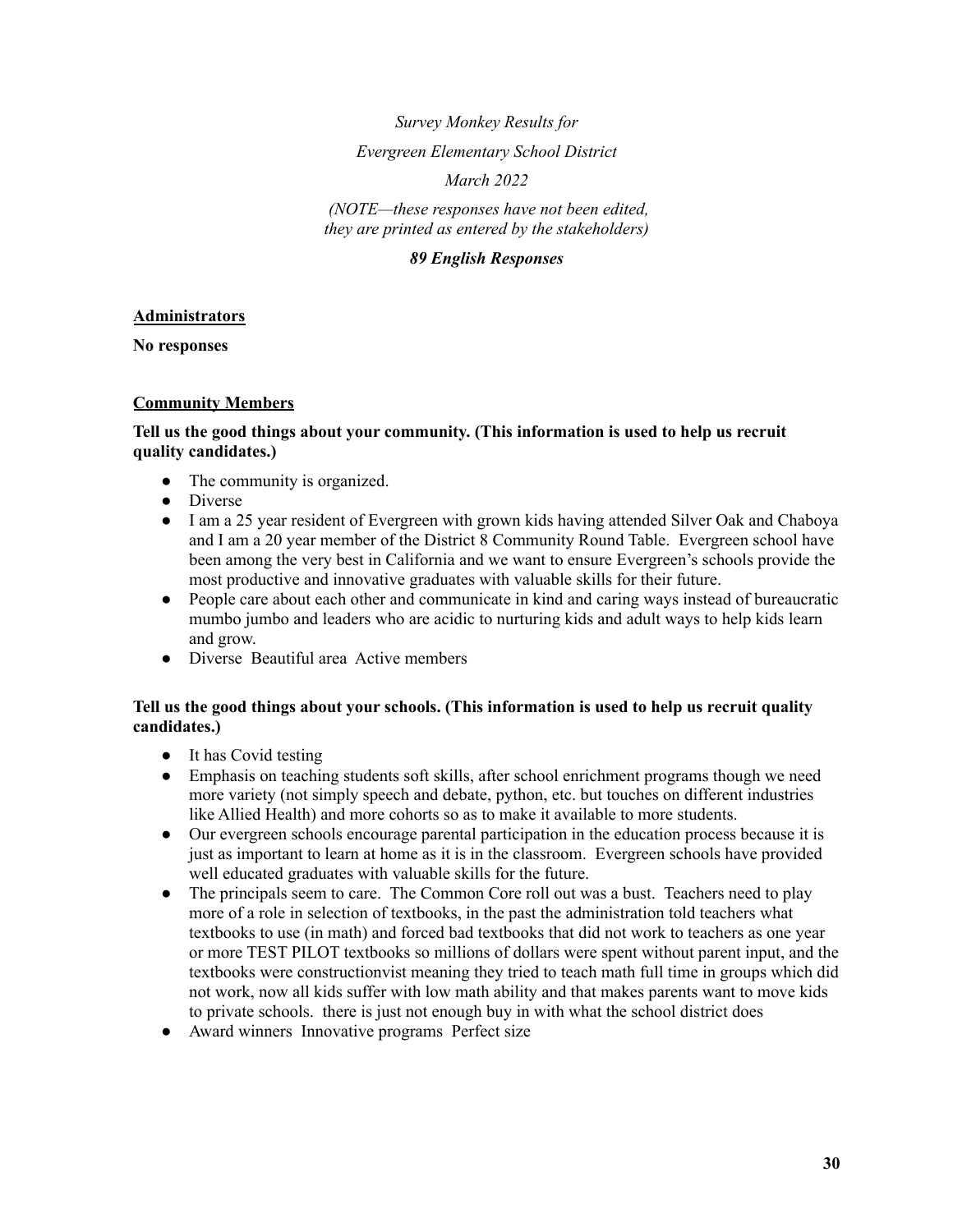# **What issues should the superintendent be aware of as he/she comes into the district? (This information is shared with the final candidates.)**

- Safety, and hiring caring teachers.
- Closure of schools, budget, improvement with facilities class size and space, technology, innovation, different teaching modalities (ie. hybrid), more teachers, more student aids, access to more enrichment programs
- Evergreen students should have a well rounded education by ensuring all students acquire basic skills in reading, writing, and mathematics and by providing in-depth science, social, art, music and collaboration skills.
- The Katherine R. Smith Elementary School is ranked in the bottom 200 of over 5,000 schools in California. That is because a strange got involved in constructionvist learning, where kids NO LONGER USE TEXTBOOKS. The test scores show failure but the school board is too weak to make changes. The NEW TECH NETWORK is a joke. It does not work. also, the two pilot schools called LOBO SCHOOL OF INNOVATION AND BULLDOG TECH are jokes of schools, the kids laugh at the schools meaning they know there is something wrong and the kids are not learning. So, best to shut them down, and transform the two schools into SCIENCE AND MATH buildings, also having schools within schools for jr. high school mean SEGREGATION for the two school to operate together, the New Tech kids just go to PE with the other kids.. best not to segregate, best to find out how much monies New Tech Network is sucking out of the Evergreen Elementary School District budget. Best to close down the New Tech Network schools, all three. MILLIONS AND MILLIONS AND MILLIONS AND MILLIONS OF dollars have been spent at Katherine R. Smith Elementary on that New Tech Network school and the kids test scores are in the basement. What should happen is Katherine R. Smith, not Holly Oak, should be a bilingual school and teachers at K.R. Smith elemetnary need to leave and let bilingual teachers teach there... follow the test scores... also, and this is key... Evergreen Elementary School District was once premier, then it got sidetracked with COMMON CORE and vast GROUP TEACHING... so even the teacher observations went the way of CONSTRUCTIONVIST TEACHER, GROUP TEACHING TEACHER OBSERVATIONS to allow teachers to continue in their teaching career. what should happen is new textbooks need to be adopted (the current textbook adoption is flawed and one needs to view Fremont Unified or New Haven textbook adoption for those districts allow TEACHER VOICE and buy in. go look at their textbook adoption policy so that means...NEW BOARD MEMBER POLICY NEEDS TO BE ADOPTED TO ALIGN WITH FREMONT UNIFIED. Lots of shannagans went on when Common Core rolled out and the kids test scores dropped. The current school district of Morgan Hill (in news) the superintendent (who is temp sup. at Evergreen) because of low test scores. So, Evergreen was once a premier school district but when Common Core came about the teachers stopped assigning homework (Katherine R. Smith Elem, has no homework please check) So, Evergreen Elementary used to have a NICE CURRICULUM MAP and this CURRICULUM annual map paved the way for ALL TEACHERS to cover certain concepts during the year... that map was abandoned and thus Evergreen is no longer a premier district. What needs to happen is dual workbooks and textbooks need to be followed (the concepts on the annual curriculum maps by the teachers and schools need to collaborate rather than become islands of learning) Look at School Digger and then type in the name Katherine R. Smith Elementary, you will see on the graph the abomidamal test scores and you can see that by the 6th grade due to bad teaching by teachers the kids are at the 3rd grade level in math and this leads to bullying and low self esteem as they move to middle schools. you will find that if you go to youtube and type in Katherine R. Smith New Tech Network, you will see an old presentation by the Principal who worked there this speaks for itself what happened in my view is Evergreen School District had lots of teachers who did not care about if they were conducting an experiment in learning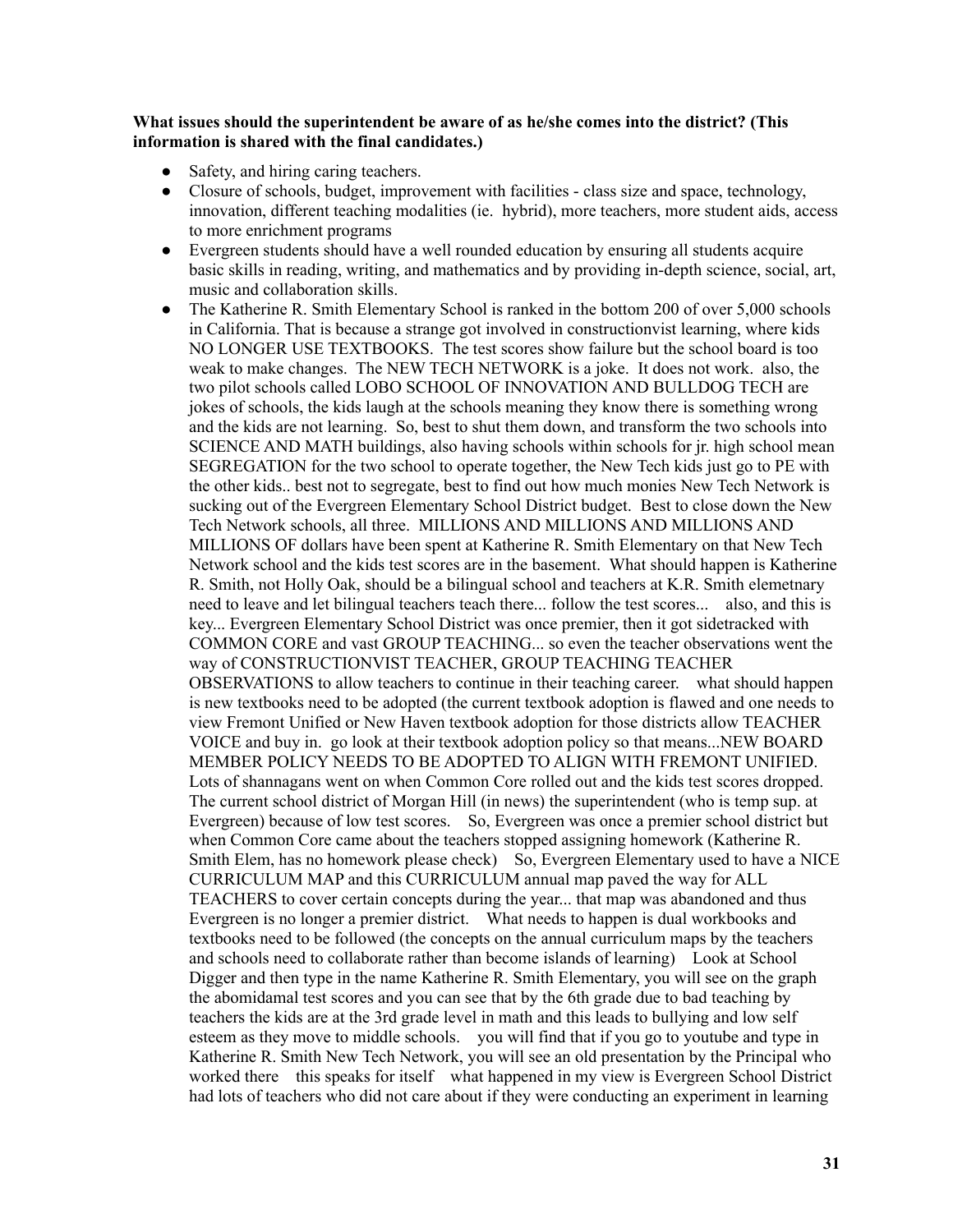on poor kids. It was racist in my view... I wrote the school board and superintendent and curriculum people at EESD. The key take away is... get new textbook adoption policy copy Fremont Unified because EESD textbook policy by school board has been………..to allow millions of dollars in spending on math textbooks that the teachers do not use... they sit in the cabinets... when good textbooks could be used as a spine, in the body of learning each subject. say 50% textbook use and 50% non textbook, teacher supplemental currently the math teachers of EESD need more monies to help teach because they have NOT A TEXTBOOK THAT THEY USE AND JUST LOCK THE TEXTBOOKS INTO THE CABINETS oh and too, you need to allow honesty and free talk on how to make the district better. many say, that the administration at Evergreen Elementary School District does not treat parents well, nor teachers, nor workers inside the district office. Something sick going on. Changes need to be made I do thank most of the teachers (except those at Katherine R. Smith) because i asked, the teachers will help with their input on things... but many are afraid t speak. So, as new sup. you need to break down the walls and too, to say, look the test scores are in the basement at some schools and especially the New Tech Network schools so... is it time for us to discontinue New Tech Network and use workbooks and textbooks and Oh Brother, the New Tech Network schools and perhaps others have HEAVY GRADE INFLATION don't believe me, just go to School Digger and type in the name of the schools and if you see that kids are at "D" level or worse, then HOW IS IT POSSIBLE THEY EARN "A's" and "B's" answer: GRADE INFLATION so you got parents in million dollar homes, they will just put their child in private or church schools I suggest the superintendent review with School Digger and name of each school the health and welfare of each school and ... target help and new ways of doing things to those schools with test scores in the basement for if a kid goes P, 1,2,3,4,5,6 and has a 3rd grade level in math, that sets up failure in middle school, high school and perhaps life...

• Declining enrollment New administration

### **What skills, qualities or characteristics should the new superintendent possess to be successful here? (This information is used as we screen potential candidates.)**

- The superintendent should be a Vietnamese, since the Evergreen School District consists mainly of Vietnamese people.
- Transparent, open communication, sincere, understand the needs of students, manages budget well, innovative, willing to go outside the box, has good leadership skills and is strategic.
- The new superintendent should be recruited from within the district, someone who knows the community and loves Evergreen, someone who intends to remain in the job for at least 15 years, and someone who will love the superintendent's job and not just the paycheck.
- The new Superintendent needs to be the former superintendent. Don't talk down to others Smile once and a while Use data to find pathways that are best in learning for kids don't allow so much teacher training meaning 5 years ago, EESD spent millions on training and teachers need instead limited training and too ask teachers what they want, don't guess. Teachers need inspirational speakers and not radical left wing speakers, but instead I would suggest they learn about SCAFFOLDING OF LEARNING and give the teachers certificates for attending such learning things (they like certificates) Make up our own EESD certificates (I say "Our" because i consider this district mine too as a parent of a child that attended here and is now in high school) Use of Nextdoor is good I got this survey because someone on NEXTDOOR asked the community to do the survey The NEW SUPERINTENDENT needs to be able to understand budgets, lots of wasteful spending, to understand the need to cut New Tech Network monies, no one knows how much monies goes to New Tech Network, and they have secret seminars and other groups that suck monies from Evergreen I suggest a moritorium on any New Tech Network air flights and other really bad Ed Leader 21 meetings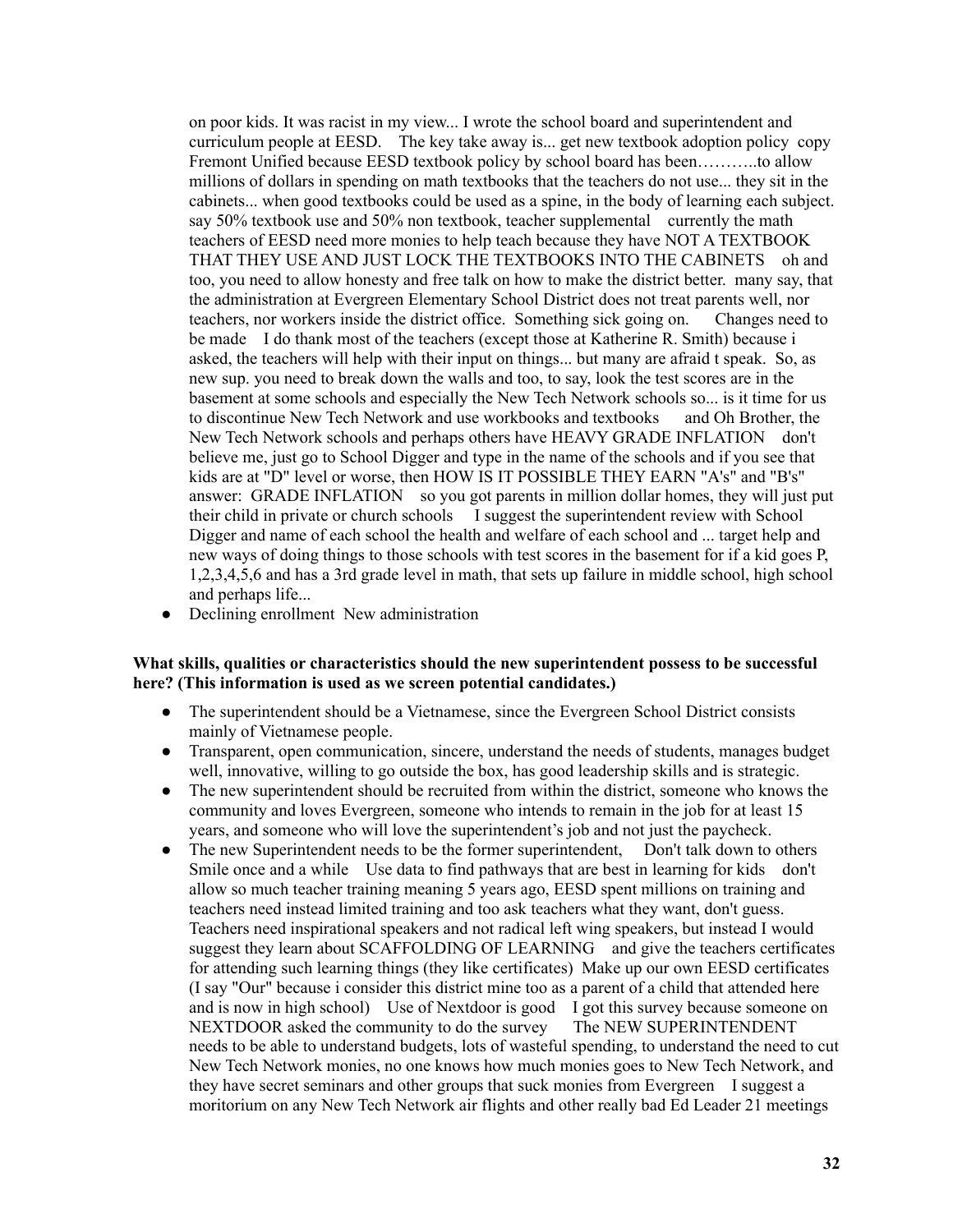and airplane flights and nice hotel things. Tell all that if they want to go to seminars in Las Vegas and Arizona to play round of golf then they must do it on their money. I would say that Evergreen spent millions and millions and millions of dollars on perks for training when those monies are and were needed for teacher supplemental SCAFFOLDING OF LEARNING items so, I would say that the new superintendent needs to be kind and also needs to watch the budget, needs to get buy in and needs to care deeply about student learning and measurement of it.

● Interactive Visible Good communicator Innovative but with implementation skills

# **Classified Staff**

# **Tell us the good things about your community. (This information is used to help us recruit quality candidates.)**

- We are a diverse, hard working, and caring community. Like a beautiful quilt, we come together in good as well as difficult times.
- Evergreen is a small community, even though San Jose is not. Everyone knows each other and is very friendly here in our community. Our community has a wide range of ethnicity. I feel this is what makes our community a wonderful place to live and work in.
- Many of the families have been in this community for years. The communities are close and many activities for children.
- We have an awesome community; the families at EESD are friendly, helpful, positive, and caring.
- Well educated community

# **Tell us the good things about your schools. (This information is used to help us recruit quality candidates.)**

- Having been in this district for many years, I can tell you that all our schools are committed to making sure that every child receives all the tools necessary to move on to higher education.No student is abandoned, goes hungry, or deprived of a fun atmosphere. Most importantly, we encourage respect an kindness towards each other.
- All of our schools are small compared to other communities. This gives the students/staff a chance to know each other. All the children likes and plays well with each other. Friendly staff at all schools.
- Our schools have strong teachers who care for their students. Much of the classified staff are parents of students or were parents of students so they are vested in the schools.
- The way COVID was handled in the schools and the broader community was amazing. Employees at the schools care about their job and the kids.
- It has Stem resources and good teachers

# **What issues should the superintendent be aware of as he/she comes into the district? (This information is shared with the final candidates.)**

● At present, the district has a shortage of staff who are essential to the educational as well as mental well being of students.Having said that, it is very important to note that classified staff, who are the backbone of the district, are often forgotten. Considering the cost of living here and how the impact of the war in Ukraine is affecting their families abroad, they are now feeling overwhelmed. They care a lot about their students.However, in order to do that, they have to take care of themselves first. Many of them are leaving for better paying jobs just to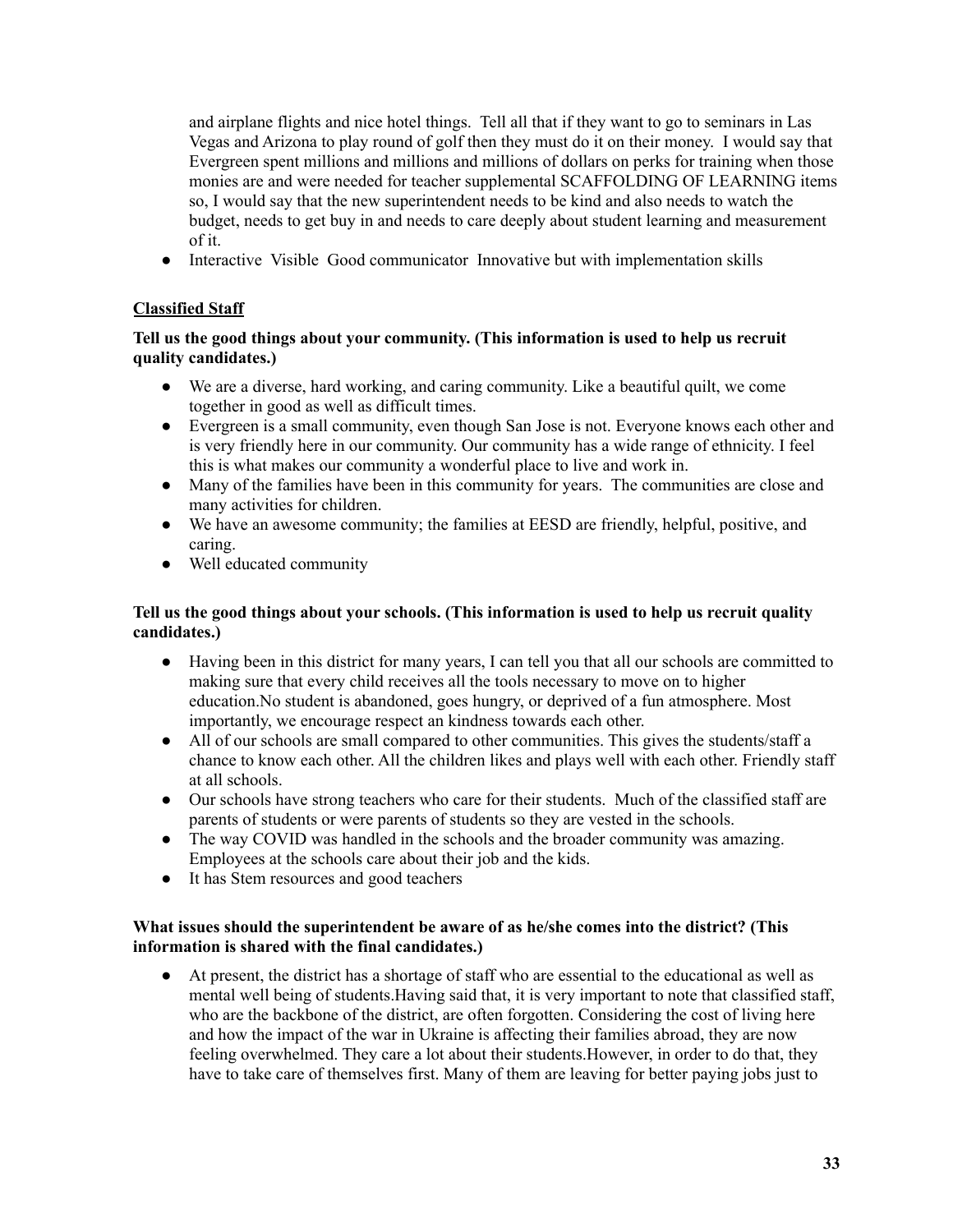survive. Please think about this seriously before the district falls apart.Together, we can do great things!

- He/She is coming into a financial trouble district. I feel we are top heavy in the district office and need to spend that money on the educators in our district. Let's keep our good teachers! Let's stop teachers from leaving ESD for other districts. The closures of another school next school year. That will be a main concern with parents in our school district.
- Staff morale is at a all time low. Much of this division came from the district office.
- Pay is a substantial issue among employees. Costs of living in this area as well as the sharing of health care costs with the District have risen way past their means. I used to work in the tech industry and they are far more appreciative of their employees and pay much more fairly. The give regular promotions there as well. There needs to be more upward possibilities that employees can go into once the top of a range has been met, as in the tech industry.. There should be regular step increases that continue into the next title. Employees feel so unappreciate and so underpaid. For once, please give all classified at least, a good raise. It's not fair to just give the very bottom earners an increase and not give similar compensation to the rest. This seems to always fall on deaf ears.
- Start some initiative programs

### **What skills, qualities or characteristics should the new superintendent possess to be successful here? (This information is used as we screen potential candidates.)**

- I personally, would like our new superintendent to be someone who has a good educational background; has experience with students and staff in resolving difficult situations; is a righteous and selfless leader; emotionally intelligent, taking into account our diverse community; is open to listening to different points of view; will make sure our students receive the best education in a conducive environment; is compassionate and has a sense of humor.
- We need our new superintendent to have a strong business background as well as an education background.
- We need a Superintendent that is open to all who want to talk to them, not just the parents. They need to be open to staff. Also someone who communicates themselves and not through another admin. We need one who is present and genuinely cares for the entire district and not just parents, students and community. Staff both certificated and classified should not be left out or feel invisible.
- The new person should possess good morals and should live in the area to be able to provide excellent service and representation of our district. The new person should be open to actually learning about our communities and our employees and not be focused on just the administration part of the job or the teachers, but to remember that ALL employees make this district run smoothly.
- Compassion for others is  $\#1$ . Care and concern for employees is a must. This has been lacking for many years now. A doer.
- Should be kind, experienced and have the passion to encourage learning for students.

# **Parents**

# **Tell us the good things about your community. (This information is used to help us recruit quality candidates.)**

most residents are family oriented and care about the academics for their children. so providing quality education and social growth opportunities are important. Most families are professionally oriented, higher educated and they understand the concept for quality education at the academic and emotional levels. There is wide diversity to the community in many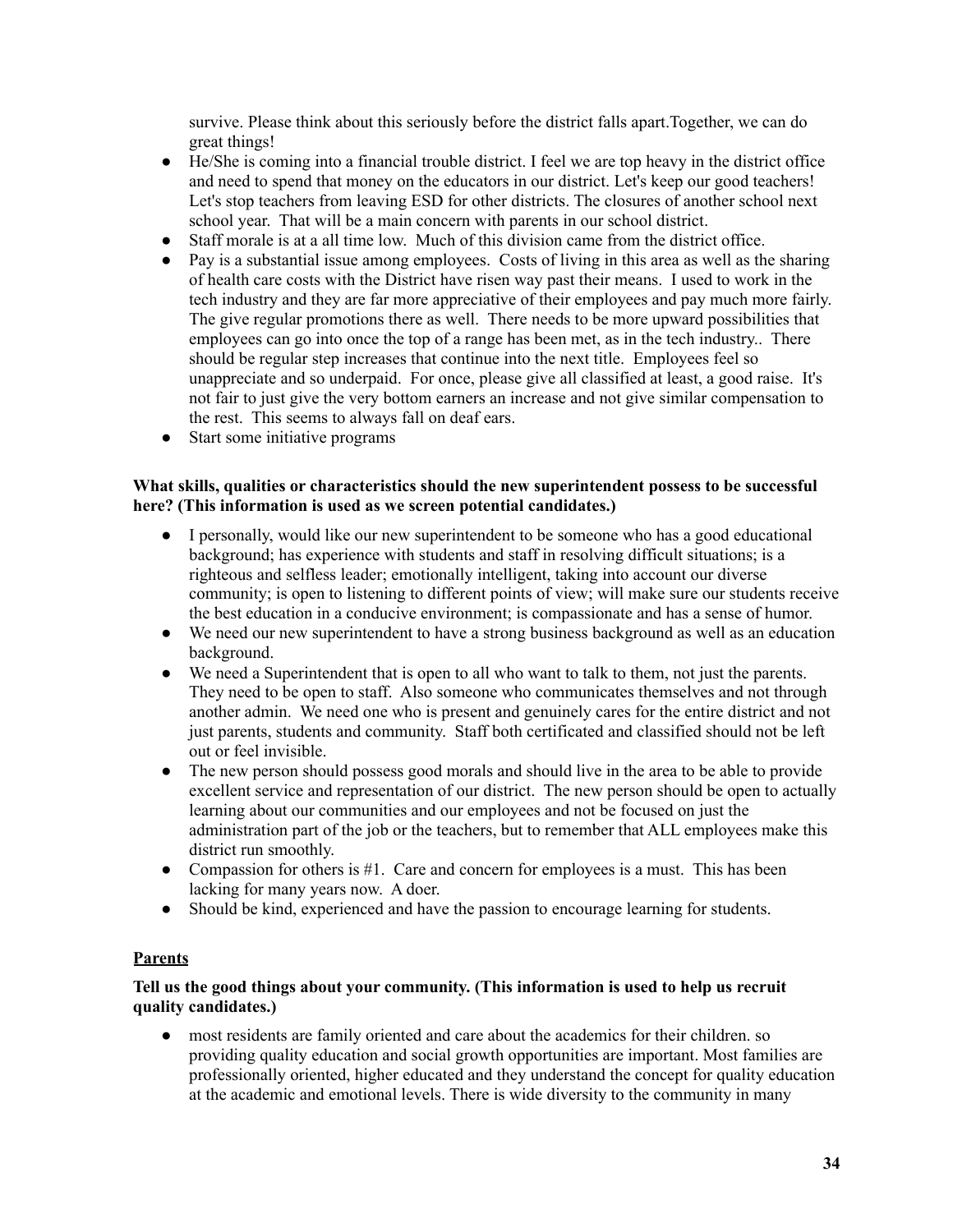dimensions. it is truly a melting pot. Our community is also well informed in technology and in the usefulness of technology and impact in the education of children.

- My community is diverse and I like that. People of different backgrounds live here without issues. For the most part everyone respects each other
- multi cultural, feels safe, dual immersion offered
- We live in a very diverse community that happily celebrates in so many customs and traditions together! It makes our community colorful and broadens our horizons, inculcating tolerance and respect (all the good things you read about in children books!) Our students are smart and curious. Our community is also centrally located to many resources.
- Diverse -
- Ethnically and culturally diverse, we care about education
- Diverse, family, love for the nature around our community, partnership
- There are good teachers and administrators that care about school spirit and teach objectively Math Science, English and U.S. History and contribution. They do pledge of allegiance and projects and allow debate and discussion.
- Engaged, diverse, friendly
- Overall respectful and prideful community.
- It has micro-communities throughout the area. These micro communities provide help for each other, that is centered around the school. Family Resource Coordinators are the center of these communities, linking families to available resources.
- Parents have strong interest in the success of students at school. Parents are supportive of teachers and staff.
- I leave here for over 15 years and very happy with schools, supermarkets, restaurants and the people in the community
- family focused, helpful, diverse
- We have a diverse community! With different cultures and religious groups.
- trustworthy،Friendly،responsible،helping،Hardworking،Good communication with parents،Keep parents informed. They love the things that they do for our chilt
- High standards for academics High standards for safety High standards for extracurricular activities High standards for overall well being of all kids.
- Parents groups, school office staff, principals (at Matsumoto, Evergreen, Millbrook, and Cadwallader), and teachers have been working very hard, trying to provide the best education for students during and after the pandemic. Communication between district and parents through newsletters.
- Family Friendly neighborhood, hard working folks, low crime
- It's a MixPeeps community which is respectful of the cultural and traditional values of there roots and also of this very country they are living in.
- The good things about the Evergreen community is it diversity. It has a good mix of families from multiple cultures and society strata and this provides a good exposure to the kids to grow personally as a good human.
- Hugely involved parent participation and support
- This community is very caring and diverse and has a lot of respect for familes, students, teachers, and staff
- Diversity
- I think the curriculum is good.
- We just moved into the Evergreen community but we love the top-rated schools and family-friendly environment.
- We have strong community. We work and take in input from the community. Many of our certified and classified are Evergreen residents who are connected to our school district. Plus, we also have former students employed in our schools.
- Parents place importance in academics for the kids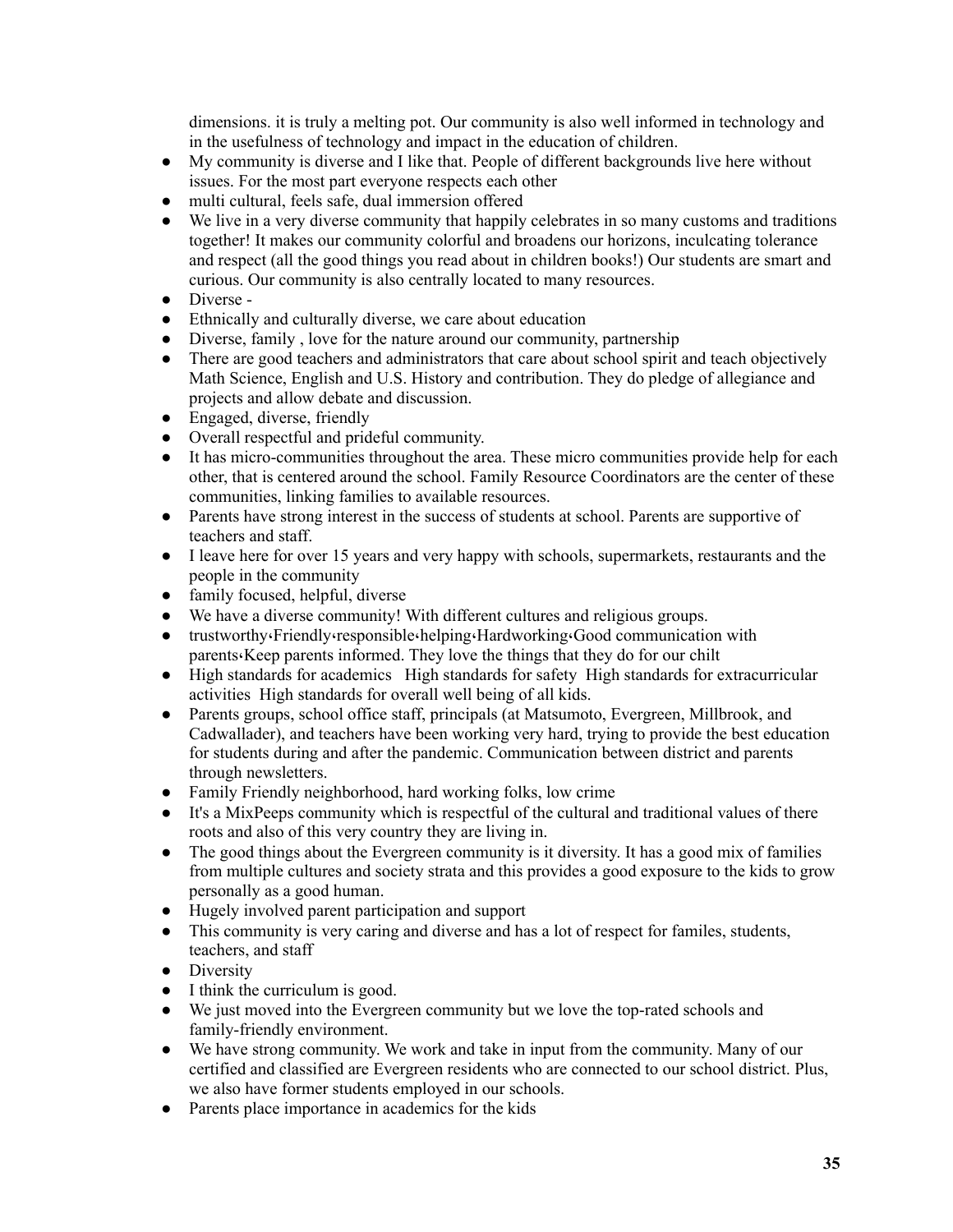- Lots of trees
- Harmony and clean community
- Community is informative and watches out for each other.
- Resilient, helpful and understanding.
- Focus on good quality education.
- We are new to the school district and neighborhood. Would love to see more socials when the time is appropriate to welcome newcomers.
- Very diverse socially and economically
- It's safe, diverse and caring.
- Clean, courtesy,
- Family oriented, most people in this community care for others.
- It's a great community where parents are eager to be involved and help their children in any way possible. High engagement from parents and students
- Native evergreen community members that have lived here for multiple generations are very close knit and family oriented.
- Discipline
- Good teachers, many veteran teachers, starting dual immersions, if we're starting "Community" Schools," that would be a plus.
- neighborhood Halloween Block Party, Church Events that include the whole neighborhood, A person from our community plans a garage sale for our area, and he also plans Christmas decorating contest for the house with the most Cheer,
- great
- Multicultural, hard-working, kind, educated.
- Peaceful suburb Good neighbors
- we partnered with second harvest food bank serve our community. we have community summer parties and back to school safety awareness

# **Tell us the good things about your schools. (This information is used to help us recruit quality candidates.)**

- For silver oak elem school there is close interaction between the school administration and the PTO. Many initiatives are opportunities are coordinated to create healthy, encourage innovation, social and academic growths are created with help of the PTO.
- safe, happy place, different cultures represented
- Some of the school staff and parents really go above and beyond to put on extra events for the school community - whether it be holiday celebrations, talent shows, donation drives, etc. This, too, throughout the pandemic! I wish all the schools had these options available to them.
- Amazing teachers and staff
- Provide exceptional education for our children, fantastic and talented teachers, very involved community, ethnically and culturally diverse
- Diverse, respectful and connected
- Unfortunately, the schools have changed with more teachers giving their opinion as fact. For example the focus is on flag colors or the racism of Columbus or (if you look at the English workbook) or worded in a way so the students feel there is nothing good about American society.
- The teachers are outstanding. Teachers lead the way in evergreen schools and it shows in our kids' progress.
- The school takes good care of the children, communicates with families well. They did an above average job compared to many peers schools in prepping for students to return during pandemic.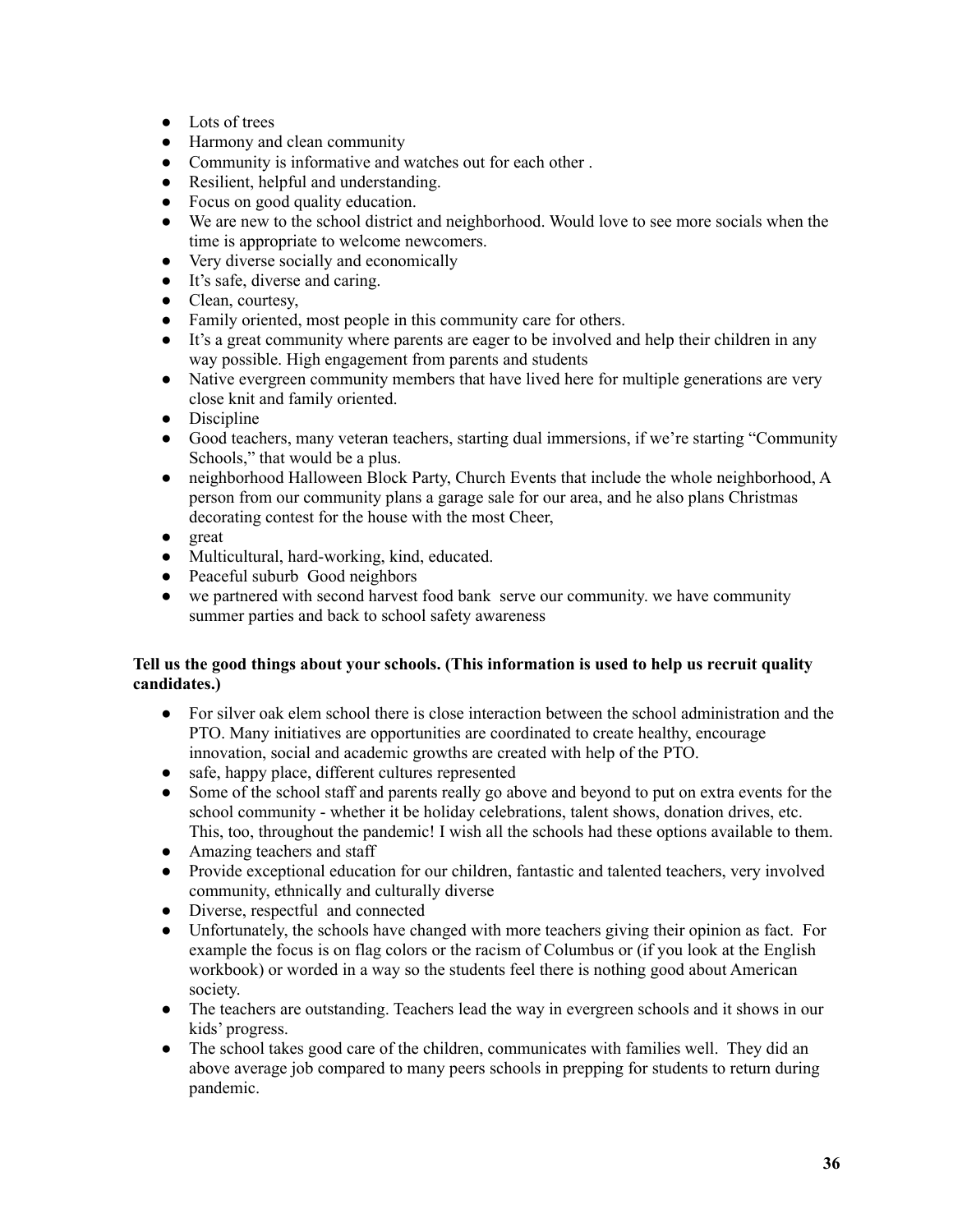- Variety of special services. My adult children would never graduated from high school without Legacy High school's alternative programs. They were allowed to showcase their strengths.
- Great school. Kids are driven. Great teachers
- focus on safety, good community
- Great
- Wise and friendly and patient and hardworker and caring and kind principal. I love our school as a second home! Everytime I need help they help me well . They are warm-hearted ! They do their best for our children.
- High standards for academics High standards for safety High standards for extracurricular activities High standards for overall well being of all kids and teachers and staff.
- Teachers work hard, but you can tell they are overworked, yet they still come to school with a smile on their faces. Children enjoy returning to school after distance learning.
- Some teachers are dedicated with proper facilities
- All very good quality schools where the students need towards education and extra curricular activities are given precedence. The school keeps the parents in the community well informed of the current rules and processes that are being followed as per the state and federal guidelines.
- The topmost aspects I liked about the schools in the community is the dedication of the teachers and the staff. They do put in their wholesome effort to make the schools a safe and happy place for the students. I also love the non academic workshops, classes etc offered by the school like art classes, positive behavior classes etc
- CARING TEACHERS clean campus safe campus (only in select schools of this EESD) STEAM focused financially diverse
- Great administration and care for safety/well being of students. Students needs should always be the top priority not
- This schools promote equity and respect diversity. They work with familes to achieve success for the children.
- Great teachers
- I appreciate the teachers that go above and beyond the curriculum to enrich the students more.
- Highly rated, great teachers (from our limited experience) and good diversity.
- Our schools listen to our school communities. Each school tries their best to keep our students engaged and motivated. Most of our primary schools have an exterior gate.
- Teachers who care, school curriculum competitive in some classes, opportunities for extracurricular with school district, strict no bullies policy
- Walkable distance from home
- Observe various cultural festival
- Our schools are mostly great quality with amazing teachers.
- Highly qualified teachers
- Some really good teachers who really care about students' progress.
- Since we are new, would love to see more socials when the time is appropriate to welcome newcomers.
- Always caring for their students. Finding ways to help all students achieve their goals
- Diverse, safe, has great people who puts their efforts in our Children's eduction.
- Respect to each other, very dedicated to kids and their parents, clean,
- Parents are allowed to play an essential role in their kids education.
- School is great and provides quality education
- Welcoming staff. Bilingual staff. Staff that resides in the community and understands the needs and difficulties in the community.
- Good enough resources
- Curriculum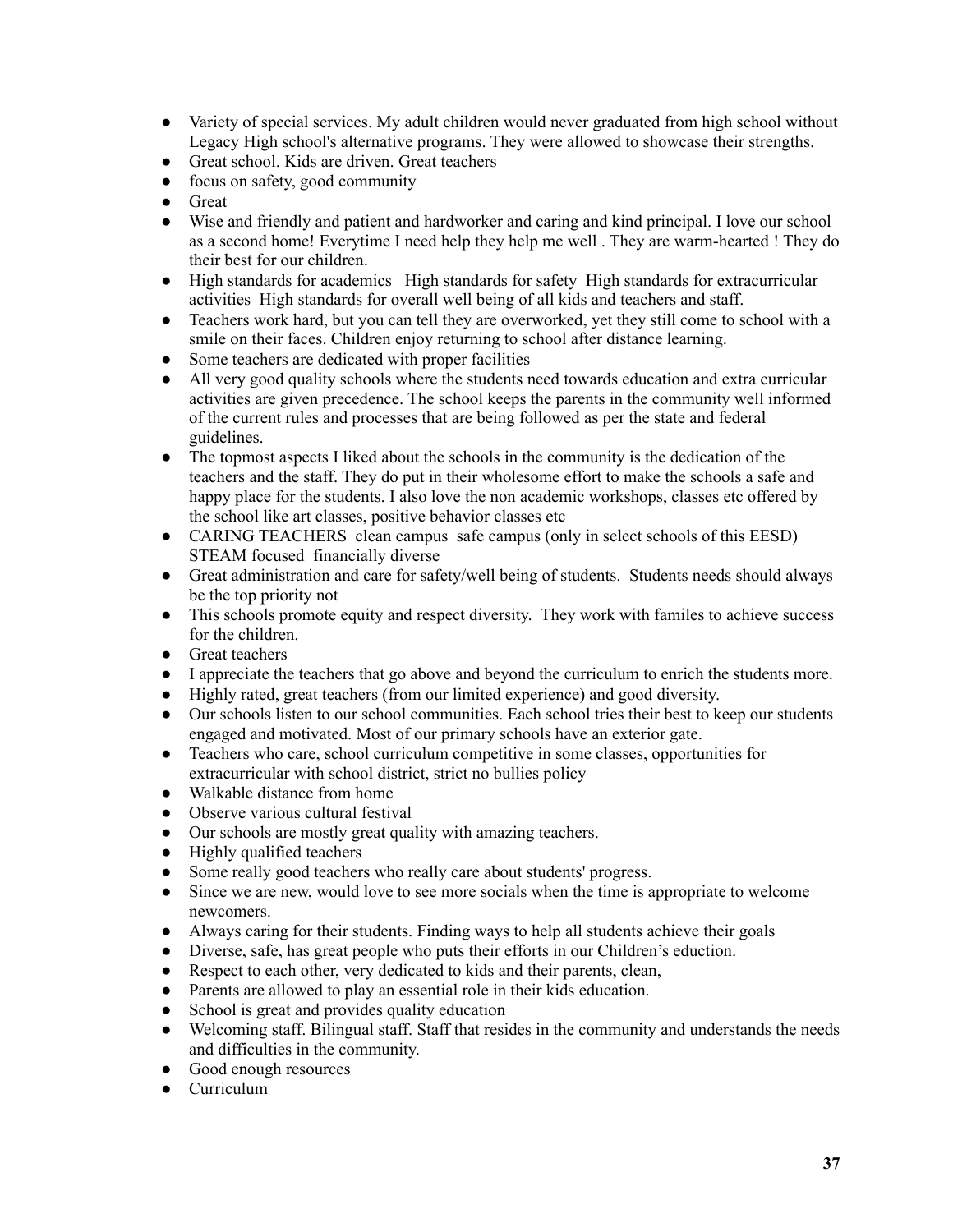- The teachers who have put in so much extra time and effort due to the pandemic. The classified staff who have worked with our communities throughout this difficult time, on the front line. The kids who are doing such wonderful work.
- See above. Mainly great teachers. Principal left in the middle of the year; that was not good.
- Our children can walk to their schools, they provide tutoring, our schools have magnet courses and social workers for our students and especially it seems that our schools are making it fun for the students to want to be back on campus especially during this pandemic
- great
- Welcoming to all students. Structured, organized, and has specific goals.
- Academic standards Co curricular opportunities Driven students and parents Test scores
- The teachers who have put in so much extra time and effort due to the pandemic. The classified staff who have worked with our communities throughout this difficult time, on the front line. The kids who are doing such wonderful work.
- our food bank our staff our children No Bullying is permitted.

# **What issues should the superintendent be aware of as he/she comes into the district? (This information is shared with the final candidates.)**

- There is still a need to reassign JF Smith ES students living in the Yerba Buena Villa community to Chaboya MS, where all peers will be going to for middle school. Students in the YBV community are currently assigned to LeyVa MS.
- There is a wide variety of teacher experience, skill, inclination and or disposition to teach. While the core knowledge program for CA may provide some normalcy across classes and encourage teachers to bring their individuality and innovation to improve the education experience for our children, there are many example of parents preferring this or that teacher across grades. The Child education experience is not the same with different teachers and the inconsistency is large. My experience with other private school programs is they ensure consistent of education across classes and this gives the administration flexibility in managing size and get parent buy in. Teacher Training not only on academics but also on child emotional and social well being, and consistency in the teaching experience across classes is important. Another important issue is the lack of consistency, efficiency and application of Technology in the education process for our Children. Access to hardware while expensive can bring other efficiencies in the process and opportunities to save time, effort and deliver better quality in teaching.
- The previous superintendent did not think for working parents. Pre-pandemic, the district let Math Enrichment/Hi-Five/Camp Galileo etc rent the school faciliities to hold summer camps which was all day with before/after hours care. But that did not happen last summer because the district last minute offered 1/2 day of summer school for 6 weeks. I am a working parent and have to be in the office for 8 hours, I couldn't send my kids to the 1/2 day only because who will take care of them for the rest of the day? Also I couldn't find any reasonable summer camp close by that I don't have to drive for more than 20 mins each way. I took a lot of days off because of this. I wish the school district do not offer such half measures again. Then again at the start of school, it was very vague on what is the onsite after school. Without any formal explanation or announcement, they kick out Math Enrichment onsite after school. YMCA had no staff until 3 weeks later. Again, I took many time off from work because of this. I want a superintendent that will understand the needs of working parents. I also want Math Enrichment to be allowed to come back as onsite after school again.
- Champion for the students of this community. Hold the principal and teachers accountable for their actions. Issues raised to principal is not addressed or followed through.
- 1. We really need some programs (similar to GATE in the past) that challenge the children who would thrive from it. Right now, there are a lot of bored kids. The system in place at the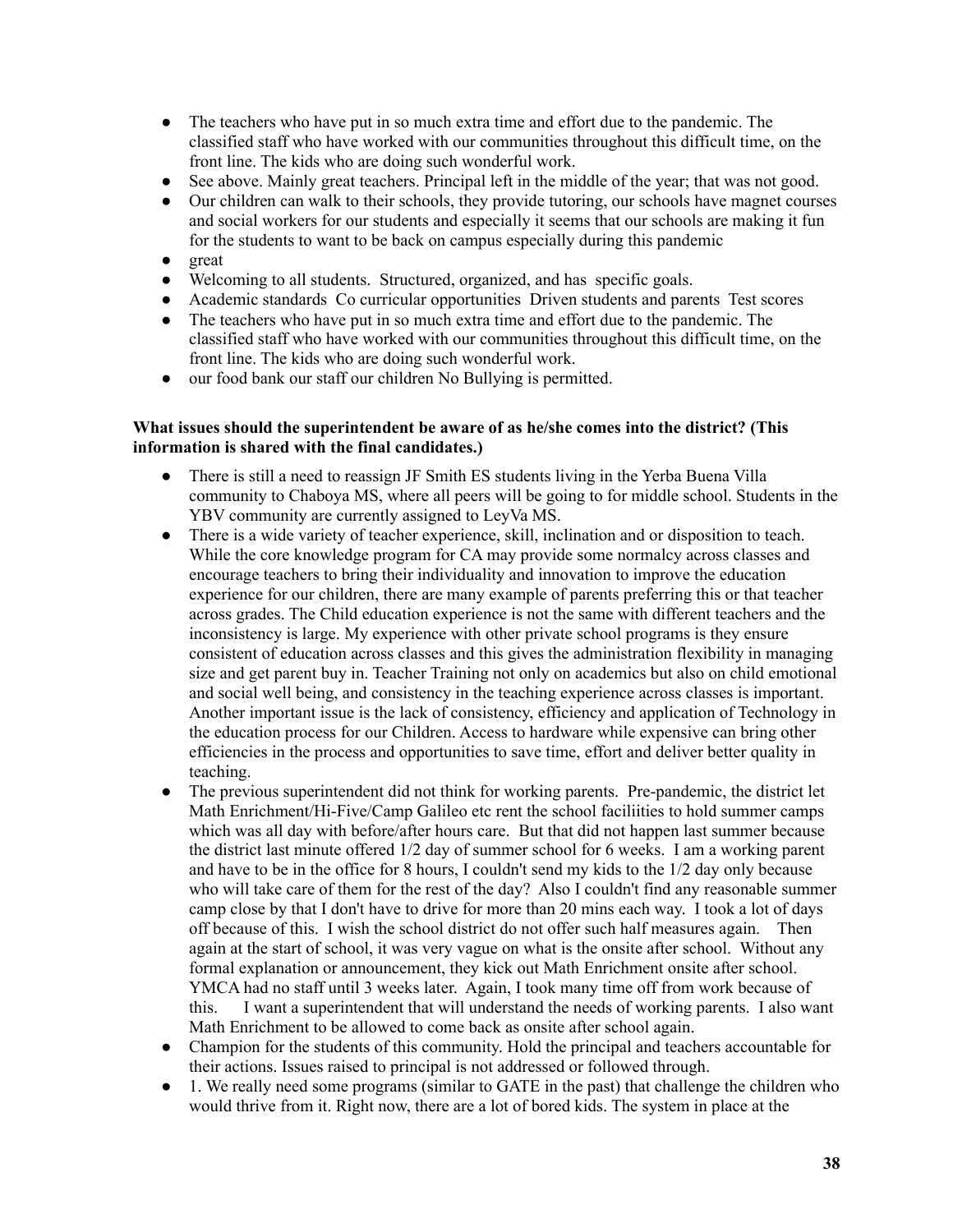moment seems to cater to the lowest common denominator, offering no opportunities for children who could be challenged more in a positive, loving, encouraging, and constructive way.

2. iReady is being over-used. It shouldn't replace traditional assessments. While it's a great supplemental tool to have handy, we need to be careful with how much power we give it. And maybe offer a little less screen time for students or at least be mindful of how much screen time they are currently getting.

3. All the schools should equally have Spelling Bees, field trips, Talent shows, PTA events - some schools have nothing (very little!) to spark that school pride and others are doing something every week via Assemblies, etc.

4. Some schools do a great job of implementing PBIS and positive reinforcements. I wish it was happening at ALL the schools. It's sad to hear kids having anxiety over the whole "ticket" system - they start describing their days as green, yellow, blue, etc. It would be ideal for schools to use a positive reinforcement system that doesn't shame kids or make them anxious.

- There is more to this district then low income or low achieving schools. There are some high income and high achieving schools and students that get over looked. We need to bring back GATE and other programs for High achievers. And the District needs to pay for these programs not parents - we are taped out.
- The cost of living in Silicon Valley is high, we are a diverse community and many parents don't speak English at home, teachers can't afford to live in the same district that they teach in
- Inclusion of Special need students, parents and community. Making school resources and activity accessible to ALL students including special needs. (Science Camp, afterschool activities, on campus events)
- -the district allows so much attention and freedom on LGBTO. Black lives matter that there is no focus on critical thinking, teaching U.S. History (which is very scary because if you don't learn history it repeats itself). -the focus is so much on equity, feelings and emotions that everyone is caught up and stuck and there is no teaching (its hard to teach if everyone is racist or not really a man or a women is not represnted). -the posters on school walls have forced parents to move or go to private schools. The teachers opinion is very LOUD. -reading books are not about family, unity some are about sex, rape, alternative universe and in KS, Leyva there is this thinking that continuing with racism books is somehow keeping kids in school (black student beat up by white, black cop hurts white, asian needs to be activist because bad white). It actually is so very counter productive. -ALL TEACHERS DEPENDING ON GOOGLE TV/ELECTRONICS and not teaching. `-ALL TEACHERS DEPENDING ON IREADY AND NOT TEACHING -there is no teaching time but just video watching. -parents want teacher interaction and programs and sports.
- District leadership is opaque and arbitrary. District leaders try to limit decision making at school sites and doesn't take feedback from the community seriously. District leadership confuses equality (everyone gets the same) with equity (everyone gets what they need) - they expect school sites to have exact policies and procedures regardless of how well they meet students / community needs.
- I think there still needs to be focus on anti-bullying, diversity and inclusion of children with Special Needs.
- Trust has been broken with former superintendent. The ability to share information needs to be clear and concise, not through a youtube video. Parents need bullet point updates that are quickly put out on social media and the district websites.
- Challenge of declining enrollment and funding.
- Very good community. But lately, more and more mail, plants, delivery thieves are rising.
- schools should be focused on uniform curriculum across all grades, more math and science focus at elementary levels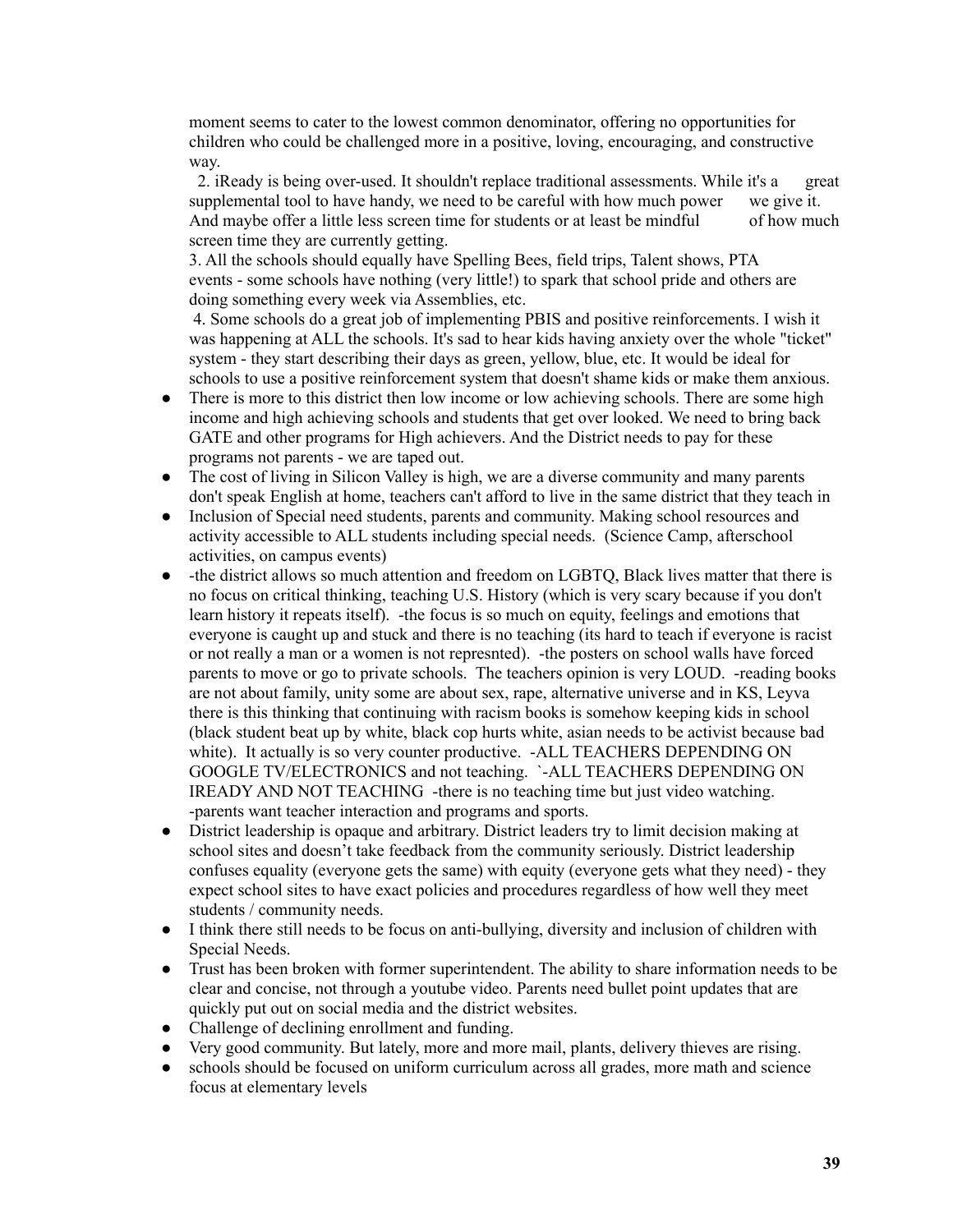- That there is a clear division of the perceived "haves" and the "have nots". Teachers and community members refer to schools as "schools up the hill" and "schools down the hill." Why is that? Also, parents with an entitled voice often are the ones who's needs get full attention. The questions that should be top of mind for the new Supt is who isn't at the table? Whose voice are we not hearing? Why are schools with the highest percentage of students furtherest from access and opportunity sometimes the last to get STEM room, or tech upgrades, etc.
- Please don't Change current principals especially for our school Norwood Creek!
- 1. Teachers always have a difficult time negotiating (as we see them holding signs every couple of years asking for a fair contract). It would be nice to retain highly qualified teachers without having them fight for a decent pay raise.

2. More support staff needed (speech, RSP, social workers, psychologists).

3. All schools are different as well as their needs. Please ask each site what they need.

4. Multipurpose rooms/offices/libraries at some sites are very nice compared to others which have not been renovated.

5. Communication between the district and teachers needs improvement. Why do parents hear about things happening before teachers? There is a disconnect unless the teacher is also a parent.

- Not many programs that would encourage Students to pursue co-currical activities
- A superintendent should be aware of the following:

1) Importance of quality education in the school district and aim for 0 dropouts. 2) Financial well being of the school

3) Able to overcome technical challenges if any in providing quality education and at the same time well being of the staff members within the school district.

- I have often heard about funds issues in the schools and teachers dependent on donations from parents to get the needed supplies for the school. It would also be great if there is more academic /optional classes offered to the students by the schools/school district
- \* the "minority" is the majority in this district \* communication from the principal is subpar (needs to write clearly and succinctly)
- Need new programs and initiatives to stay competitive with private school Hire motivated, passionate teachers with innovative ideas Poor funding for schools Teacher's union is too powerful, student's needs should always be the top priority Some Trustees have agendas that may not always be in best interest of the students
- Finances in a district that may be shrinking is always going to be an issue. Learning Gaps and Mental health due to the pandemic and the war will need to be addressed
- None that I could think of.
- There's a lack of busing in this community and after school programs. This is really hard on working parents especially with multiple kids.
- The district departments need to communicate to each other. The district should ask for teachers input instead reventing the wheel on teaching ideas or methods. The district needs to get ETA and teachers' input before sending emails out to the public. I get information as parent first before anything as a teacher.
- Unequal quality in teachers and curriculum, some classes teachers teach hard, some none at all. Front office staff uninformed give different answers and rude
- Garbage dumping
- Better has gates/fences around the school
- We do not want a superintendent that was petitioned out of their position from another district. We need a transparent superintendent that cares about, and is inclusive to all children and all backgrounds. We do not want to close any more schools in our district.
- Bullying at schools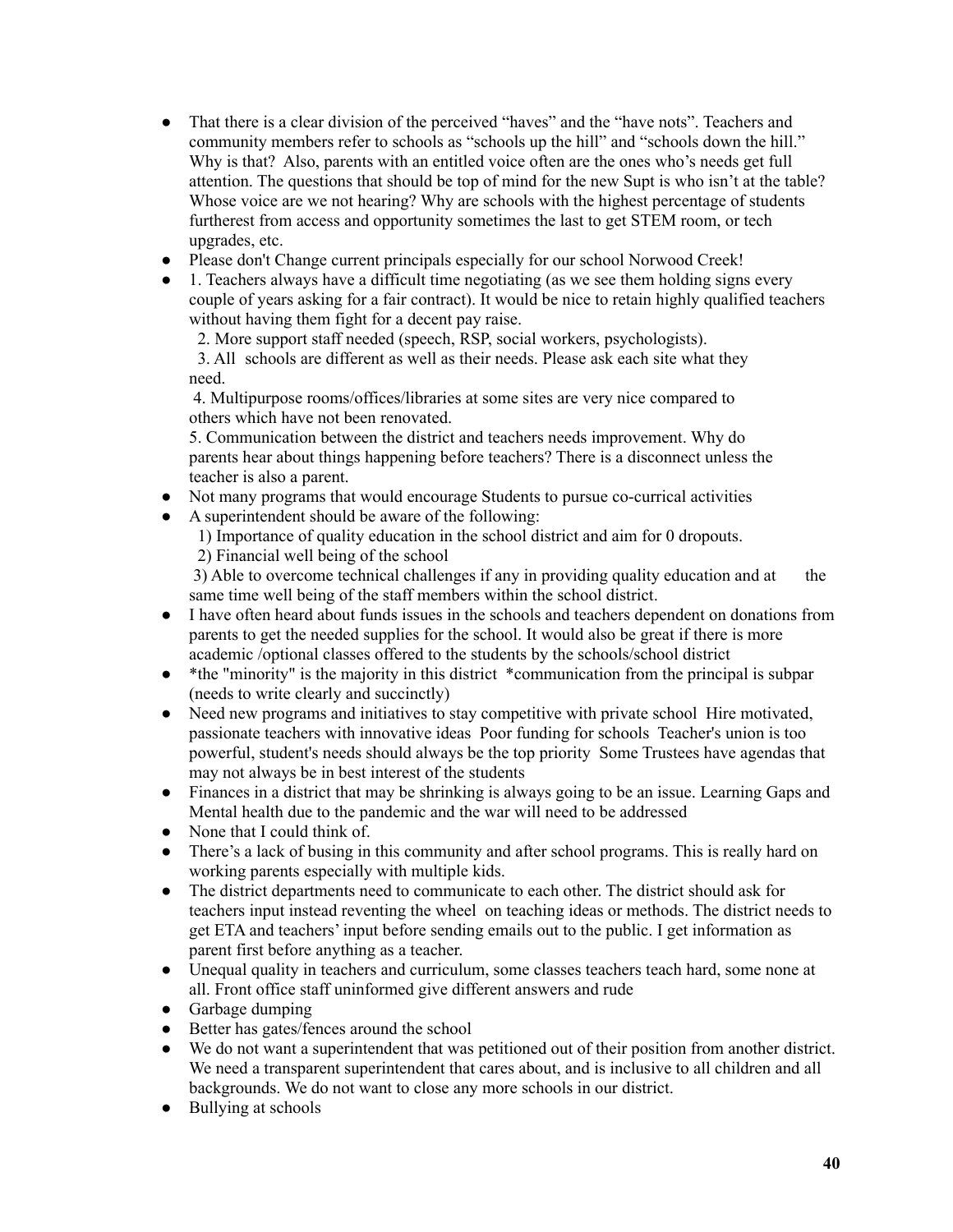- District keeps asking for money, but there is no detailed breakdown of how the money is spent. No transparency how our tax dollars are used.
- He should look into offering a better drop-off/pick-up solution at Silver Oak Elementary, along with principal/faculty because it is a mess and danger to the community as a whole!
- The socially economic has a a big impact on the children stages of learning. There's a lot of parents that send their children to private tutor and those children are more advanced. The elementary school don't offer any tutoring for the children whose parents can't afford tutoring. The love of learning starts in the elementary school so if the children are not understanding the basic skills they feel like they will never be able to succeed. Their parents don't have the knowledge to help them with homework and there is no help. I believe that if children get more resources after school the enrollment will be higher and the children will be understanding the concepts.
- Be ready to deal with kids who bully others. What action plan will be implemented on these kinds of issues.
- $\bullet$  B/A
- Schools are for education in math, science and physical education. Not for indoctrination on social matters.
- Despite the lifting of the mask mandates indoors they should still be in place in schools because the Covid vaccine for children in the 5-11 age groups aren't as effective.
- Tagging and trashing of Laurelwood's campus.
- $\bullet$  No
- There is a HUGE financial disparity in our community and the higher ups are some times out of touch with how many of our students are living in poverty and how that severely affects their education
- The good behavior if students
- Health, issues related to various subjects
- We are hiring outside consultants for speech and psychology. Students are having virtual speech and virtual sessions. IEPs suddenly have case managers who are out of state and have never met the students but seem to have access to our kids' info and the power to sign off in the IEPs. Why are we outsourcing this work to expensive consultants who are not even living in CA? Why are district teachers and SLPs not the case managers?
- More help needed for students who barely miss the cut-off point for RSP help
- keeping our schools open, Not changing our boundary lines where our children have to take the VTA to school-Thats dangerous for our children, Keeping all our schools save. Somehow have the students be able to sit in zoom class if they get covid or exposed and have to stay home, they can listen in on their class and still get their assignments that are due. Especially because of the crazy times we are living in with this pandemic, the students that have been trying and are in class 80%of the time should not get ding on attendance or GPA for Graduations or get SARB
- none
- Our district is falling behind in highly qualified teacher retention. Money needs to be focused on students, teachers, and classrooms. Money on ice cream trucks and frivolous nonsense needs to be looked at ASAP.
- School ratings in CA New co curricular opportunities
- Parents working together with their children to make sure their education does matter and that is very important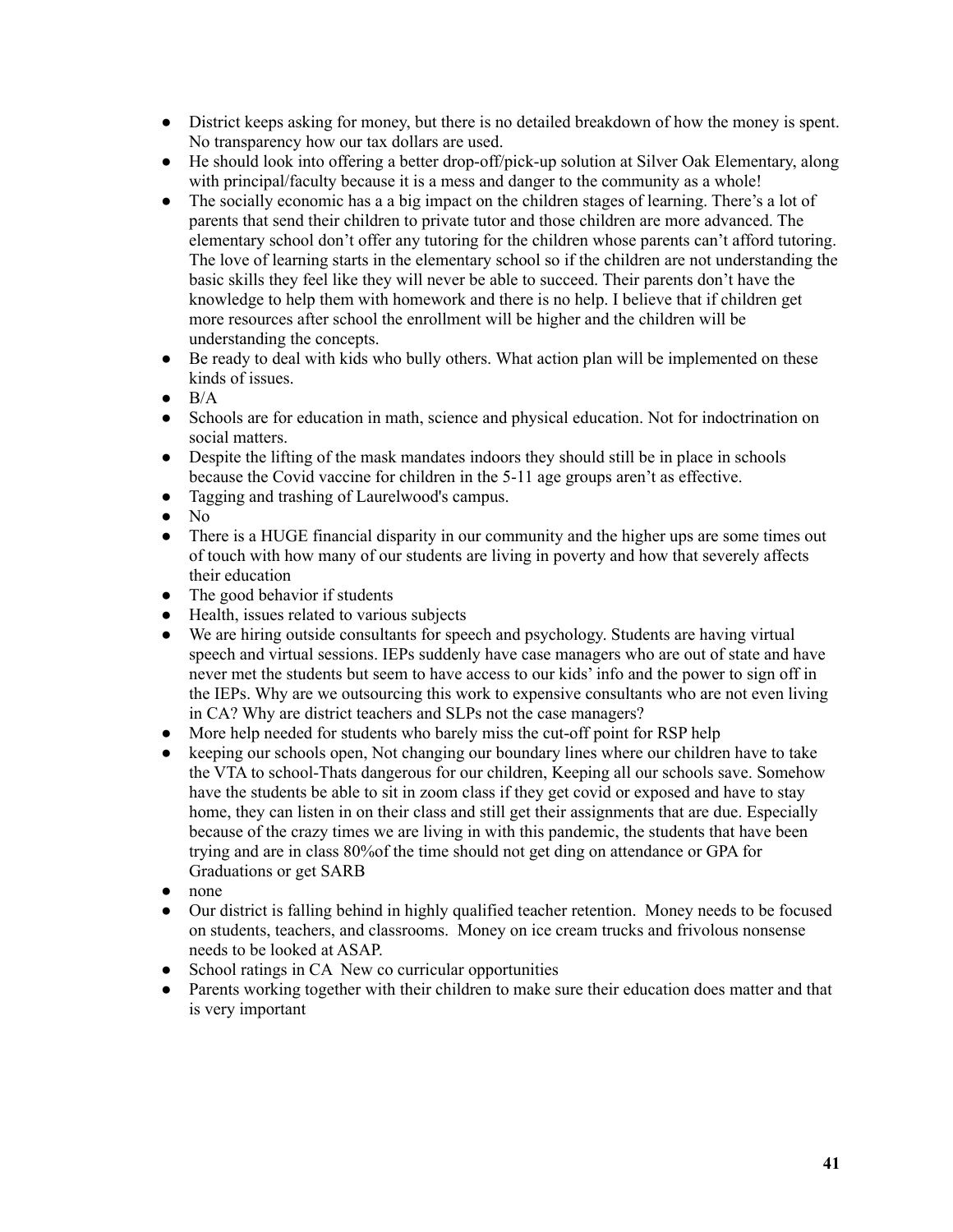# **What skills, qualities or characteristics should the new superintendent possess to be successful here? (This information is used as we screen potential candidates.)**

- Experience leading multi-cultural communities. Experience in and enthusiasm for conducting listening campaigns.
- Clear leadership skills and orientation are important. Need to be hands on with his team, schools and the PTO. The teacher's union is an important partner in the education process, but the priority should be on quality of education and consistency of experience across teachers first then on compensation and budget. So good negotiation skills is important. Exposure and experience with a variety of education programs at public and private schools. Knowledgeable in the deployment, application and benefit of Technology in education
- Focus more on education instead of politics.
- Has experience with working with parents and student from diverse backgrounds. Have good communication skills, integrity, intelligent, and kind.
- bilingual/biliterate, responsible, heart for the community, experience in dual immersion programs (would be helpful), problem solver,
- I'm sure the incoming Superintendent will be successful but something we would look for might be someone who actually seeks parental feedback at individual schools, because without suggestions, how can we really improve? It would be nice to have someone bold and passionate enough to bring positive changes where needed.
- Friendly, charismatic, logical and firm. Needs to stand up for the kids/staff and be able to push back on the board and union.
- Strong relationship-building skills, ability to work with the community
- Experience working in a multicultural community, Cultural Sensitivity, understands the Needs of the community, understand the needs of ELL, knowledge of implementing SEL in schools, experience in creating Inclusive environments, Commitment to creating a district that embraces all learning styles.
- not be political demographics have changed parents that used to do pta volunteer dont any longer becuase the system is broken and they are moving to private or out of state administrators so busy with equity and lgbtq that there are no discussions ELECTRONIC DEVICE AND USAGE IS OUT OF HAND, the children do not know how to socialize, go to dances, play on the playground more programs, art, music, dance TRUST HAS BEEN BROKEN Our children are already trying to figure themselves out, they don't need to be confused that becuause they dress like a tomboy, they actually are gay (I was a tomboy, im not gay). They don't need to be activists and talk about feelings all day long in advisory or in elementary class be focused just on American Indians and have no idea who George Washington is or in 6th grade do writing on Asian culture because of the teacher. They need friends and pizza friday and warm chocolate chip cookies as a treat and pride in school colors. THEY NEED TO KNOW AMERICAN HISTORY AND DISCUSS. THEY NEED TO CRITICALLY THINK AND EMULATE INVENTION AND CREATION not be focused that Thomas Jefferson had a black maid.
- The superintendent should value the input of community members and teachers. The superintendent should be skilled in finding consensus and understanding that school sites and students have different needs that need to be met in different ways.
- Needs to be able to think out of the box, have a strong will, be capable of dealing with an affluent, at times entitled, parental mindset.
- Loyalty, professionalism and the ability to communicate quickly and timely.
- Someone who deeply cares about the schools and students by frequently visiting school sites. Ability to connect to the community through newsletter and messaging. Timely communication of relevant issues. I really like the current interim Superintendent's qualities.
- Hear our voices as a whole. Address parents and community concerns in time manner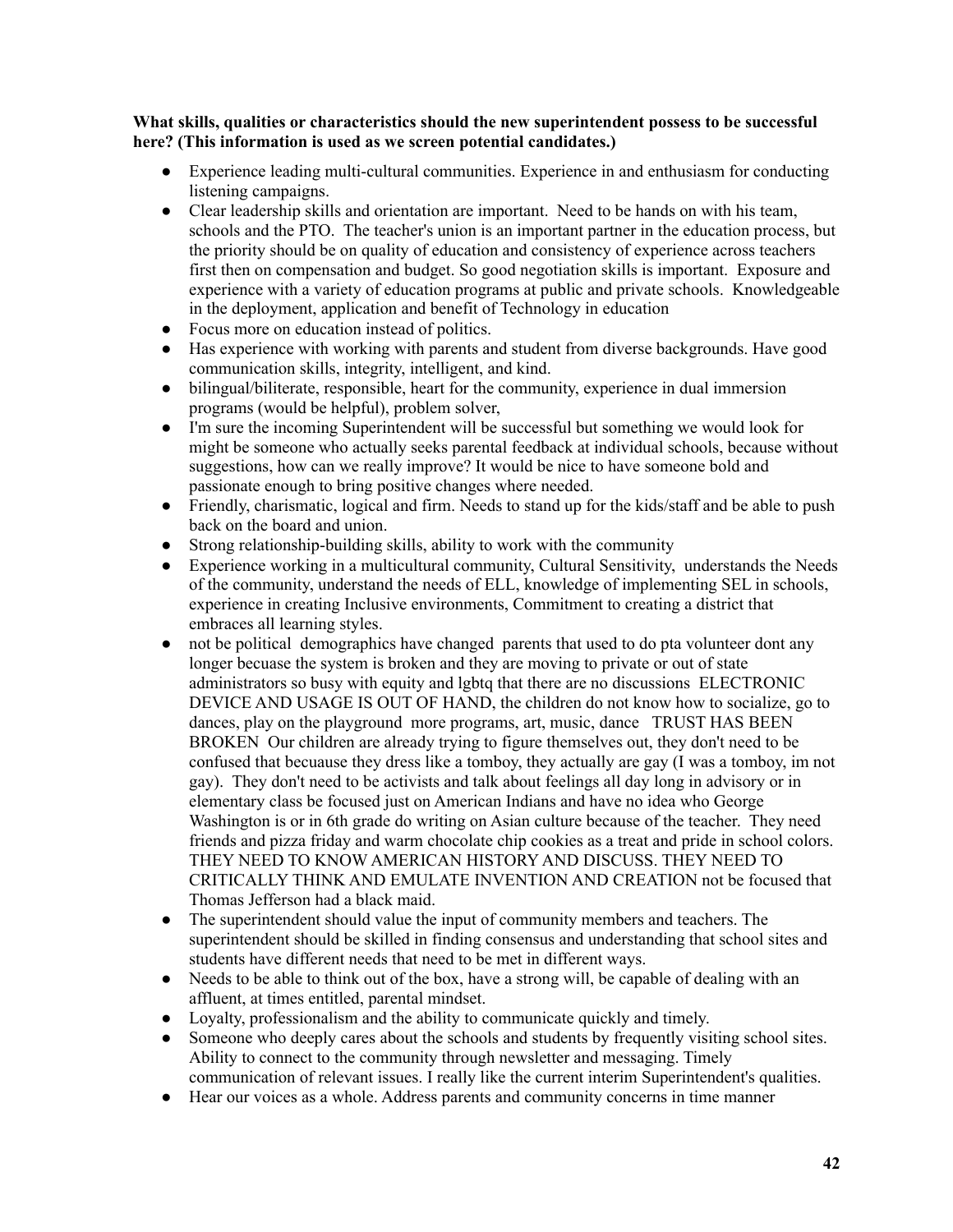- patience, open minded, take action faster
- It should be experienced ! It's experiences should be related to be superintendent with Brilliant experience.
- Should be able to provide and advocate for a variety of extracurricular activities like Arts Enrichment, Fitness run, Math Olympiad, Math Kangaroo, Science Olympiad etc.
- 1. Great communicator and transparent.

2. Able to work with a variety of stakeholders.

3. Be an active listener to all parties especially during public comments during Board Meetings.

- Who would prioritize Student's interest
- Communication was a key aspect that I love about the school district and would wish that continues. Keeping the parents and any other stakeholders aware and in loop of necessary decisions, getting their opinions and involving them in decision making.
- \*should be a PhD candidate \*prefer a candidate of color, since this area is minority dominant, it would be great for kids to see and have a role-model to live up to \* someone who strives to build a better community \* someone who has childhood challenges and can understand this community and would be able to advocate for the better of this community, starting with children \* be able to leverage resources or connect with other Superintendents in other districts (preferably highly rated districts) to learn from them what works well and implement it for EESD
- Strong communication skills and involvement with community Be willing to make hard decisions and be a strong leader to the board of trustees Be innovative to take district to the next level and attract top teachers and create new programs for students
- Respectful of diversity, great listener and negotiator, partner with staff, teachers, listen and work with parents and community.
- I would like someone who is hands-on s and communicate with parents often like the previous superintendent.
- I would like for the new superintendent to be forward-thinking, inclusive, opportunity-focused, and set on improving the quality of all of our kids' education.
- We need someone who will be invested in our district for at least 4 years. He/she is from the Bay Area or South Bay. The person needs to have the best interest for the students and teaching staff. Most importantly, he/she has to be open to listen to inputs/views and be flexible. The person will make changes in the BEST interest for pupils and the teachers.
- Prioritize student safety for pandemic and allow option for distant learning briefly if covid numbers spike again.
- Open minded, Respectful to staff and students, More academic enrichment classes or learning resources(such as IXL, Beast Academy...etc)
- They should be inclusive to all students and want quality education for typical students, as well as those with special needs. They should be transparent in their plans, as well as ensuring the community has a chance to voice their concerns. The new superintendent should be able to take the community concerns and find a middle ground to ensure everyone's voice is heard and something is done.
- Highly qualified, compassionate towards the work, care for the people of the community.
- The new superintendent should be focused on teaching all students the fundamentals of education such as math, reading, writing, science. The person should be fully transparent on decisions and on how the finances of the school district are spent. Detailed breakdowns are important. Also important is the person should love freedom and America.
- Be bilingual, fight for our children rights.
- Patience, compassionate, caring.
- Educator, willing to work with the parents on close partnership. We don't need an activist on "woke" issues.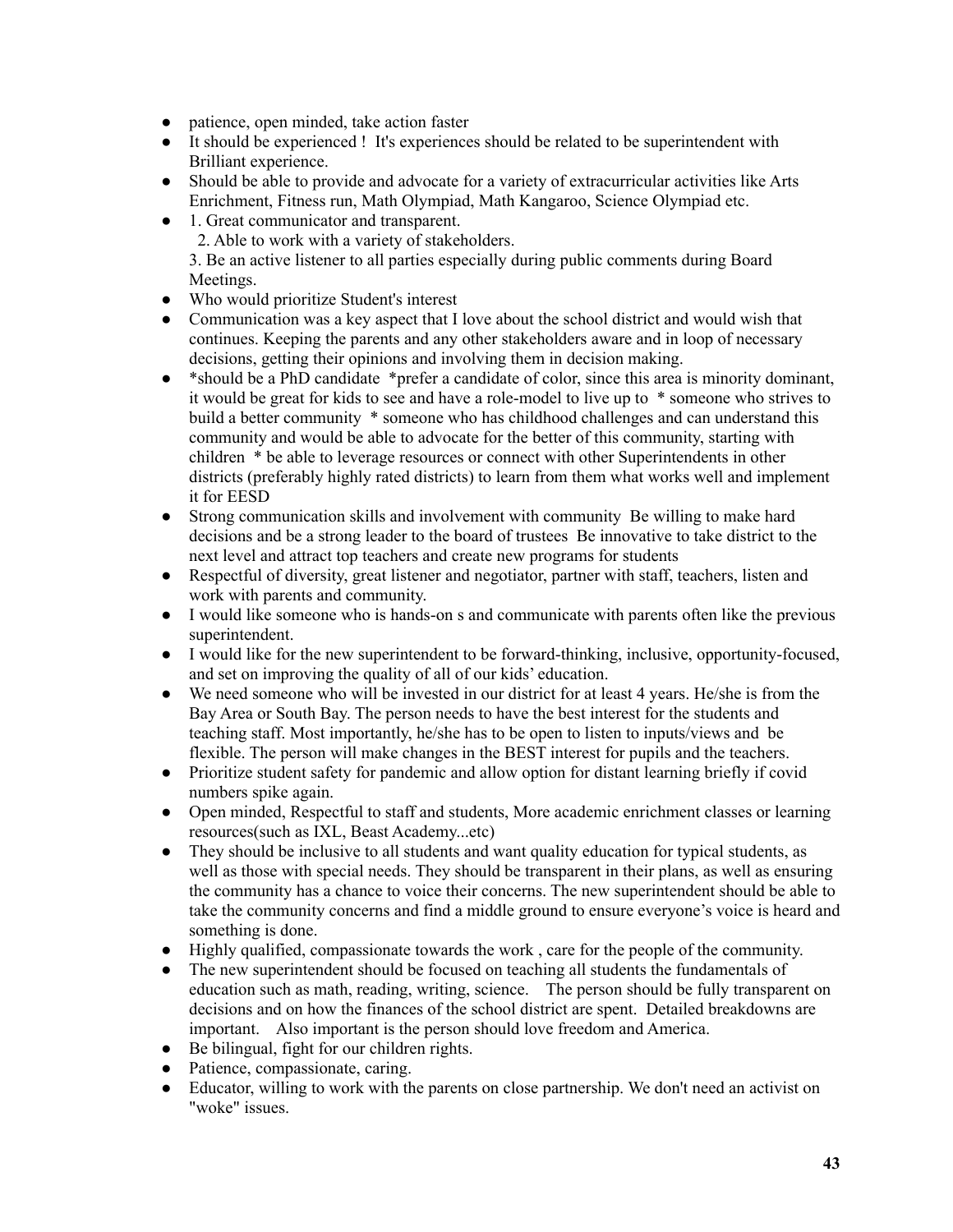- Find ways to bring our schools up. Higher academic and sports success. We still don't compare to highly qualified schools in Palo Alto and Santa Clara
- Welcoming, kind, open minded, caring.
- Academically strong and be updated in general
- Encouraging students  $\&$  uplift their confidence level
- Honesty. Integrity. Transparency.
- Ability to listen to all perspectives, a strong communicator
- empathy for students situations, knows how to treat his classified and certificated staff, works with the whole communities of his schools, keep music and sports and drama in the schools offer counseling all day long for his students - some where on campus the students can go into if their having a bad day
- nothing
- We need a superintendent who is present who will not use this as a stepping stone. That would be a mistake. We needs someone ready to immerse themselves in the Evergreen Community.
- Kindness and empathy for Parents and kids Flexibility to change plans given the changes in the world today Seek input and listen to stakeholders
- Honesty. Integrity. Transparency.
- getting involved with our Kids and seek what they want to be successful in and open those programs to educate them to give them an opportunity of what to expect (AVID)

# **Students**

# **No Responses**

# **Teachers**

# **Tell us the good things about your community. (This information is used to help us recruit quality candidates.)**

- Evergreen was truly a family when I started in the district. We have the ability to go back to that with better leadership. Diversity lives and breathes here!
- Diverse ethnic backgrounds
- Our families are supportive and they are from varied economic and social classes. All expect a prestigious and rigorous program delivered with kindness and inclusiveness. Overall, the community is warm and generous.
- Evergreen is a close knit community; family-based  $\&$  we watch out for each other. We are also quite diverse with many ethnicities, which makes us strong in tolerance of other viewpoints  $\&$ world views.
- Our community is diverse culturally as well as economically.
- Evergreen is a very diverse community. For the most part, families are involved and supportive in their child's education. The Evergreen staff and teachers are the heart of the district. Evergreen once had a premier reputation. It was a place where families flocked to raise their children and where teachers wanted to work. The Evergreen teachers are hard working, dedicated, and passionate about what they do.
- Parents who only want the best for their children.
- The diversity and willingness to help others.
- It's a well-educated area in general, with many things to see and do.
- Community looks relatively clean. Not as many homeless encampments.
- We have a diverse community in each of our schools. We are a small school district and our board members listen to the community. Families and community members are involved in our board meetings.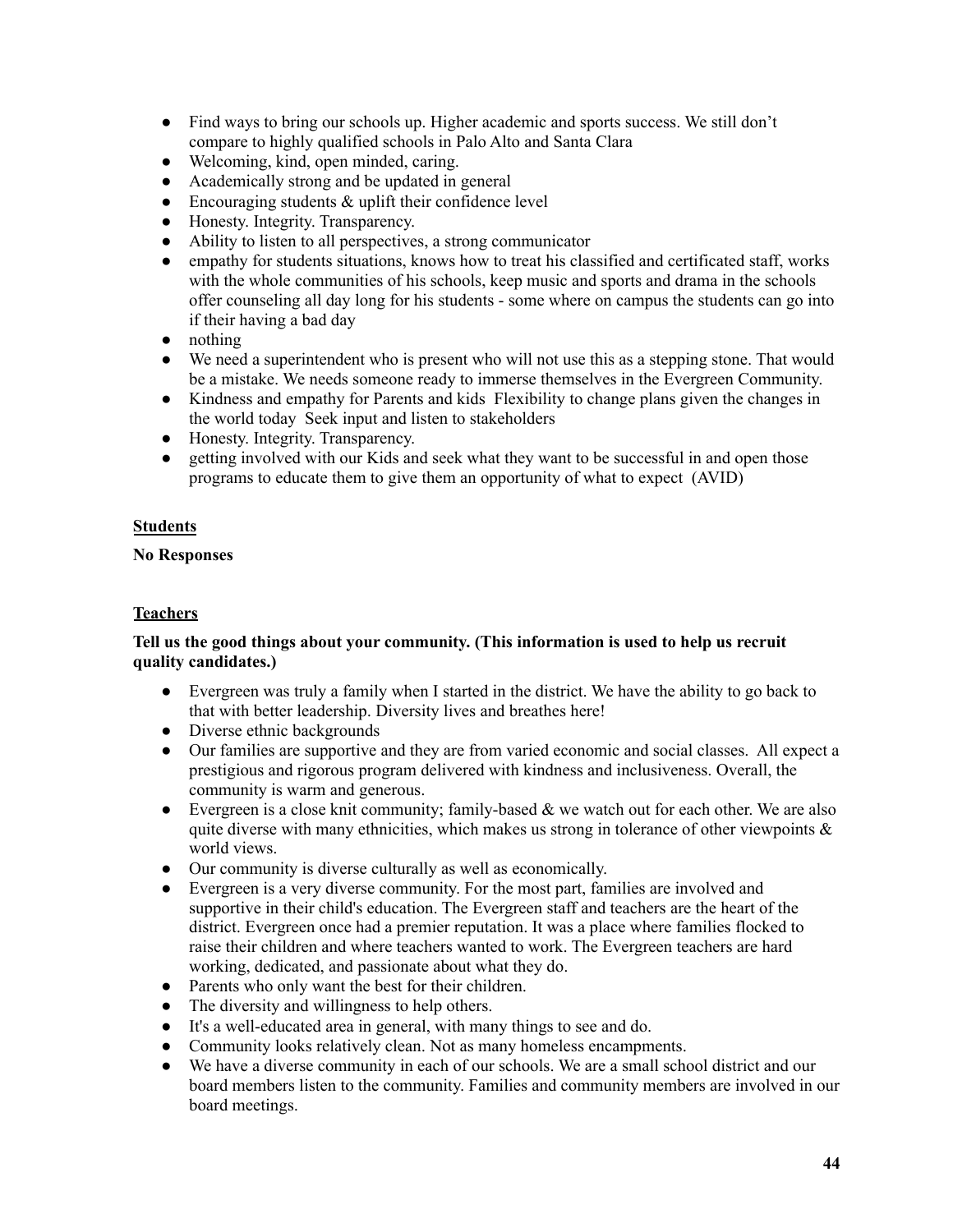- Diversity, engagement
- Contributing to the community is important.
- The Laurelwood Community was a wonderful place full of true "Community", from the neighbors, teachers, school staff, and the students. I have never experienced a place like this. It is so sad that this has been taken away from the Evergreen School District. At Matsumoto the principal is AMAZING! She is a true leader of this community. The students and families are very kind and welcoming.

# **Tell us the good things about your schools. (This information is used to help us recruit quality candidates.)**

- Diversity is at the forefront from our personal cultures, as well as the school "cultures". No two schools are alike! As staffs, we've created environments that make us unique. The staff, students and families have been a part of developing this over the years. Therefore, no two schools are the same!
- Excellent teachers
- The list is extensive. Each school has their own climate.
- Evergreen teachers  $\&$  staff are fully dedicated and invested in serving the community. Many live in the Evergreen area, so they have a real stake in what happens in our schools. Students sense that staff understands their needs and challenges.
- Every one of our schools have at least one California Distinguished School and Nation Blue Ribbon Awards.
- Each school in Evergreen has its unique culture and climate. Teachers at all sites work together and value collaborating with each other at their sites, as well as across sites. Collaboration and communication between teachers and District administration have been lacking these past few years, so it is vital that our new superintendent be adept at building bridges among his/her employees.
- an amazing community of competent, caring teachers and administrators
- Hard working teachers and support staff. Innovative programs.
- Hardworking students and families. Students who want to do well and parents who want to support their children and families.
- We are very diverse. It's a pleasure to be able to learn about and celebrate different cultures.
- Teachers and staff have good camaraderie.
- The schools are within walking or driving distance to our students and families. We have many art/drawing, PE, and dancing sessions from outside resources/companies. Each school I have been working closely with their local school community. We have a gate to keep our school safe daily. It is a very clean site.
- Passionate teachers, caring staff, clean facilities
- Students are good citizens! They follow the rules and contribute to their communities.
- Our students are led by hardworking teachers and school staff. Students have personal connections to their teachers and school staff. Students feel safe and well cared for by their teachers and school staff.

# **What issues should the superintendent be aware of as he/she comes into the district? (This information is shared with the final candidates.)**

Evergreen was truly a family when I started in the district. We have the ability to go back to that with better leadership. Teachers have not been a priority for years now. Our board has been, and remains, dysfunctional. Having a superintendent leave so quickly has left a bad taste, especially with teachers. Her legacy will be an ice cream truck and, possibly, enrichment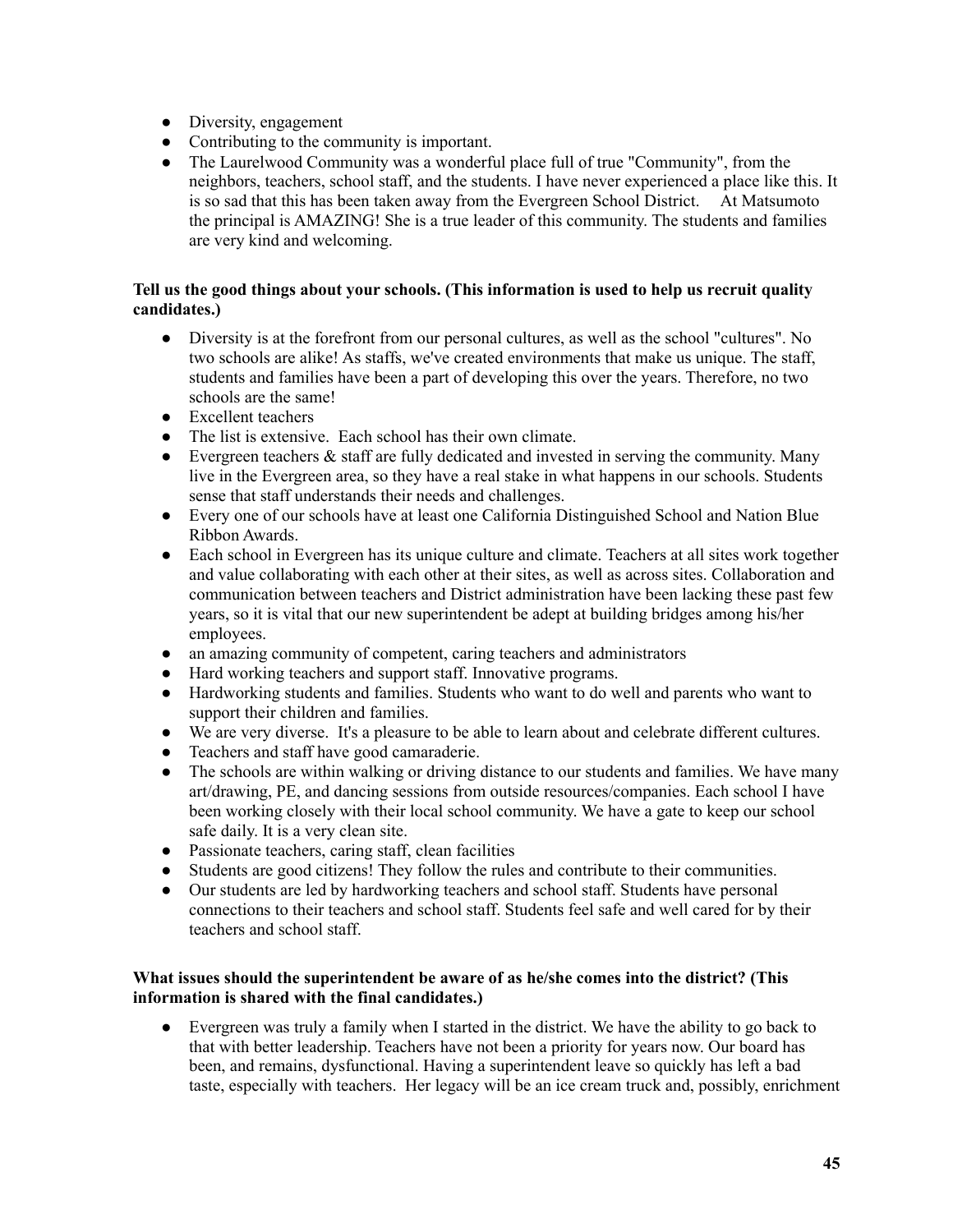activities instead of investing in the day to day needs of students and teachers. The district office turnover should be a red flag to anyone!

- Employee distrust, lack of pay, lack of collaboration Screwed up board
- Teachers, for quite sometime, feel under paid, under appreciated, untapped for their talent, unheard for their input, and undervalued across the board. Scheduling is often amiss. So much has evolved from and there is a huge disconnect within all the newer people upper management departments and the teachers. The Evergreen Family motto is now a business model. The open door policy is CLOSED. Everything is formal and cold instead of kind and helpful. The people who were performing well at the top left abruptly.
- Because of the diversity in the community, there can be a sense of the "haves" & "have-nots." Making sure resources  $\&$  staff are equitably distributed should be a priority.
- EESD is in contract negotiations with both ETA (teachers) and the CSEA (classified) unions. The district needs to retain and recruit qualified staff. In the last 2 and a half years, Evergreen has become top heavy at the district level. The district has been short sighted regarding programs (putting the cart before the horse too often).
- These past few years have been really challenging for Evergreen teachers. With the high turnover of District administrators, especially those with no roots in the District, it has been hard to foster a sense of community and build relationships. The new superintendent should come from within the District so he/she has the knowledge of what this District once was, and can work with all staff and teachers to bring Evergreen back to its glory days with: proper communication and listening to teachers; valuable PD opportunities with cross-site grade levels; enrichment programs for students, like GATE, STEAM, and music for all students; support programs like ELD pull-out year-round, reading intervention specialists, etc.
- a district office that lacks cohesion so administrators and specialists don't get the support needed. Almost the entire staff of psychologists have left because of poor treatment, leaving students without legally required assessments.
- 1. The teachers haven't had a raise or a new contract in many years. As a long time employee I am at the top of the pay scale. Since the health care costs increase each year I am actually earning less this year than last year!

2. There are not enough counselors in the schools. Alum Rock has 18 full time counselors and 12 interns. That is one per school. I believe we may have 3 counselors total and only at the middle schools? I know the elementary schools only have social workers, and certainly not one per school!

- The inequity between/among schools based on money raised or given to sites.
- Teachers haven't felt like they've been taken into consideration enough. They don't get a COLA, which is very difficult in this area. They don't get consulted or asked opinions about enough issues, even though they're really the experts about what goes on in schools. They are such big stakeholders, not just parents, that they should be appreciated more and not taken for granted by a future Super. Contentious negotiations shouldn't be the norm anymore.
- Disorganized and poor leadership from Superintendent, Assistant Superintendent, HR, and Pupil Services.
- The district departments need to communicate with each other. There is a lack of communication up in the DO. The DO needs to work, listen, and agree on policies and teaching strategies/methods with teachers and ETA before sending emails/ParentSqure messages to parents. The teachers are not informed of the information. I get it as a parent first all the time.
- Special education issues, especially surrounding the new ISP program, and issues surrounding the management of Special Education and ability to attract and retain qualified staff. Polarized SES nature of the district - mostly high SES vs. low SES, not as much in the middle.
- Way too much turn over. Good staff are leaving for better paying jobs in other districts.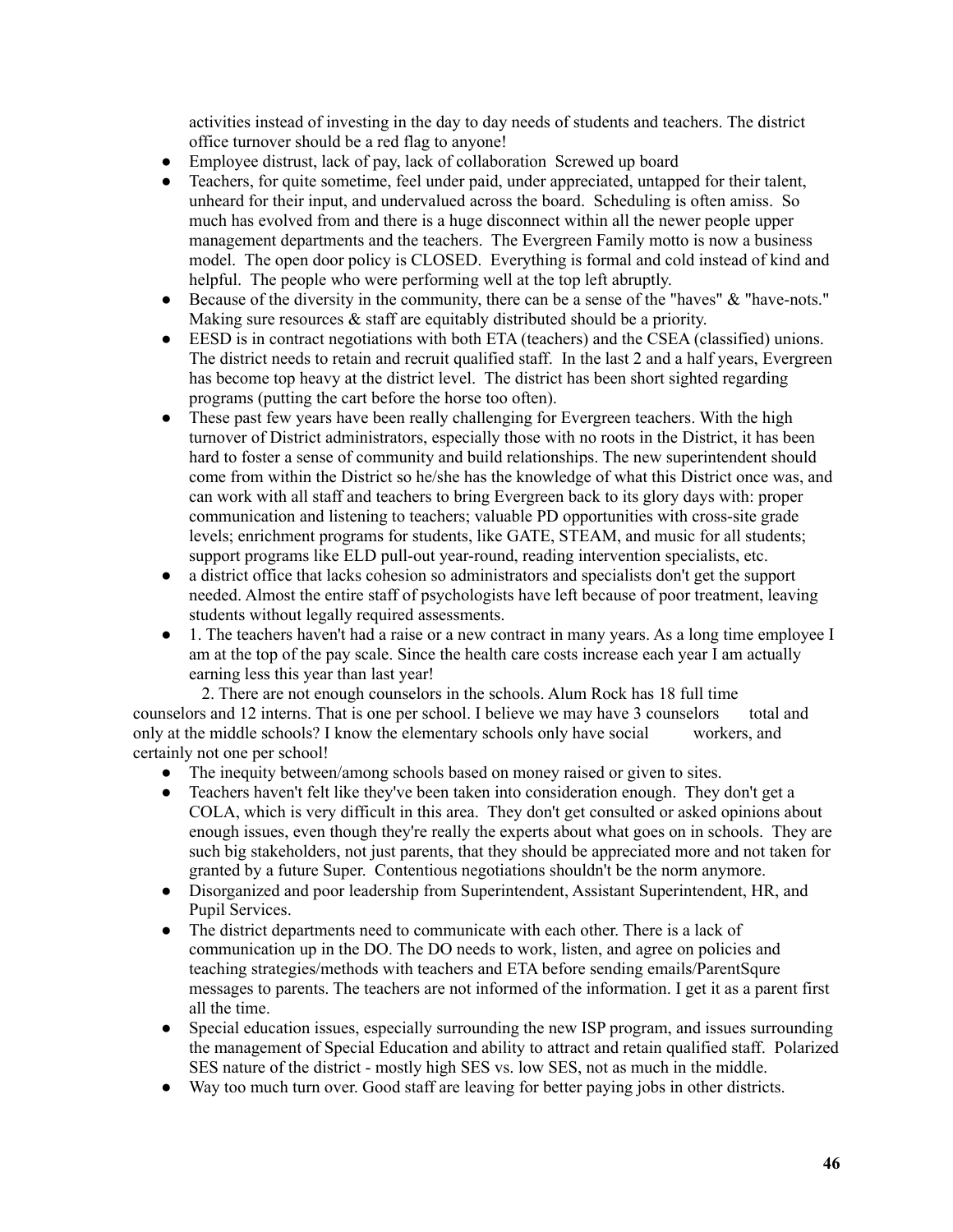- Teachers are underappreciated and underpaid. When adjusted for inflation, current 1st year teachers are making less money now than teachers made in their 1st year 10 years ago. This district is not be able to fill vacancies with qualified teachers because neighboring districts pay more. Long-terms subs are not the solution to teacher shortages.
- Evergreen staff used to be considered a family. The district office knew the teachers, school staff, bus drivers, health clerks, media clerks etc. by sight and names. This no longer occurs. The district seems to have lost the connection to the staff and schools. The district has already torn apart 2 communities by closing 2 schools - during a pandemic! No counseling nor celebration of closure could occur because of this. The transition to a new school during a pandemic was horrible for these staff members. The board, nor the district office addressed how hard this must have been to do. They acted like it was just "part of the job". Teachers and staff members who have been moved and will be moved due to school closures should be able to have time to grieve the loss of their school and community.

# **What skills, qualities or characteristics should the new superintendent possess to be successful here? (This information is used as we screen potential candidates.)**

- Lead by example and involve stakeholders. Unless you've been in the district, you haven't lived our history. Recognize that you'll have a lot to learn from those that have. Take time to get to know our communities.
- Needs to be willing to walk the schools to really know what's going on, not a "fluff" walk through. Eat lunch with the staff and the students. Teachers need to be able to do an evaluation of the principals (principal from one site works from home more often than not but the District office does not know about it). Authenticity.
- SEASONED, charismatic, knowledgeable, open door policy person, personable, authentic, honest, inclusive, caring, gentle and strong, well-versed, connected to alike superintendents, and eager to visibly build our district back up again.
- Two essential qualities I believe are needed are listening  $\&$  delegating. Listening because staff, students, parents, etc need to feel their input is important. Whether it is new ideas, complaints, or questions, they need to know the supt will listen. Delegating is equally important because we have many innovative, critical thinkers in Evergreen. Encourage people do what they are good at, giving direction as needed.
- Trustworthiness Appreciative of all staff & contributions and not just in the form of lip service. - Vested in the community - Visible at all schools (Walk throughs) - Truly values collaboration - Visible in the community
- -collaborative: truly collaborative and not "top-down" dictates -willing to listen, communicate, and work together to solve problems -creative: with the new challenges we are facing, problem solving will take some out of the box thinking -a "boots on the ground" person: someone who is willing to go to sites, meet with teachers, staff, and students; build relationships and make everyone feel listened to and valued
- clear and consistent communication, ability to set priorities and follow through, ability to develop and supervise district staff so key players are competent, attention to fundamentals
- 1. Someone who will collaborate with everyone. Not a "top down, I will implement new programs with no prior input" type of a person. We were told that the former superintendent would collaborate. Saturday School is just one example of a brand new program that had zero explanations ahead of time to staff.

2. Someone who can manage all of cabinet. Last August there were not enough staff hired to fill all classrooms. The former superintendent seemed unaware of this issue. No major steps were taken during the summer to make sure there were enough teachers, aides and substitutes for both positions before school started. In 38 years of teaching in 4 different